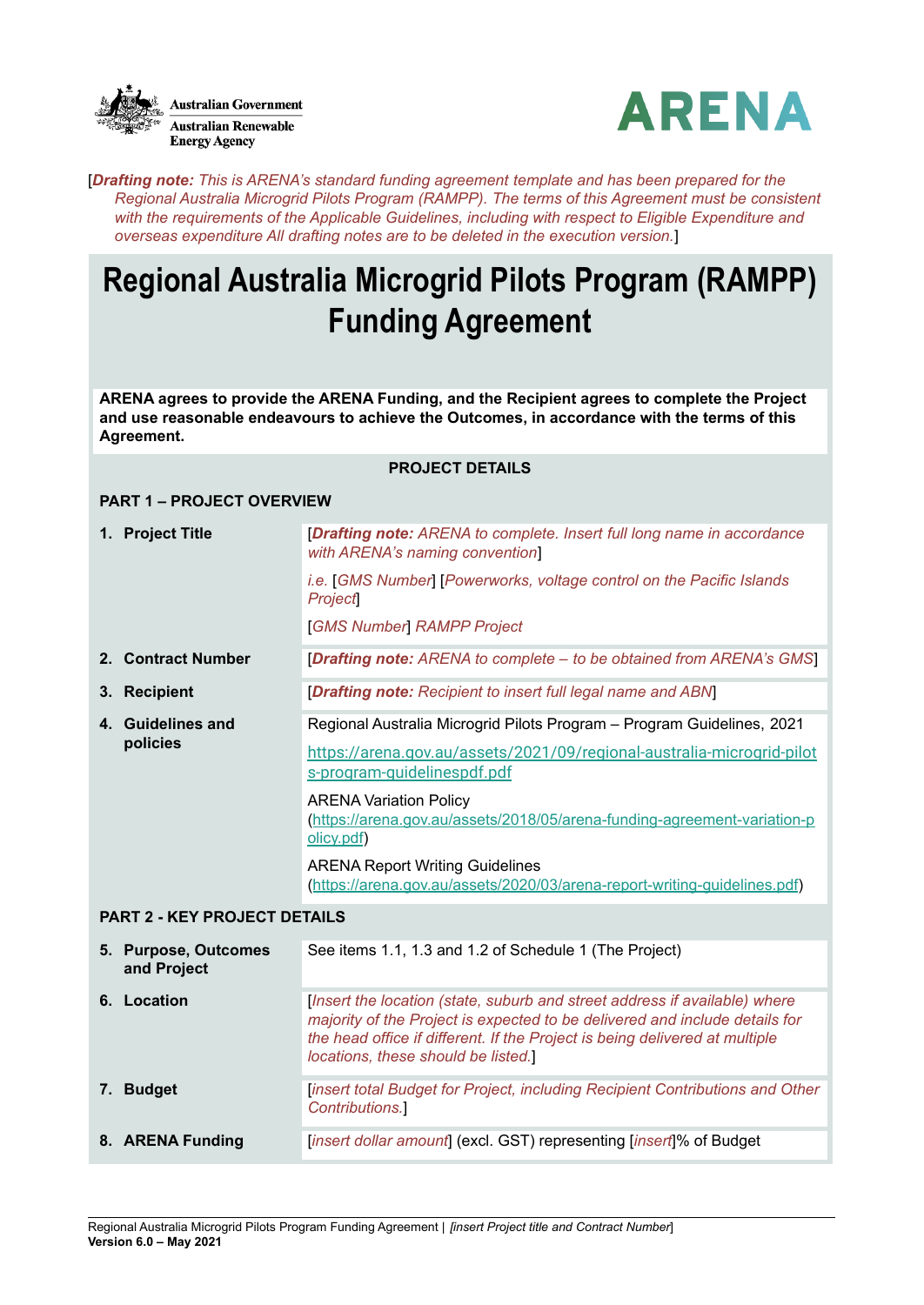| 9. Recipient<br><b>Contributions</b>                                                    | [insert dollar amount] (excl. GST) representing [insert]% of Budget<br>[Drafting note: include both cash and in-kind contributions]                                                                                                                                                                                                                                                                                                                                                                                                                                                        |  |  |
|-----------------------------------------------------------------------------------------|--------------------------------------------------------------------------------------------------------------------------------------------------------------------------------------------------------------------------------------------------------------------------------------------------------------------------------------------------------------------------------------------------------------------------------------------------------------------------------------------------------------------------------------------------------------------------------------------|--|--|
| 10. Other Contributions                                                                 | [insert dollar amount] (excl. GST) representing [insert]% of Budget<br>[Drafting note: include both cash and in-kind contributions]                                                                                                                                                                                                                                                                                                                                                                                                                                                        |  |  |
| 11. CP Submission Date<br>and CP Satisfaction                                           | [Drafting note: Optional clause. ARENA to complete. If Conditions<br>Precedent are not to be used, delete and mark 'Not used']                                                                                                                                                                                                                                                                                                                                                                                                                                                             |  |  |
| Date (Clause 3)<br><b>Optional</b>                                                      | CP Submission Date: [insert date by which the Conditions Precedent<br>must be submitted by the Recipient to ARENA]                                                                                                                                                                                                                                                                                                                                                                                                                                                                         |  |  |
|                                                                                         | CP Satisfaction Date: [insert date by which the Conditions Precedent<br>must be satisfied (that is, approved by ARENA). This should be at least 20<br>Business Days after the CP Submission Date, to account for the initial 10<br>Business Days for ARENA's review, plus an additional 10 Business Days<br>in the event the Condition Precedent is rejected and resubmitted by the<br>Recipient.]                                                                                                                                                                                         |  |  |
| 12. Final Milestone Date                                                                | [Drafting note: ARENA to complete.]                                                                                                                                                                                                                                                                                                                                                                                                                                                                                                                                                        |  |  |
| 13. Specified Personnel                                                                 | [Drafting note: Recipient to complete. Insert nominated Personnel of the<br>Recipient, nominated Personnel of the Project Participants or nominated<br>Personnel of the subcontractors who will be carrying out the Project and<br>involved in Knowledge Sharing.]                                                                                                                                                                                                                                                                                                                         |  |  |
|                                                                                         | Project Personnel: [insert name, position and contact details]                                                                                                                                                                                                                                                                                                                                                                                                                                                                                                                             |  |  |
|                                                                                         | Knowledge Sharing Personnel: [insert name, position and contact<br>details                                                                                                                                                                                                                                                                                                                                                                                                                                                                                                                 |  |  |
| 14. Approved<br>subcontractors for<br><b>Major Subcontract</b><br>Work (Clause 16.1(f)) | <b>Drafting note:</b> Recipient to complete. Insert name(s) and ABN of any<br>subcontractors of Major Project Work that have been approved by ARENA<br>or mark 'Not Used'. Note that subcontractors can be added after execution<br>with ARENA's written approval, as set out in clause 16.1(f)]                                                                                                                                                                                                                                                                                           |  |  |
| <b>15. Project Participants</b><br>(Clause 21)                                          | [Drafting note: Recipient to complete. Insert full legal name and ABN of<br>entities participating in the Project (such as academic or industry bodies).<br>ARENA will confirm if such entities are required to be listed in this item.<br>Note that under clause 21, Project Participants must give an<br>acknowledgement of ARENA's support and their involvement can be<br>publicly disclosed by ARENA. Note that Subcontractors are addressed<br>separately in item 14.                                                                                                                |  |  |
| PART 3 - OTHER CONTRACT INFORMATION                                                     |                                                                                                                                                                                                                                                                                                                                                                                                                                                                                                                                                                                            |  |  |
| 16. Insurance<br>requirements                                                           | Workers' compensation in accordance with relevant State or Territory<br>1.<br>legislation;                                                                                                                                                                                                                                                                                                                                                                                                                                                                                                 |  |  |
| (Clause 16.1(g))                                                                        | Public liability insurance for a minimum amount of [insert amount]; and<br>2.                                                                                                                                                                                                                                                                                                                                                                                                                                                                                                              |  |  |
|                                                                                         | Professional indemnity insurance for a minimum amount of <i>linsert</i><br>3.<br>amount.                                                                                                                                                                                                                                                                                                                                                                                                                                                                                                   |  |  |
|                                                                                         | [Drafting note: Recipient to complete. Insert limits of liability and list any<br>other insurances as may be required to cover the risk(s) caused by the<br>Project (e.g. construction and property insurances, etc.). Note that while<br>ARENA will specify minimum limits of liability with respect to the above<br>insurances, it is the Recipient's responsibility to ensure that it has<br>appropriate insurances in place (and limits of liability) to cover the risk of<br>the Project. Third party advice on insurances should be procured by the<br><b>Recipient if required.</b> |  |  |
| 17. Acknowledgement of<br>support (Clause 21.1)                                         | Acknowledgement                                                                                                                                                                                                                                                                                                                                                                                                                                                                                                                                                                            |  |  |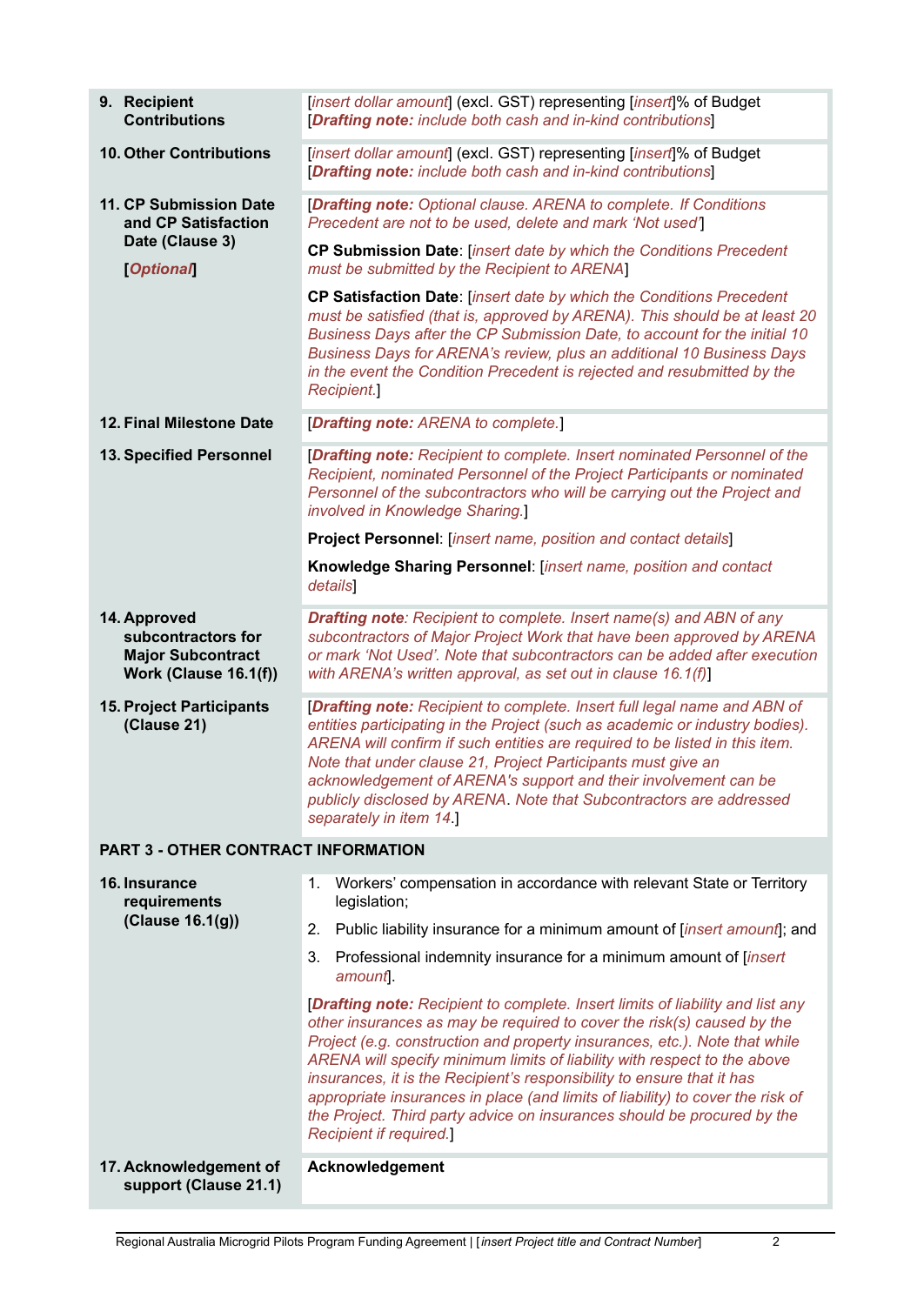|                                                                 | The Recipient must acknowledge the support received from ARENA by<br>including the following statement:                                                                                                                                                                                                                                                                                            |
|-----------------------------------------------------------------|----------------------------------------------------------------------------------------------------------------------------------------------------------------------------------------------------------------------------------------------------------------------------------------------------------------------------------------------------------------------------------------------------|
|                                                                 | This Project received funding from the Australian Renewable<br>Energy Agency (ARENA) as part of ARENA's Regional Australia<br>Microgrid Pilots Program.                                                                                                                                                                                                                                            |
|                                                                 | [Drafting note: The following signage clause is an optional clause.<br>ARENA to complete. Insert the following clause if ARENA requires signage<br>outside the site or facility at which the Project is undertaken.]                                                                                                                                                                               |
|                                                                 | <b>Signage [Optional clause]</b>                                                                                                                                                                                                                                                                                                                                                                   |
|                                                                 | The Recipient must also acknowledge the support received from ARENA<br>by placing signage outside the site or facility where the Project is<br>undertaken which includes the following statement:                                                                                                                                                                                                  |
|                                                                 | [insert Recipient's name] has received support from the Australian<br>Renewable Energy Agency (ARENA) for [insert Project title] as<br>part of ARENA's Regional Australia Microgrid Pilots Program.                                                                                                                                                                                                |
| 18. Disclaimer (Clause<br>21.4)                                 | The Recipient must include the following statement on any published<br>material in relation to the Project:                                                                                                                                                                                                                                                                                        |
|                                                                 | The views expressed herein are not necessarily the views of the<br>Australian Government, and the Australian Government does not<br>accept responsibility for any information or advice contained<br>herein.                                                                                                                                                                                       |
| 19. Recipient Confidential<br><b>Information</b><br>(Clause 22) | [Drafting note: Recipient to complete. Specify any Recipient Confidential<br>Information (including the duration of confidentiality) of Recipient<br>Confidential Information to be provided under the Agreement. This<br>information can only be disclosed by ARENA in accordance with clause<br>22, which includes disclosure specified or contemplated in the Knowledge<br><b>Sharing Plan.</b> |
|                                                                 | If Recipient Confidential Information is addressed in the KSP, insert "As<br>per Knowledge Sharing Plan".]                                                                                                                                                                                                                                                                                         |
| <b>20. Address for Notices</b>                                  | <b>ARENA:</b>                                                                                                                                                                                                                                                                                                                                                                                      |
| and other<br>communications                                     | Director, Contract Management Services                                                                                                                                                                                                                                                                                                                                                             |
| (including, in the case                                         | Delivery and email address:                                                                                                                                                                                                                                                                                                                                                                        |
| of ARENA, invoices)<br>(Clause 34)                              | Level 8, 2 Phillip Law Street<br>Canberra ACT 2601<br>arenacontracted@arena.gov.au                                                                                                                                                                                                                                                                                                                 |
|                                                                 | The Recipient:                                                                                                                                                                                                                                                                                                                                                                                     |
|                                                                 | <b>[Drafting note:</b> Recipient to complete. Insert name and position of person<br>to receive notices                                                                                                                                                                                                                                                                                             |
|                                                                 | Delivery and email address:                                                                                                                                                                                                                                                                                                                                                                        |
|                                                                 | <b>[Drafting note:</b> Recipient to complete. Insert relevant street address (not<br>PO Box) for hand delivery and email. Note that service cannot be facsimile<br>or pre-paid post                                                                                                                                                                                                                |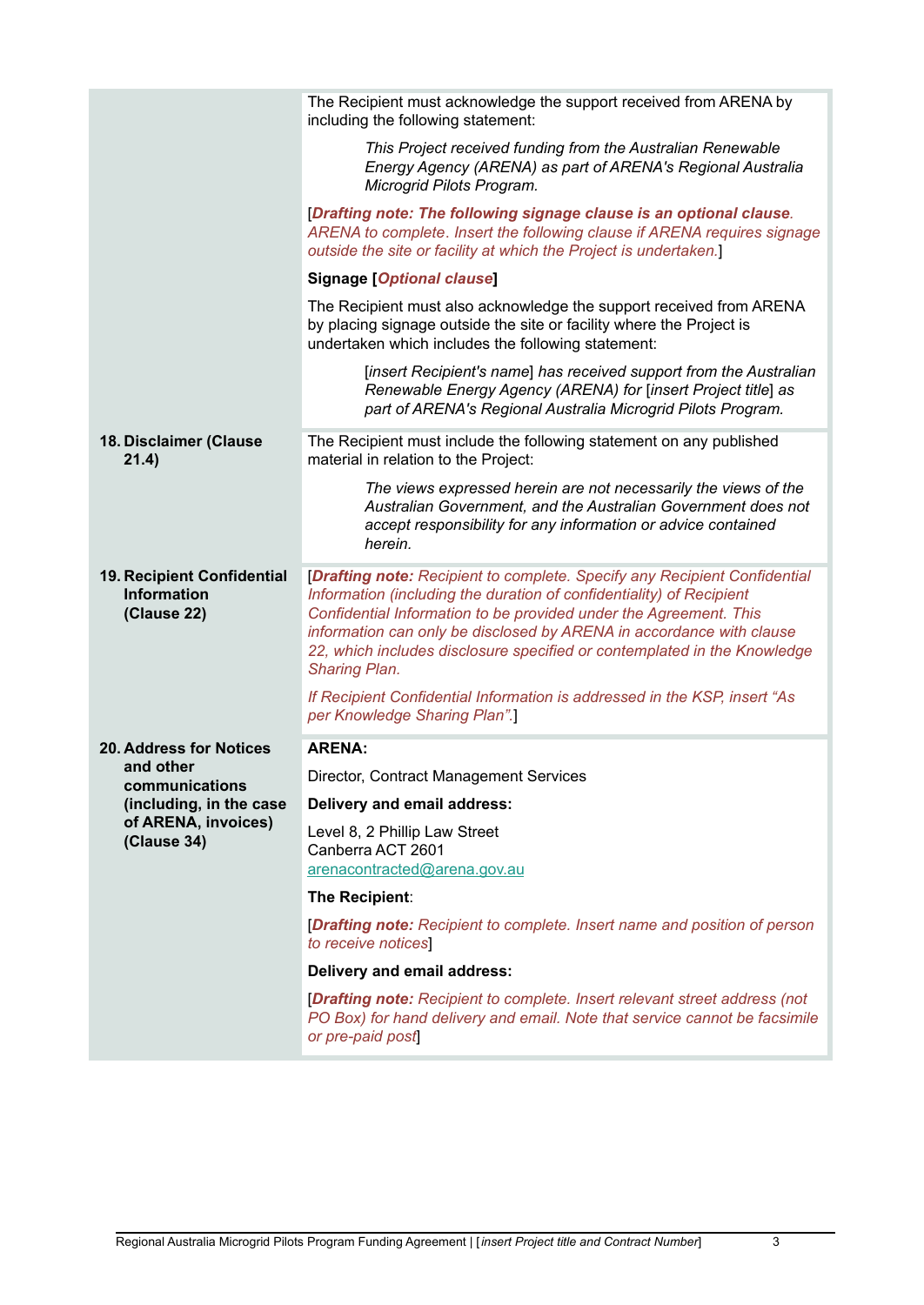#### **Standard Projects Funding Agreement General Conditions**

| 1 | <b>Duration</b> |
|---|-----------------|
|   | Οf              |
|   | Agreemen        |
|   | t               |

This Agreement begins on the Commencement Date and continues until the End Date, unless terminated earlier in accordance with its terms (**Term**).

> **2 Recipient to undertake the Project**

- 2.1 Subject to the terms of this Agreement, the Recipient must:
	- (a) undertake the Project in accordance with this Agreement;
	- (b) use reasonable endeavours to achieve the Outcomes;
	- (c) satisfy the requirements of the Milestones Deliverables, including meeting the completion dates for the Milestones, as specified in item 1.6 of Schedule 1 (The Project) and in accordance with clause 7; and
	- (d) complete the Project by the Final Milestone Date.
- [*Drafting note: Clauses 2.2 and 2.3 are optional clauses. ARENA to complete/settle clauses 2.2 and 2.3. ARENA will insert any conditions that must be complied with prior to commencing substantial work on the Project. Note that ARENA may, at its discretion, elect to include these items instead as the items listed below may be included as Conditions Precedent instead of preconditions, at ARENA's discretion. ARENA to delete any items listed below (at (a)(i)-(iii) which are not required.*]
- 2.2 [*Optional clause*] The Recipient must not commence any substantial work in respect of the Project until:
	- (a) the Recipient has provided to ARENA, in a form and substance satisfactory to ARENA:
		- (i) a Risk Management Plan;
		- (ii) a Community Consultation Plan; and
		- (iii) an Intellectual Property Management Plan,

#### (iv) [*Drafting note: insert any additional plans*]

in accordance with item 3.2 of Schedule 1 (The Project); and

- (b) ARENA has accepted those plans in accordance with clause 2.3.
- 2.3 [*Optional clause*] Within 20 Business Days of receiving a plan submitted under clause 2.2, ARENA may:
	- (a) accept the plan, if it considers, acting reasonably, that the plan satisfies all the requirements set out under item 3.2 of Schedule 1 (The Project); or
	- (b) reject the plan, if it considers, acting reasonably, that the report or plan does not satisfy all the requirements set out under item 3.2 of Schedule 1 (The Project). Where a report or plan is rejected:
		- (i) ARENA must provide written reasons for the rejection;
		- (ii) the Recipient must, within 14 Business Days, reissue the report or plan in a form that addresses the reasons for the earlier rejection; and
		- (iii) ARENA may accept or reject the report or plan within 10 Business Days of receiving the reissued plan.

| 3 | <b>Condition</b> |
|---|------------------|
|   | S                |
|   | <b>Precedent</b> |
|   | <b>Optional</b>  |
|   | clause           |
|   |                  |

- [*Drafting note: Clauses 3.1 – 3.5 are optional clauses. ARENA to determine if this clause 3 is required. Conditions Precedent may include (but are not limited to) conditions contained in the Applicant's letter of offer. Note that Conditions Precedent are not mandatory and may instead be included as a precondition to commencing the Project under clause 2.2 above, or otherwise included as a Milestone deliverable.*]
- 3.1 Notwithstanding any other provision of this Agreement, the Recipient acknowledges and agrees that it must not submit a request for payment of ARENA Funding, and ARENA is not obliged to pay to the Recipient any amount of ARENA Funding, until the Recipient satisfies the Conditions Precedent.
- 3.2 The Conditions Precedent:
	- (a) must be satisfied in a form and substance satisfactory to ARENA; and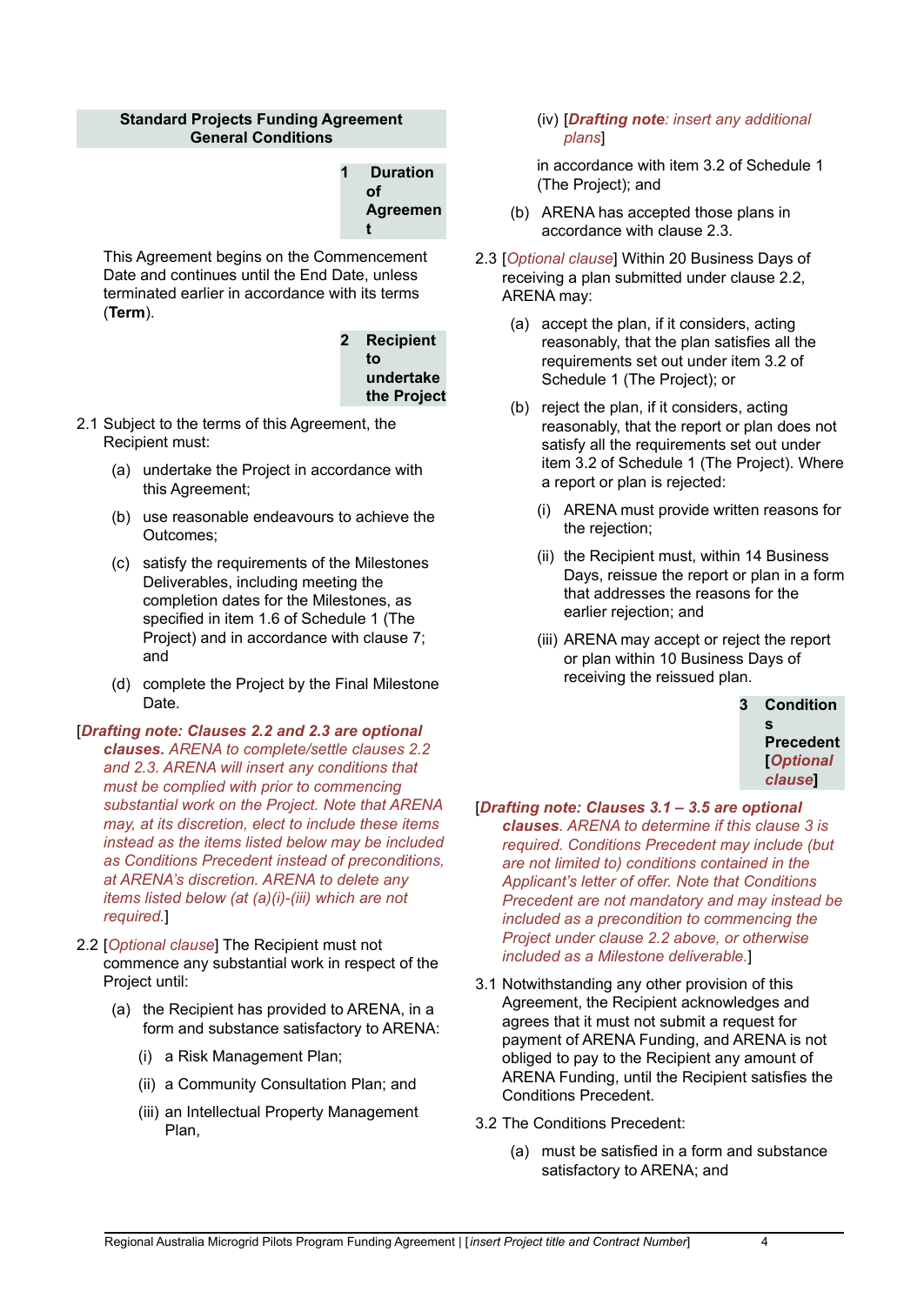- (b) are for the benefit of ARENA and may only be waived in writing by ARENA.
- 3.3 The Recipient must:
	- (a) use all reasonable endeavours to:
		- (i) submit the Conditions Precedent promptly and in any event, on or before the CP Submission Date;
		- (ii) satisfy the Conditions Precedent on or before the CP Satisfaction Date; and
	- (b) notify ARENA in writing upon submitting the Conditions Precedent.
- 3.4 Within 10 Business Days of receipt of a notice under clause 3.3(b) (or such other period as may be agreed between the parties), ARENA must provide written notice to the Recipient confirming that each of the Conditions Precedent:
	- (a) have been satisfied by the Recipient in accordance with this Agreement;
	- (b) waived by ARENA; or
	- (c) rejected by ARENA, if it considers, acting reasonably, that the Condition Precedent(s) does not satisfy all the requirements set out under item 1.4 of Schedule 1 (The Project), in which case:
		- (i) ARENA must provide written reasons for the rejection;
		- (ii) the Recipient must, within 5 Business Days, reissue the Condition Precedent(s) in a form that addresses the reasons for the earlier rejection; and
		- (iii) ARENA may accept or reject the Condition Precedent within 5 Business Days of receiving the reissued Condition Precedent.
- 3.5 Subject to clause 3.4(b), if the Recipient fails to satisfy the Conditions Precedent by the CP Satisfaction Date, then:
	- (a) ARENA may immediately terminate this Agreement by notice to the Recipient; and
	- (b) neither party will have any liability to the other party arising out of, or in connection with, this Agreement or the termination of it.



[*Drafting note: Clause 4.1 – 4.4 are optional clauses. ARENA to determine if this clause 4 is required. To be included where ARENA, in consultation with the Recipient, determines that*

*Stages are required for the Project. Any Stages are to be clearly identified within the Milestones table set out in item 1.6 of Schedule 1 (The Project). Where not required, delete the wording under this clause 4 and insert 'Not used.'*]

- 4.1 The Recipient must complete the Project in the Stages set out in item 1.6 of Schedule 1 (The Project).
- 4.2 ARENA will conduct a Stage Gate Review as set out in item 1.5 of Schedule 1 (The Project).
- 4.3 Upon completion of the Stage Gate Review, without limiting any other rights or remedies ARENA may have arising out of or in connection with this Agreement, ARENA may, at its discretion, terminate this Agreement by giving written notice to the Recipient.
- 4.4 On termination of this Agreement under this clause 4, ARENA is not obliged to pay to the Recipient any compensation or any further ARENA Funding and neither party will be liable to the other party for Consequential Loss arising under or in connection with this Agreement.

**5 Knowledg e sharing**

- 5.1 The Recipient must:
	- (a) in consultation with ARENA, implement and comply with the Knowledge Sharing Plan; and
	- (b) ensure the delivery of the Knowledge Sharing Deliverables,

as set out at item 4 of Schedule 1 (The Project).

- 5.2 It is the Recipient's responsibility to ensure that any Project documentation or information (including any Knowledge Sharing Deliverables) prepared for public release do not contain any Recipient Confidential Information.
- 5.3 The Recipient must categorise the documentation and information it provides to ARENA pursuant to the Knowledge Sharing Plan as follows:
	- (a) **public**: information that may be shared freely within ARENA, with industry participants, and with the public in general; and
	- (b) **Recipient Confidential Information**: information that may only be shared in accordance with clause 22.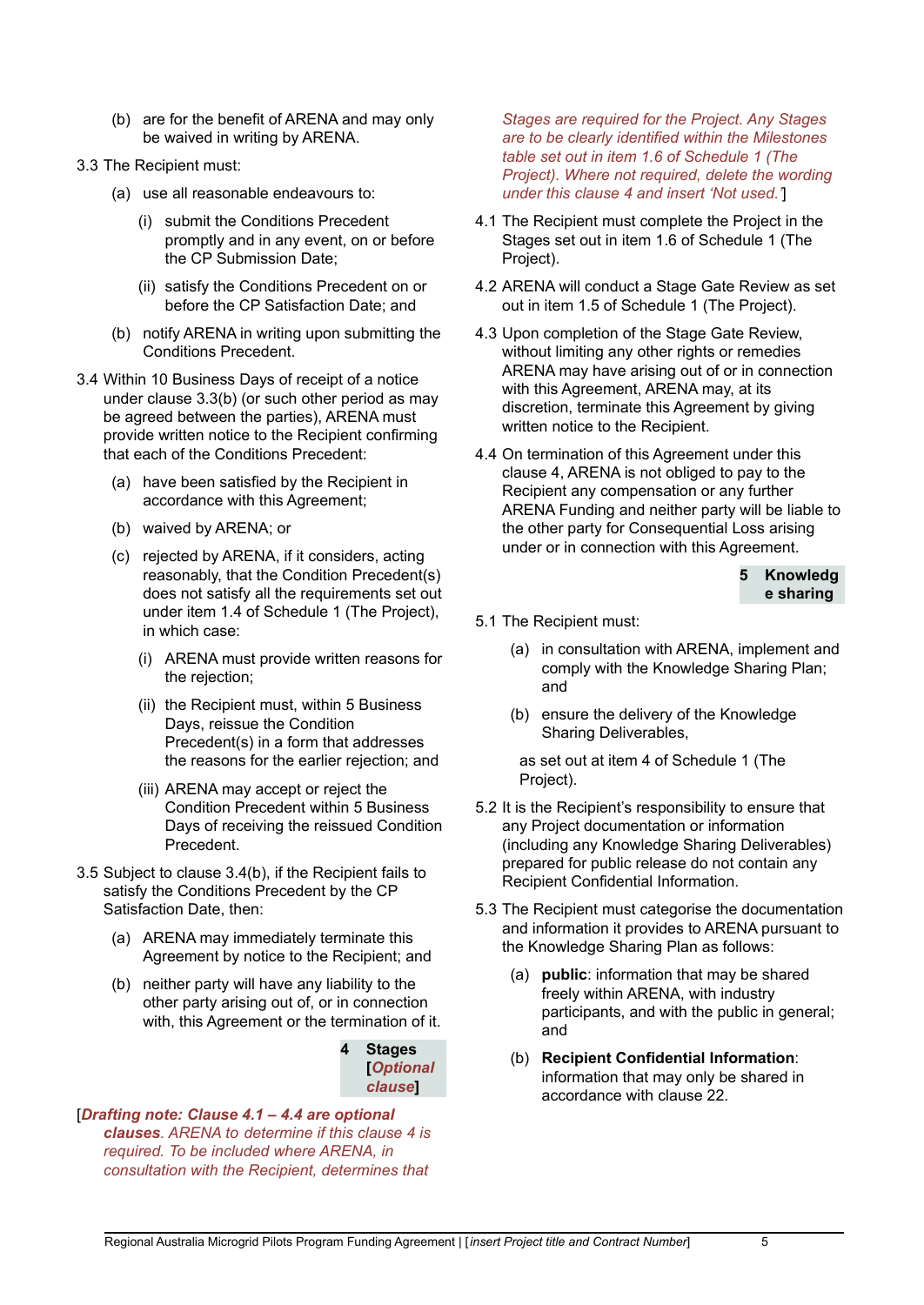### **6 ARENA Funding**

- 6.1 Notwithstanding any other provision of this Agreement, ARENA's total liability under or in connection with this Agreement, including all ARENA Funding paid or payable, will not exceed an amount equal to the ARENA Funding.
- 6.2 ARENA may set-off any money due for payment by ARENA to the Recipient under this Agreement against any money owed by the Recipient to ARENA under this Agreement or any other agreement between the parties under which ARENA provides funding to the Recipient.

### **7 Claims for payment**

- 7.1 Subject to this Agreement, ARENA will pay ARENA Funding to the Recipient in accordance with this clause 7.
- 7.2 Before the Recipient can make a claim for payment of ARENA Funding, the Recipient must submit to ARENA by email or by the GMS, all Milestone Deliverables due for the relevant Milestone by the completion date specified in item 1.6 of Schedule 1 (The Project).
- 7.3 Upon receipt of a Milestone Deliverable in accordance with clause 7.2, ARENA will:
	- (a) within 5 Business Days, provide the Recipient with notification that the Milestone Deliverable has been received; and
	- (b) within 20 Business Days, notify the Recipient, with respect to each Milestone Deliverable, whether it is:
		- (i) accepted; or
		- (ii) not accepted.
- 7.4 When one or more Milestone Deliverables are not accepted:
	- (a) ARENA will provide the Recipient with reasons why the Milestone Deliverable was not accepted; and
	- (b) the Recipient must re-submit the Milestone Deliverable within 10 Business Days (or such other period notified by ARENA) of notification of the reasons for non-acceptance, and ARENA will, within 5 Business Days notify the Recipient whether the Milestone Deliverable has been:
		- (i) accepted; or
		- (ii) not accepted, in which case ARENA may exercise any of its rights under this Agreement.
- 7.5 When all Milestone Deliverables due for the relevant Milestone are accepted by ARENA:
	- (a) ARENA will notify the Recipient that the Milestone is achieved; and
	- (b) the Recipient will make a claim for payment with respect to payment of the relevant Milestone in accordance with the requirements of clause 7.6.
- 7.6 The Recipient may submit a claim for payment of ARENA Funding by providing a correctly rendered invoice which:
	- (a) is emailed to the address listed in item 20 of the Project Details or submitted by the GMS;
	- (b) meets the requirements of a tax invoice as set out in the GST Law;
	- (c) sets out:
		- (i) the agreement number and Project title; and
		- (ii) the amount of ARENA Funding to be paid together with the supporting documentation and other evidence specified in item 2 of Schedule 1 (The Project); and
	- (d) is accompanied by a certificate signed and dated by a duly authorised representative of the Recipient stating that:
		- (i) the representations set out in clause 15 of this Agreement are true and correct in all material respects as at the date the invoice is submitted;
		- (ii) no Material Breach is continuing or would result from the payment of funding by ARENA; and
		- (iii) the Recipient is able, and has sufficient funds, to complete the Project by the Final Milestone Date in accordance with this Agreement.
- 7.7 Upon satisfaction of the requirements of this clause 7, ARENA must make payment within 30 days after receiving a valid invoice into the account nominated by the Recipient.

#### **8 Bank account**

#### [*Drafting note: ARENA to settle this clause. ARENA's standard requirement is for a separate ledger as set out within clauses 8.1-8.2 below. Alternatively, ARENA may elect to require that a separate bank account be set up, in which case*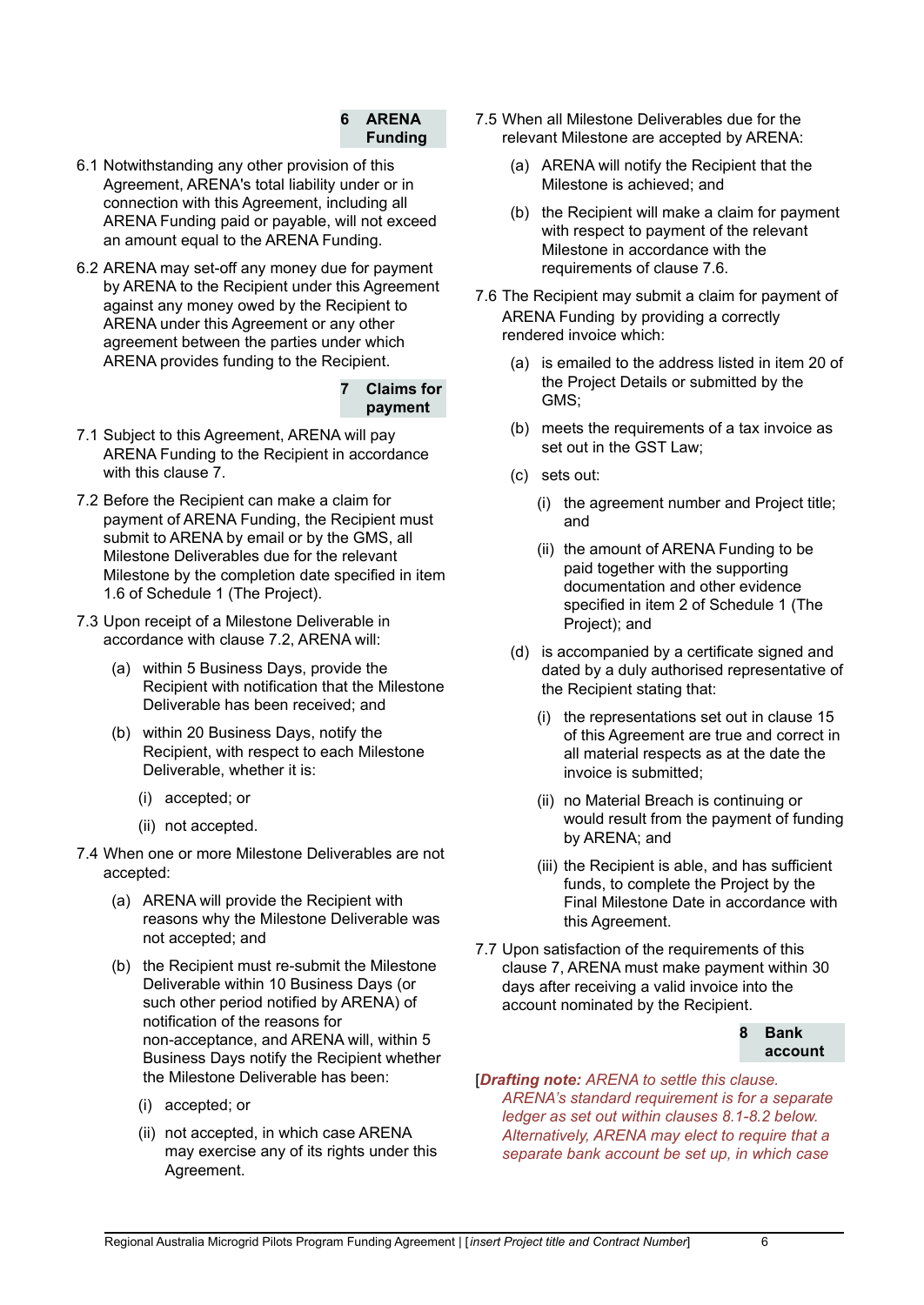*the provisions of clauses 8.3-8.4 will be adopted in this case.*]

- [*Drafting note: Option 1 – Separate Ledger – Select clauses 8.1 and 8.2. Delete clauses 8.3 and 8.4.*]
- 8.1 The Recipient must:
	- (a) ensure that the ARENA Funding is held in an account in the Recipient's name, and which the Recipient solely controls, with an authorised deposit-taking institution as defined by the *Banking Act 1959* (Cth);
	- (b) notify ARENA, prior to the receipt of any ARENA Funding, of details sufficient to identify the account;
	- (c) notify ARENA of any changes to the account within 14 days of the change occurring;
	- (d) maintain a separate ledger in relation to the account for the sole purpose of accounting for, and administering, any ARENA Funding paid to the Recipient for this Project*;* and
	- (e) identify the receipt and expenditure of the ARENA Funding separately within the Recipient's accounting records to ensure that, at all times, the ARENA Funding is identifiable and ascertainable.
- 8.2 On request, the Recipient must provide ARENA and the authorised deposit-taking institution with an authority for ARENA to obtain details relating to the use of the account referred to in this clause 8.
- [*Drafting note: Option 2 – Separate Bank Account – Select clauses 8.3 and 8.4 where ARENA, in its discretion, determines that a separate bank account is required. Delete clauses 8.1 and 8.2.*]
- 8.3 The Recipient must:
	- (a) ensure that the ARENA Funding is held in an account in the Recipient's name, and which the Recipient solely controls, with an authorised deposit-taking institution as defined by the *Banking Act 1959* (Cth);
	- (b) ensure that the account is:
		- (i) established solely for the purposes of accounting for, and administering, any funds paid to the Recipient;
		- (ii) an account that bears a rate of interest reasonably required by ARENA; and
		- (iii) separate from the Recipient's other operational accounts;
- (c) notify ARENA, prior to the receipt of any ARENA Funding, of details sufficient to identify the account;
- (d) notify ARENA of any changes to the account within 14 days of the change occurring; and
- (e) identify the receipt and expenditure of the ARENA Funding separately within the Recipient's accounting records to ensure that, at all times, the ARENA Funding is identifiable and ascertainable.
- 8.4 On request, the Recipient must provide ARENA and the authorised deposit-taking institution with an authority for ARENA to obtain details relating to the use of the account referred to in this clause 8.



[*Drafting note: Applicants should read the Eligible Expenditure section of the Applicable Guidelines.*

- 9.1 The Recipient must use the ARENA Funding only:
	- (a) for the Project;
	- (b) for Eligible Expenditure, which must be in accordance with the requirements of the Applicable Guidelines;
	- (c) subject to clause 12, as provided in the Budget; and
	- (d) in accordance with the terms and conditions set out in this Agreement.
- 9.2 The Recipient must not spend more than 10% of the ARENA Funding on Overseas Expenditure, other than for equipment or materials.

#### **10 Contributi ons**

- 10.1 With the exception of the ARENA Funding, the Recipient is responsible for providing or securing all Contributions, funds and resources, and bearing all costs necessary, to complete the Project, including on account of cost overruns.
- 10.2 Unless otherwise agreed in writing:
	- (a) the Recipient Contributions must be provided and used for the Project in accordance with the timeframe in item 2.3 of Schedule 1 (The Project); and
	- (b) the Recipient must ensure that any Other Contributions are provided and used for the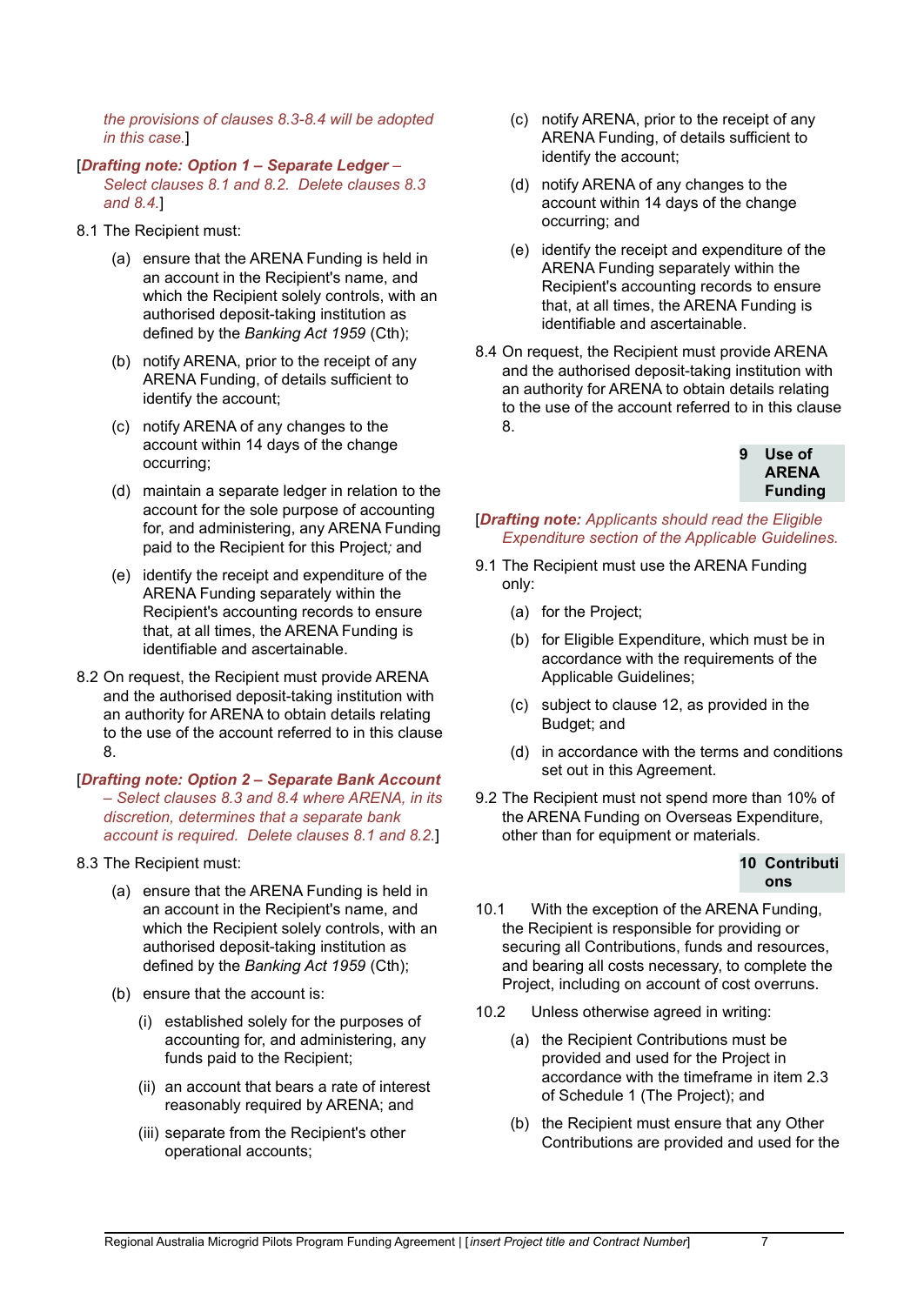Project in accordance with item 2.3 of Schedule 1 (The Project).

- 10.3 The Recipient must provide written notice to ARENA as soon as practicable if the Recipient Contributions and/or Other Contributions provided and used for the Project are increased.
- 10.4 If the Recipient receives any additional contribution to the Project in the form of grant funding from the Commonwealth or a State, Territory or local government other than the ARENA Funding or Contributions specified in item 2.3 of Schedule 1 (The Project), ARENA may, at its discretion, reduce the amount of ARENA Funding payable under this Agreement by an amount equal to the additional grant funding received by the Recipient.

**11 Variations, Delays and Extension s of Time**

- 11.1 Without limiting anything else in this Agreement, any variations (including any requests for Extensions of Time) to this Agreement will be considered by ARENA in accordance with the ARENA Variation Policy.
- 11.2 Subject to clause 11.3, no agreement or understanding varying the terms of this Agreement is legally binding upon either party unless the agreement or understanding is in writing and signed by both parties.
- 11.3 Where a party requires a Minor Variation:
	- (a) the party must provide notice to the other party, including details of the proposed variation; and
	- (b) where agreed by the parties, ARENA will effect the Minor Variation in accordance with Appendix A.
- 11.4 Upon becoming aware that there is, or is likely to be, a delay with respect to:
	- (a) satisfying the Conditions Precedent by the CP Satisfaction Date; [*Drafting note: Delete this subclause (a) if there are no Conditions Precedent are not being used.*]
	- (b) meeting the completion dates for one or more Milestones specified in item 1.6 of Schedule 1 (The Project); or
	- (c) completing the Project by the Final Milestone Date,

the Recipient must promptly notify ARENA of such delay or likely delay.

- 11.5 Where the Recipient is requesting an extension of time to the CP Satisfaction Date, the completion date of one or more Milestones, the Final Milestone Date or Knowledge Sharing Deliverables and / or the Final Milestone Date (**Extension of Time**), ARENA must, within a reasonable time of such request, assess the request in accordance with clause 11.1 and:
	- (a) agree to the Extension of Time, in which case the parties will effect a variation to this Agreement; or
	- (b) not accept the Extension of Time, providing written reasons for such non-acceptance, in which case ARENA is entitled to exercise its rights under this Agreement.



- 12.1 Notwithstanding clause 11 and subject to clause 12.2, the Recipient may amend expenditure in the Budget without ARENA's approval where:
	- (a) the increase or decrease (taken with all previous changes) in:
		- (i) any individual item of expenditure is less than 10% of the allocated amount for that item; and
		- (ii) the quantum of the Budget is less than 10%; and
	- (b) the change, taken with all previous changes, would not result in the total Overseas Expenditure exceeding 10% of the ARENA Funding, other than for equipment or materials.
- 12.2 For the avoidance of doubt, the Recipient may not amend any individual item of income in the Budget, including the ARENA Funding or Contributions, and clause 12.1 does not apply to any such amendments.

**13 Reports and Plans**

- 13.1 The Recipient must provide the reports and plans in accordance with the requirements set out in items 3.1 and 3.2 of Schedule 1 (The Project) and in a form and substance satisfactory to ARENA.
- 13.2 Where the Recipient is required to provide a plan under item 3.2 of Schedule 1 (The Project), the Recipient must:
	- (a) ensure that the plan is developed by an appropriately qualified person with an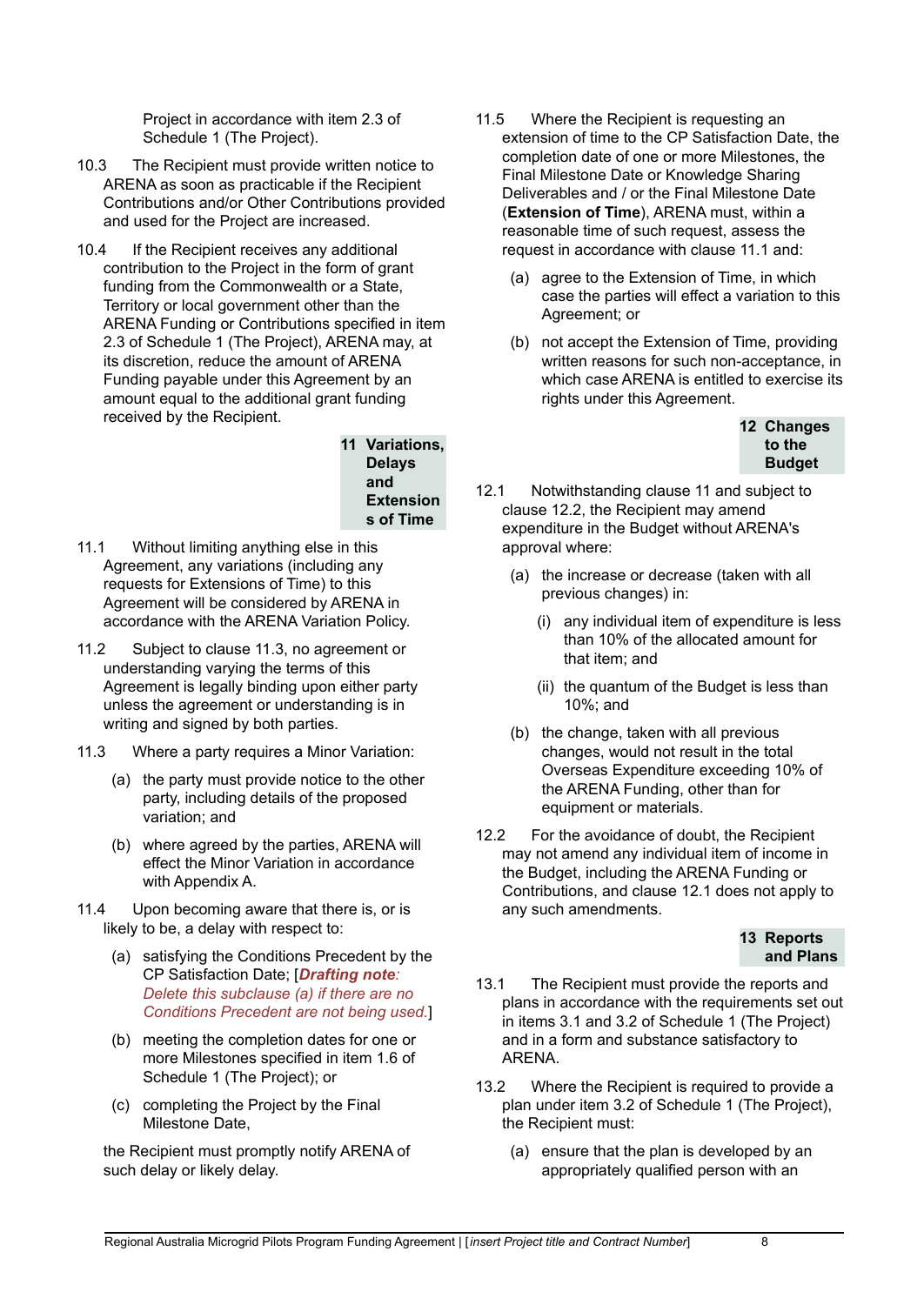understanding of the Project and detailed knowledge of the risks; and

- (b) [*Drafting note: Plans provided must be externally or internally certified with each plan being marked as such in Schedule 1*.] as specified in item 3.2 of Schedule 1 (The Project):
	- (i) (**external certification**): provide certification, for the benefit of ARENA, that the plan is appropriate and consistent with best practice for this type of Project and its risks, and is being appropriately implemented, from an independent and qualified person, who is not an employee, shareholder, director, other officeholder or related entity of the Recipient, a Project Participant, or any other person having, or having had, significant involvement in the Project or the Application; or
	- (ii) (**internal certification**): provide certification, for the benefit of ARENA, that the plan is appropriate and consistent with best practice for this type of Project and its risks, and is being appropriately implemented, from an independent and qualified person, who does not have, or has not had, significant involvement in the Project or the Application.
- 13.3 If a study to be provided under this Agreement, ARENA may require, the Recipient to use the template provided at Schedule 2 (Study Template).
- 13.4 In the event this Agreement is terminated by ARENA due to the Recipient having Abandoned the Project or being unable to complete the Project due to technical or commercial feasibility reasons, within 20 Business Days after the termination or such longer period as notified by ARENA, the Recipient must provide a report for public release explaining:
	- (a) the reasons for such termination; and
	- (b) the information, knowledge and lessons learnt (both positive and negative) by the Recipient from the Project.

#### **14 Governan ce Body**

[*Drafting note: ARENA will consider whether amendment to this clause is required to provide for the governance of the Project. As the clause only applies where a steering committee etc is*

#### *established, this is not an optional clause and is to be included in all funding agreements.*]

- 14.1 Where a steering committee, group or body has been or will be established to oversee or coordinate the Project (**Governance Body**), the parties acknowledge and agree that, except as otherwise specified in item 1.2 of Schedule 1:
	- (a) the Recipient must notify ARENA, as soon as is reasonably practicable, of the establishment of the Governance Body;
	- (b) ARENA may, in its discretion, participate in the Governance Body as an observer;
	- (c) all decisions or recommendations made, and actions taken, by the Governance Body are based on the Steering Committee's own information, enquiries, independent advice. and/or considerations;
	- (d) any contribution made to the Governance Body by ARENA as an observer will not bind the Governance Body; and
	- (e) the Governance Body's decisions, recommendations and actions will not bind ARENA.

#### **15 Represent ations and warranties**

- 15.1 The Recipient represents and warrants that:
	- (a) (**transaction permitted**): it will not be breaching any Law, Authorisation, or agreement by signing or performing this Agreement;
	- (b) (**no misleading information**): all information provided to ARENA (including in the Application) is true, correct, and complete in all material respects and is not misleading;
	- (c) (**conflicts of interest**): except as otherwise disclosed in writing to ARENA, to the best of its knowledge after making diligent enquiry, no conflict of interest exists or is likely to arise in the performance of its obligations under this Agreement;
	- (d) (**employee entitlements**): it is not subject to any judicial decision against it, relating to employee entitlements (not including decisions under appeal) where it has not paid the claim;
	- (e) (**Intellectual Property**):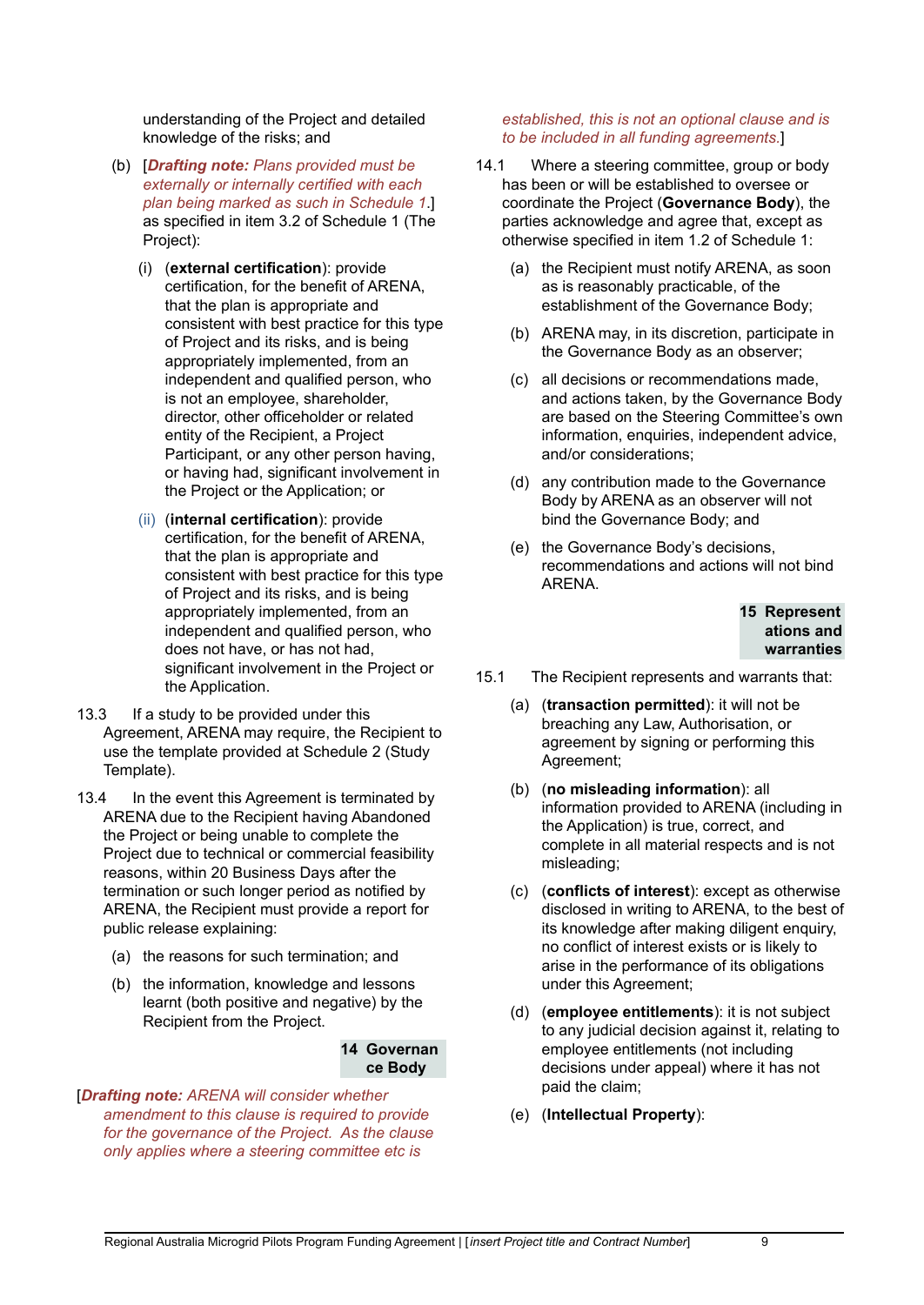- (i) the use or development of the Licensed Materials by the Recipient to undertake the Project; and
- (ii) ARENA's use of the Licensed Materials as contemplated in accordance with the requirements of this Agreement,

will not infringe the Intellectual Property Rights or Moral Rights of any person;

- (f) (**legal capacity**): it has full legal capacity to own its own property, undertake the Project and enter into this Agreement, and to carry out the transactions that each of these contemplate;
- (g) (**financial capacity**): it has, or will have, sufficient funds to complete the Project;
- (h) (**insolvency**): no Insolvency Event has occurred, and there are no reasonable grounds to suspect that an Insolvency Event will occur, in respect of the Recipient;
- (i) (**Applicable Guidelines**): it has complied with the Applicable Guidelines in connection with the Project:
- (j) (**qualifications**): the Recipient, its Personnel and subcontractors have the necessary experience, skill, knowledge, expertise and competence to undertake the Project, will hold such licences, permits or registrations as are required under any State, Territory or Commonwealth legislation to undertake the Project and are fit and proper people; and
- (k) (**trustee**): if the Recipient is a trustee, it enters into this Agreement personally, in its capacity as trustee and without any limitation of its liability as a trustee and has the power to perform its obligations under this Agreement.
- 15.2 The representations and warranties in clause 15.1 will, unless otherwise specified, be made on the signing of this Agreement by the Recipient, and be repeated on each date the Recipient:
	- (a) submits an invoice to ARENA in accordance with clause 7; and
	- (b) receives payment of ARENA Funding.
- 15.3 The Recipient acknowledges and agrees that ARENA has entered into this Agreement and performs this Agreement in reliance on the representations and warranties in clause 15.1.

**16 Undertaki ngs and**

- 16.1 The Recipient must:
	- (a) (**Laws**): comply with all applicable Laws;
	- (b) (**WHS Law**):
		- (i) comply with applicable WHS Law, and not do or allow to be done, or omit or allow to be omitted, anything which may result in ARENA being in breach of WHS Law;

**Acknowle dgements**

- (ii) immediately notify ARENA of any notifiable incidents under WHS Law, accidents, injuries, or damage to property of a serious nature that occurs in connection with the Project (**WHS Notifiable Incident**);
- (iii) in relation to any WHS Notifiable Incident, if requested, provide to ARENA an investigation report on the causes and effects of, and corrective and preventative actions arising from, the incident and, provide updates on the status of any such actions as reasonably required by ARENA;
- (iv) cooperate with ARENA as required in relation to any WHS Notifiable Incident; and
- (v) ensure that its contracts with any subcontractors, Project Participants, consultants or other persons participating in the Project contain those provisions necessary to enable the Recipient to comply with its obligations under this clause16.1(b); and
- (c) [*Drafting note: The WHS Accreditation Scheme applies to Building Work that is: directly funded by ARENA and the value is greater than \$4 million; or indirectly funded by ARENA if it is carried out under a contract with a value of \$4 million or more (GST incl.) and the contribution made to the funding of the project by ARENA is at least: \$6 million (GST inclusive) and represents at least 50% of the total funding; or \$10 million*.] (**WHS Accreditation Scheme**): where the Recipient or its subcontractor undertakes Building Work in carrying out the Project, to the extent required by the *Building and Construction Industry (Improving Productivity) Act 2016* (Cth), the Recipient must, in accordance with applicable requirements of the Work Health

and Safety Accreditation Scheme: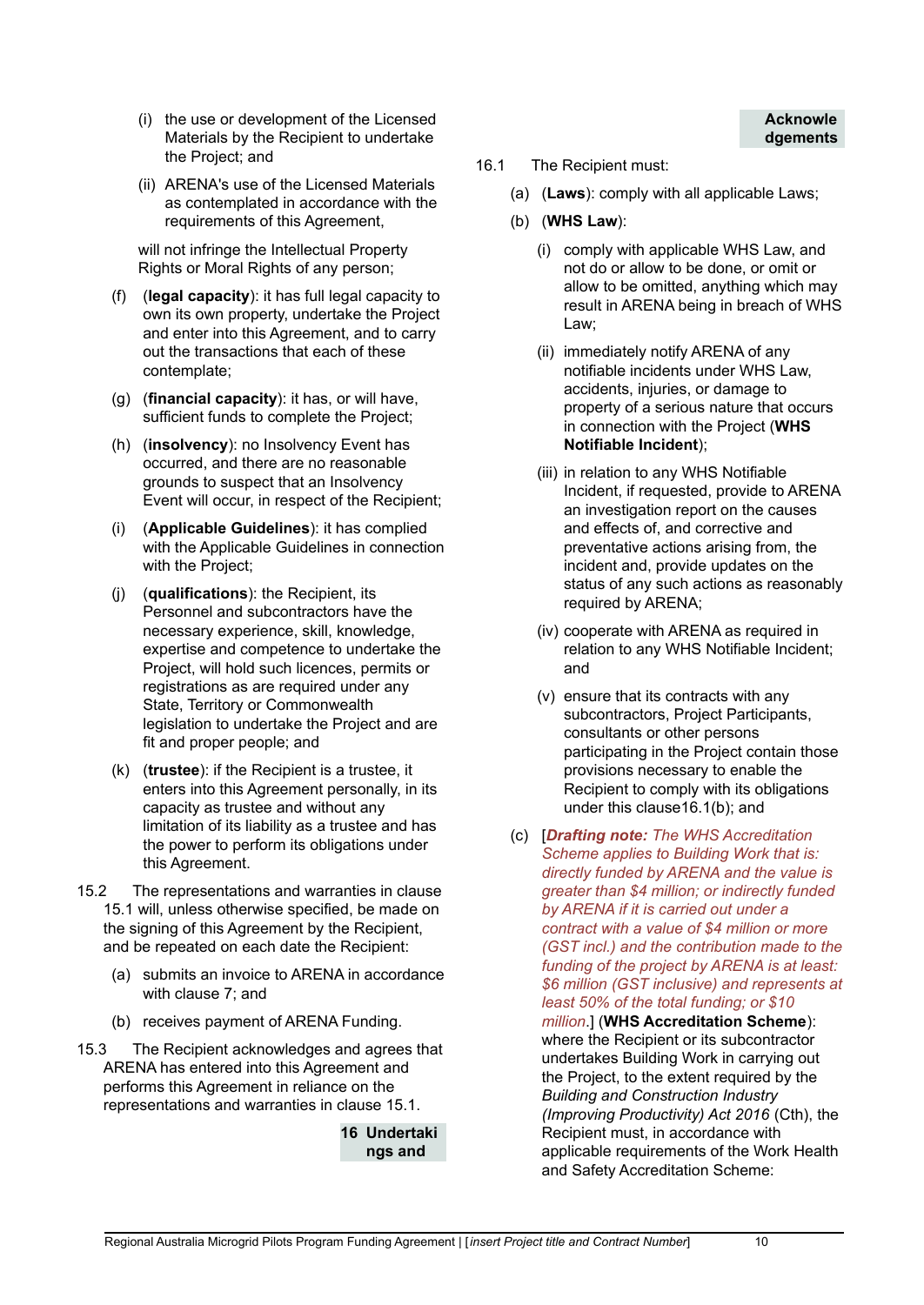- (i) procure and maintain any required accreditation (including as required with respect to its subcontractors); and
- (ii) ensure ARENA is kept updated as to the status of any such accreditation, including with respect to its subcontractors for this Project:
- (d) (**privacy**):
	- (i) comply with applicable privacy laws, including the *Privacy Act 1988* (Cth) (**the Privacy Act**);
	- (ii) promptly notify ARENA in writing if it (or its subcontractors) commits a notifiable data breach within the meaning of the Privacy Act relating to any data or personal information held in connection with the Project; and
	- (iii) ensure that Personal Information collected or received in connection with the Project is used solely for the purposes of performing its obligations under this Agreement and otherwise in accordance with the requirements of the Privacy Act;
- (e) (**FOI**): assist ARENA to comply with any request under the *Freedom of Information Act 1982* (Cth) for access to a document created by, or in the possession of, the Recipient or any subcontractor, that relates to the performance of this Agreement;
- (f) (**subcontractors and Project Participants**) in connection with the Project:
	- (i) not enter into a contract with a subcontractor or Project Participant named as an organisation that has not complied with the *Workplace Gender Equality Act 2012* (Cth);
	- (ii) not enter into a contract if at any time the Recipient becomes aware of Modern Slavery practices in the operations and supply chains used by a subcontractor or Project Participant unless the Recipient takes reasonable action to address or remove these practices;
	- (iii) and in relation to Major Subcontract Work, only engage those subcontractors specified in item 14 of the Project Details or otherwise approved by ARENA in writing; and
	- (iv) ensure that its contracts with any subcontractors, Project Participants,

consultants or other persons participating in the Project contain those provisions necessary to enable the Recipient to comply with its obligations under this Agreement;

- (g) (**insurance**): in connection with the Project:
	- (i) have and maintain the insurances that would be maintained by a prudent business undertaking the Project, including but not limited to those insurances specified in item 16 of the Project Details;
	- (ii) with respect to such insurances:
		- A. where the Recipient takes out a 'claims-made' policy, which requires all claims and any fact, situation or circumstance that might result in a claim to be notified within the period of insurance, maintain the policy during the Term of this Agreement, and a policy in like terms for 7 years after the Term; and
		- B. where the Recipient takes out an 'occurrence' policy, which requires the circumstances to which a claim relates to occur during the period of insurance whilst the notification of an event can occur at any time subsequently, maintain the policy during the Term of this Agreement; and
	- (iii) ensure that its subcontractors have and maintain appropriate insurance to cover the risk of the subcontractors' works,

and, if requested by ARENA, provide certificates or other sufficient evidence to satisfy ARENA that such insurances have been procured and maintained;

- (h) (**books and records**): at its own cost, during the Term of this Agreement and for a period of 7 years after the Term, keep, and require its subcontractors to keep, adequate books and records in sufficient detail to enable:
	- (i) all receipts and payments related to the Project to be identified and reported to ARENA; and
	- (ii) the amounts payable by ARENA under this Agreement to be determined or verified;
- (i) (**conflicts**): if, during the Project, a conflict of interest arises, or appears likely to arise,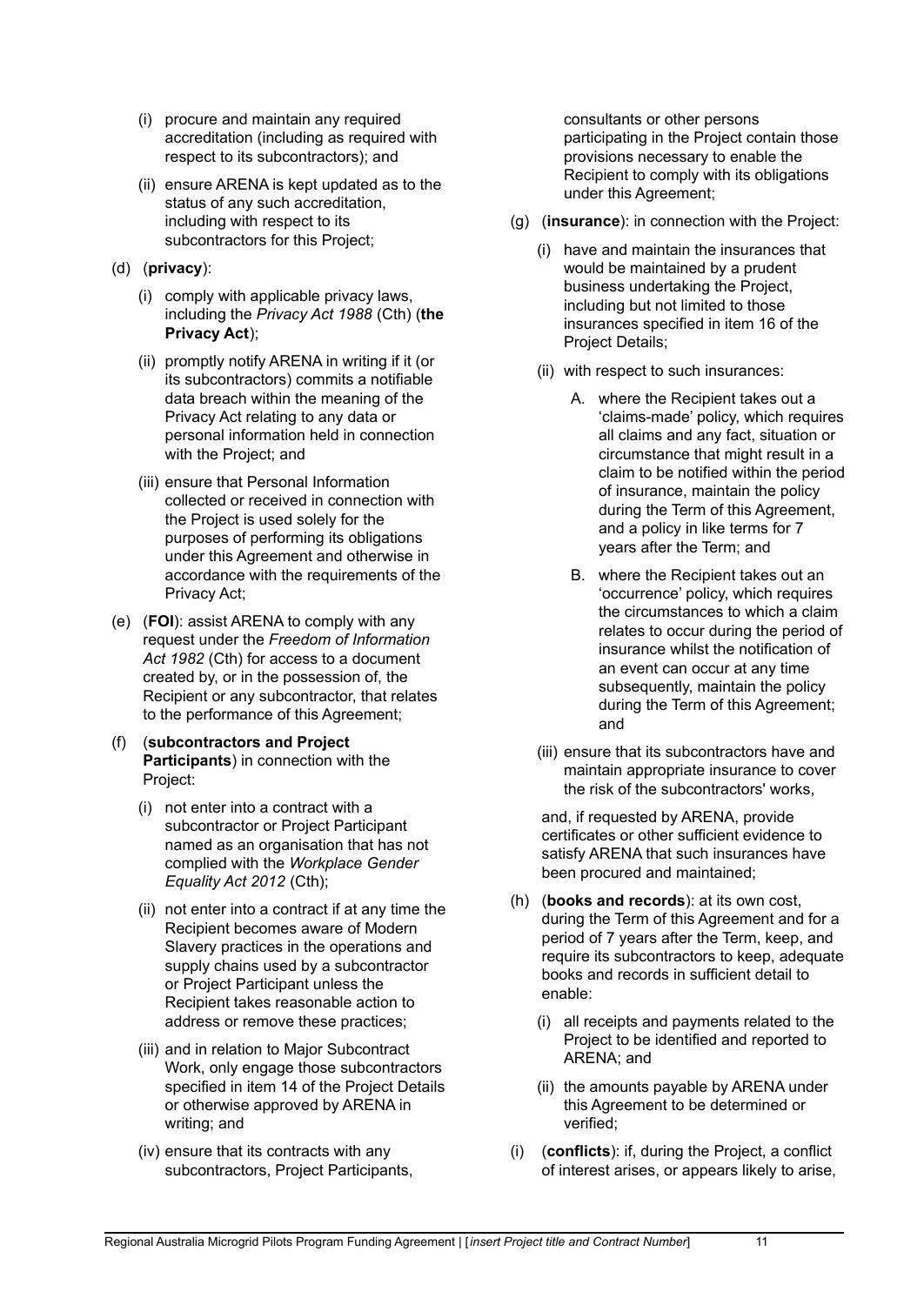notify ARENA as soon as practicable in writing, make full disclosure of all relevant information relating to the conflict and take such steps as ARENA requires to manage the conflict;

- (j) (**visitations**): during the Term of this Agreement and for two years after the Term, subject to safety and operational requirements and, if required, appropriate confidentiality agreements being entered into:
	- (i) allow and provide ARENA escorted visits by interested persons approved by ARENA or the Recipient (**Visitors**) to sites under the Recipient's control where the Project is conducted;
	- (ii) use best endeavours to obtain permission for escorted visits by Visitors to sites not under the Recipient's control where the Project is conducted;
	- (iii) demonstrate the Project to Visitors and relevant technology and provide detailed explanations where requested; and
	- (iv) allow ARENA representatives to be present at visits;
- (k) (**bank account**): comply with the bank account requirements specified in clause 8;
- (l) (**Personnel**):
	- (i) undertake the Project, with the active involvement of, and using the expertise of, the Specified Personnel, or as otherwise agreed between the parties in writing;
	- (ii) ensure that each of the Specified Personnel is aware of and complies with the Recipient's obligations in undertaking the Project;
	- (iii) where one or more of the Specified Personnel is, or will become, unable or unwilling to be involved in the Project:
- A. notify ARENA as soon as practicable;
- B. if requested by ARENA, provide a replacement person of suitable ability and qualifications at the earliest opportunity; and
- C. obtain ARENA's written consent, which must not be unreasonably withheld, prior to appointing any such replacement person; and
- (iv) if requested by ARENA, promptly remove any of the Recipient's or its subcontractors' Personnel from carrying out work on the Project, and arrange for their replacement in accordance with clause 16.1(l)(iii);
- (m) (**other transactions or contracts**): with respect to any other transaction or contract connected with the Project to be entered into with a third party (including a subcontractor), comply with all contractual obligations, including with respect to prompt payment of subcontractors and other contracted parties;
- (n) (**cooperate**): cooperate with ARENA and other parties, including by attending any meetings on ARENA's reasonable request;
- (o) (**standards**): undertake the Project diligently, efficiently, safely and to a high professional standard, in accordance with this Agreement and all relevant Australian industry standards, codes, best practice and guidelines (including those specified in item 4 of the Project Details) or, where none apply, relevant international industry standards, best practice and guidelines;
- (p) (**monitoring**): meet with ARENA at the times and in the manner reasonably required by ARENA to discuss any issues in relation to this Agreement or the Project;
- (q) (**reporting**):
	- (i) comply with the reporting requirements set out in item 3 of Schedule 1 (The Project) and keep ARENA regularly and fully informed regarding the progress of the Project;
	- (ii) during the Term of this Agreement, and for a period of 5 years following the Final Milestone Date, where requested by ARENA, provide: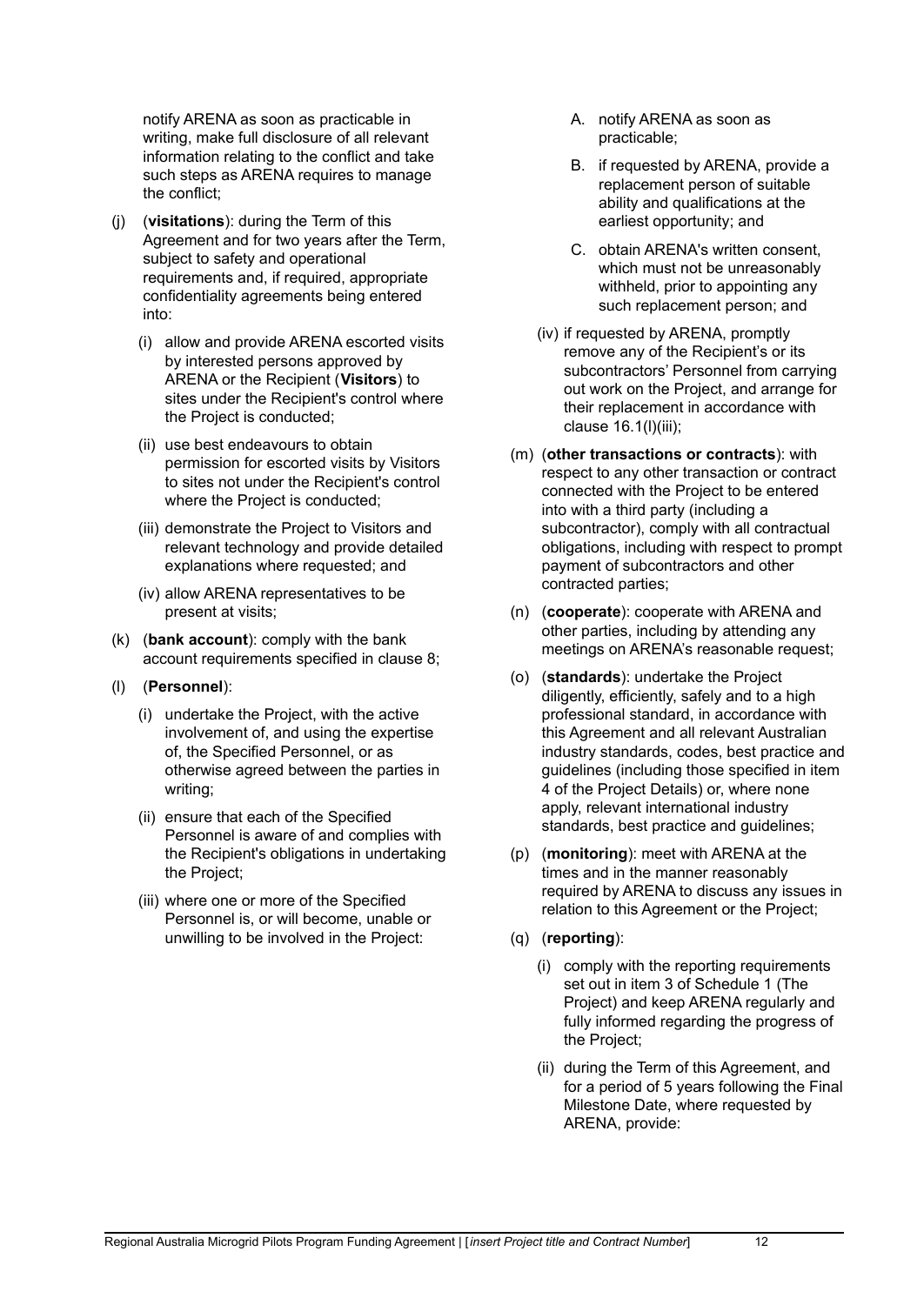- a. data with respect to carbon abatement resulting from the Project; and
- b. provide a report on the number of direct jobs (including any permanent roles, contractors, subcontractors and consultants) created during any construction and operation phases of the Project; and
- (iii) provide such further information as reasonably requested by ARENA with respect to the Low Emissions Technology Statement;
- (r) (**notification**): notwithstanding any other provision of this Agreement, notify ARENA:
	- (i) promptly in writing of any delay or anticipated delay to the progress of the Project or achievement of a Milestone; providing:
		- A. the reason for the delay;
		- C. the anticipated impact on the Project; and
		- D. the steps the Recipient is taking or will take to overcome the delay,

and keep ARENA updated as to the status of any such notified delay.

- (ii) as soon as practicable, of any significant concerns of local community groups of which the Recipient becomes aware;
- (iii) as soon as practicable, if it has received, or requested to receive, other funds from the Commonwealth or State or Territory or local government for the Project; and
- (iv) immediately, if it becomes aware:
	- B. of any Crisis (and in accordance with any protocol reasonably required by ARENA);
	- E. it has not undertaken the Project as required under this Agreement or has not spent the ARENA Funding in accordance with this Agreement;
	- F. it has, or may have, committed a Material Breach; or
	- G. an Insolvency Event has occurred or is likely to occur with respect to the Recipient;
- (s) (**Intellectual Property**):
- (i) grant to, or obtain for, ARENA a perpetual, irrevocable, world-wide, royalty-free, fee-free, non-exclusive licence to use, reproduce, adapt, modify, communicate, broadcast, distribute, publish, disseminate and sublicense the Licensed Materials solely for the purpose of giving effect to the Knowledge Sharing Plan or to carry out its objectives under the ARENA Act, but not including the right to exploit the Licensed Materials for commercial purposes;
- (ii) if someone claims, or ARENA reasonably believes that someone is likely to claim, that all or part of the Licensed Materials or their use in accordance with this Agreement infringe their Intellectual Property Rights or Moral Rights, in addition to the indemnity under clause 32 and to any other rights that ARENA may have, promptly, at the Recipient's expense:
	- A. use its best efforts to secure the rights for ARENA to continue to use the affected Licensed Materials free of any claim or liability for infringement; or
	- B. replace or modify the affected Licensed Materials so that the Licensed Materials or the use of them does not infringe the Intellectual Property Rights or Moral Rights of any other person without any degradation of the performance or quality of the affected Licensed Materials; and
- (iii) where required for the Project, and as agreed between the parties, comply with an Intellectual Property Management Plan as set out in item 3.2 of Schedule 1 (The Project) when undertaking the Project;
- (t) (**Moral Rights**): obtain all consents (including any Moral Rights consents or waivers) necessary to perform its obligations under this Agreement; and
- (u) (**Modern Slavery Act**):
	- (i) comply with any applicable requirements under the *Modern Slavery Act 2018*  $(Cth)$ ;
	- (ii) take reasonable steps to identify, assess and address risks of Modern Slavery practices in the operations and supply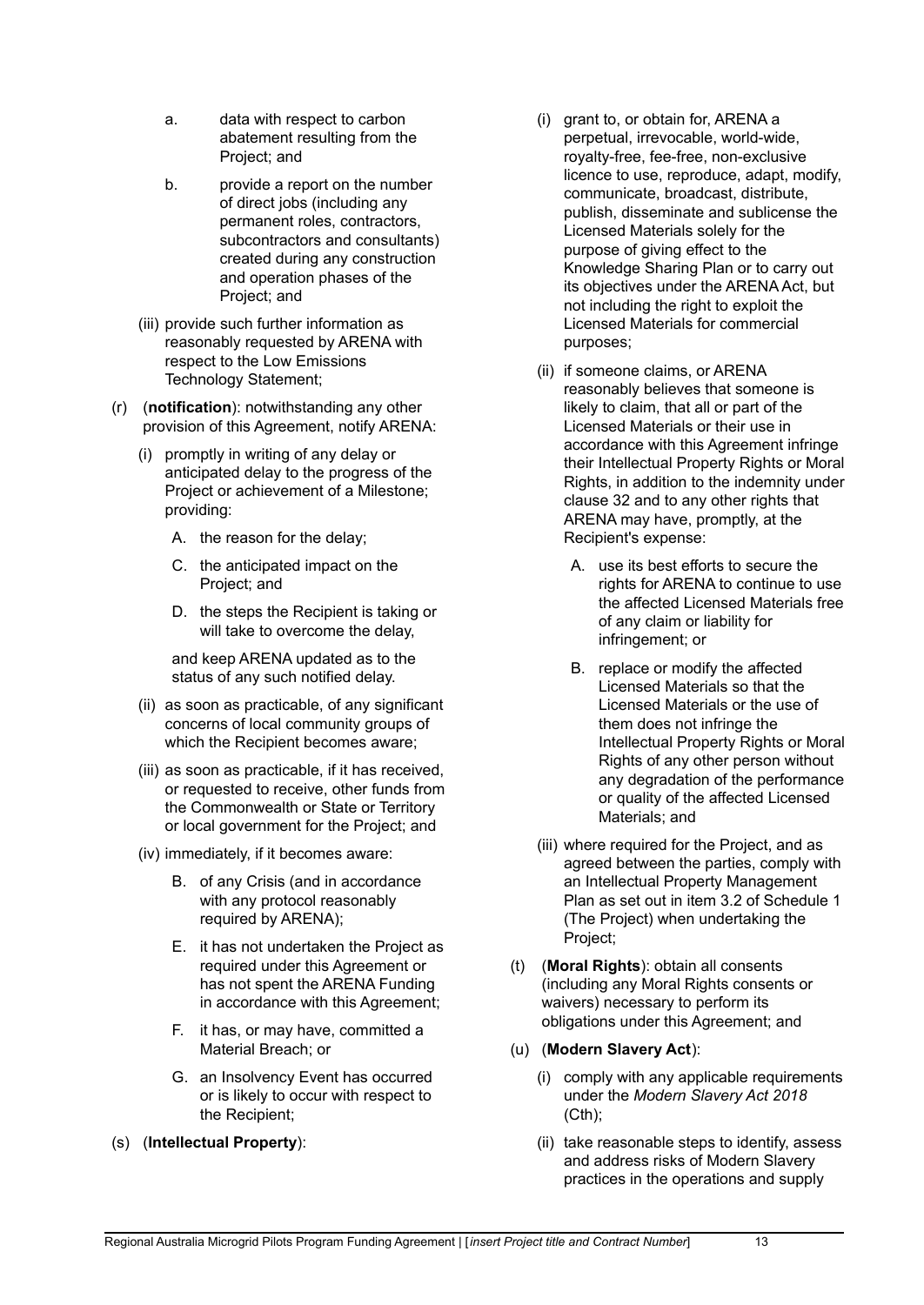chains used in the provision of the Project;

- (iii) if at any time the Recipient becomes aware of Modern Slavery practices in the operations and supply chains used in the provision of the Project, take all reasonable action to address or remove these practices, including, where relevant, by addressing any practices of other entities in its supply chains; and
- (iv) provide information to ARENA as reasonably requested to enable ARENA to comply with its reporting obligations under that Act; and
- (v) (**Major Projects**): if applicable, comply with the requirements set out in Schedule 3 (Major Projects).
- 16.2 The parties acknowledge and agree that:
	- (a) this Agreement does not affect ownership of the Intellectual Property Rights in any Pre-existing Material or Third Party Material; and
	- (b) subject to clause 16.1(s), all Intellectual Property Rights in Agreement Material vest in the Recipient upon creation.

## **17 Change in Control**

- 17.1 The Recipient must notify ARENA, as soon as practicable, of any Change in Control of the Recipient.
- 17.2 The Recipient, at its discretion, may obtain ARENA's prior written consent of any Change in Control of the Recipient, such consent to be provided at ARENA's discretion acting reasonably. If ARENA's consent to such Change in Control is given, ARENA is not entitled to exercise its rights under clause 27.1(d) and clause 30.1(f).

**18 Assets [***Optional clause***]**

#### [*Drafting note: Clause 18.1 – 18.3 are optional clauses. ARENA to determine which clauses under this section will apply.*]

1.1 [*Optional clause*] (**Ownership**): Subject to the terms of any lease, the Recipient owns any items of tangible property which are purchased, leased, created or otherwise brought into existence by, for or on behalf of the Recipient either wholly or in part with use of the ARENA Funding, not including Agreement Material (**Assets**).

- 18.1 [*Optional clause*] (**Use and dealings**): During the Term of this Agreement, the Recipient must:
	- (a) use any Asset only for the purposes of the Project, or other purposes consistent with the Outcomes;
	- (b) obtain and maintain good title to all Assets (other than Assets which the Recipient leases);
	- (c) subject to clause 18.2, not encumber or dispose of any Asset without ARENA's prior approval;
	- (d) hold all Assets securely and safeguard them against theft, loss, damage, or unauthorised use;
	- (e) use all reasonable endeavours to maintain all Assets in good working order;
	- (f) maintain all appropriate insurances in respect of any Assets;
	- (g) if required by Law, maintain registration and licensing of all Assets;
	- (h) be fully responsible for, and bear all risks relating to, the use or disposal of all Assets; and
	- (i) if requested by ARENA, maintain an Assets register as specified by ARENA, and provide a copy of the register to ARENA on request.

## 18.2 [*Optional clause*] (**Sale or disposal**):

- (a) The Recipient must obtain ARENA's written consent prior to disposing of an Asset during the Term of this Agreement.
- (b) Notwithstanding clause 18.2(a). the Recipient may, at any time, dispose of any Asset without ARENA's prior approval where it relates to the disposal of obsolete or redundant vehicles, plant and equipment, a disposal of an Asset for the purposes of replacing that Asset, or where that disposal is necessary for the maintenance of other Assets.

#### 18.3 [*Optional clause*] (**Lost or damaged Assets**): If any Asset is lost, damaged or destroyed, the Recipient must reinstate or replace the Asset, including by using the proceeds of insurance, without using any ARENA Funding and this clause 18 continues to apply to the reinstated or replaced Asset.

## **19 Evaluation**

19.1 ARENA may, at any time until the End Date, undertake an evaluation of the Project, either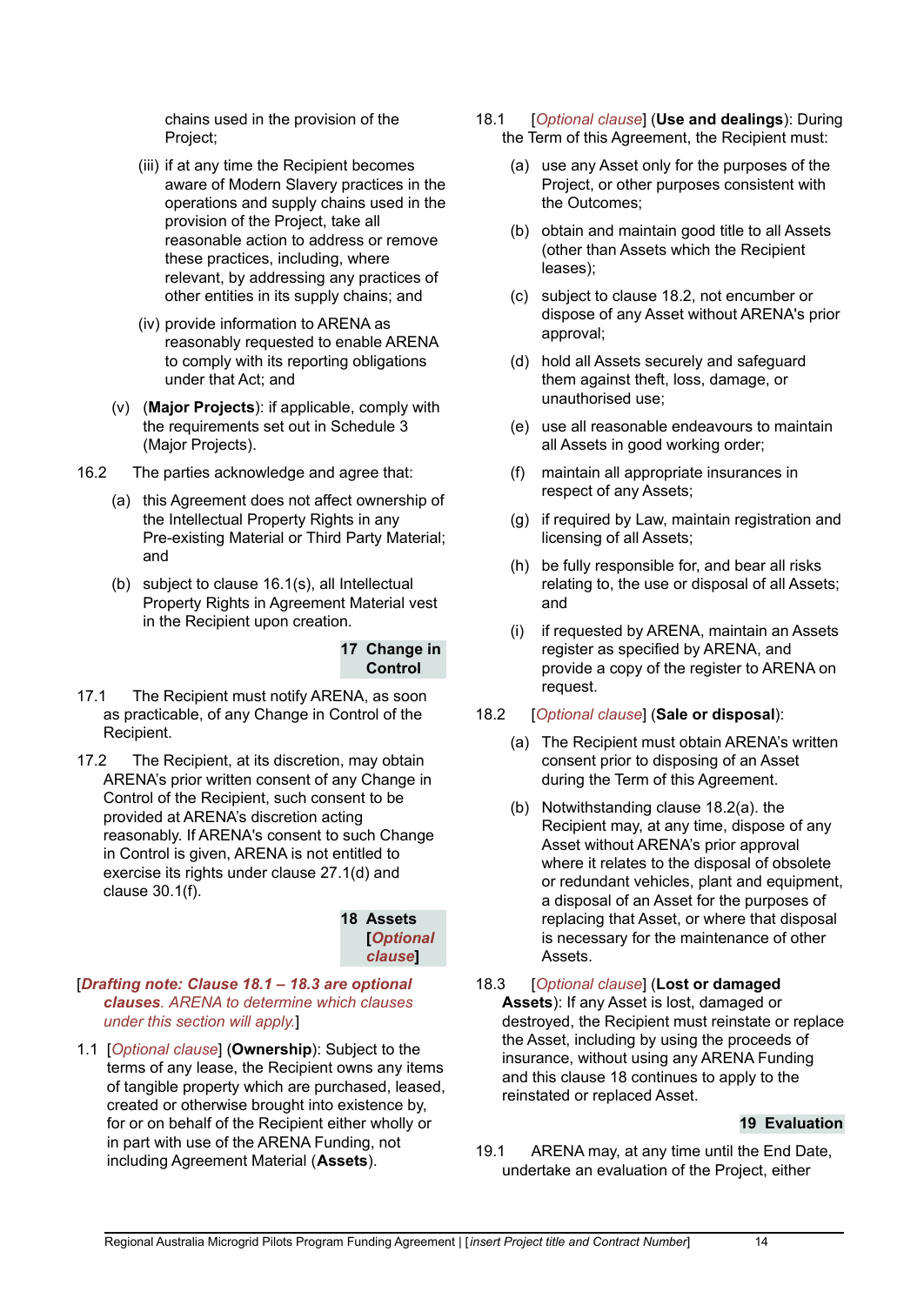directly or through a third-party adviser, and the Recipient must:

- (a) at its own cost, provide all reasonable assistance to ARENA, and any adviser, for such review or evaluation; and
- (b) subject to clause 22, provide any information reasonably required by ARENA on the implementation and progress of the Project in the format requested by ARENA.
- 19.2 The Recipient acknowledges that ARENA may undertake an evaluation of the Project after the End Date at ARENA's own cost. The Recipient agrees to cooperate with ARENA with respect to any such evaluation.

#### **20 Audit and access**

- 20.1 During the Term of this Agreement, and for 5 years after the Term, ARENA or its nominee may:
	- (a) conduct audits relevant to the performance of the Recipient's obligations under this Agreement and in respect of the Project; and
	- (b) upon giving the Recipient reasonable notice, access the Recipient's premises, require the provision of records and information, and inspect and copy any documentation or records reasonably necessary for that purpose.
- 20.2 In addition to the obligation of the Recipient to provide Audited Financial Statements with the Final Report as specified in Schedule 1 (The Project), at any time until the End Date, if requested by ARENA, the Recipient must promptly provide, at its own cost, Audited Financial Statements for the Project.
- 20.3 The Recipient must provide all reasonable assistance to ARENA and its nominee (if any) for any audit or access under this clause 20
- 20.4 ARENA will, and will require that any nominee, use reasonable endeavours to minimise any disruption to the Activities caused by any audit or access and will comply with the Recipient's reasonable workplace policies.
- 20.5 The rights of ARENA under this clause 20:
	- (a) apply equally to the Auditor-General or an Information Officer (or any nominee) for the purpose of performing the Auditor-General's or Information Officer's statutory functions or powers; and
- (b) are in addition to, and do not limit, any other function, power, right or entitlement of the Auditor-General or an Information Officer.
- 20.6 Where an audit under this clause 20 identifies, in ARENA's reasonable opinion, that the Recipient is in Material Breach of this Agreement, then ARENA may recover from the Recipient the costs incurred in conducting that audit. The Recipient acknowledges and accepts that it is not permitted to use funds included in the Budget to meet any such costs.



- 21.1 The Recipient must, and must ensure that any Project Participants, acknowledge the financial and other support received from ARENA:
	- (a) in all publications, promotional and advertising materials, public announcements, events and activities in connection with the Project;
	- (b) in any products, processes or inventions developed as a result of the Project; and
	- (c) if required by ARENA, at the place where the Project is undertaken,

ensuring the form of acknowledgement is as specified in item 17 of the Project Details or as otherwise approved by ARENA prior to its use.

- 21.2 ARENA reserves the right to publicise and report on the awarding of the ARENA Funding, and may include:
	- (a) the name of the Recipient, Recipient's shareholders and Project Participants;
	- (b) the amount of the ARENA Funding; and
	- (c) a brief description of the Project.
- 21.3 On ARENA's request, the Recipient must procure, and provide to ARENA as soon as practicable, artists' impressions, renders or professional imagery which demonstrates the appearance of any works constructed or goods developed in connection with the Project.
- 21.4 The Recipient must, and must ensure that any Project Participants:
	- (a) include a disclaimer as specified in item 18 of the Project Details, or otherwise approved by ARENA, in all published material relating to the Project; and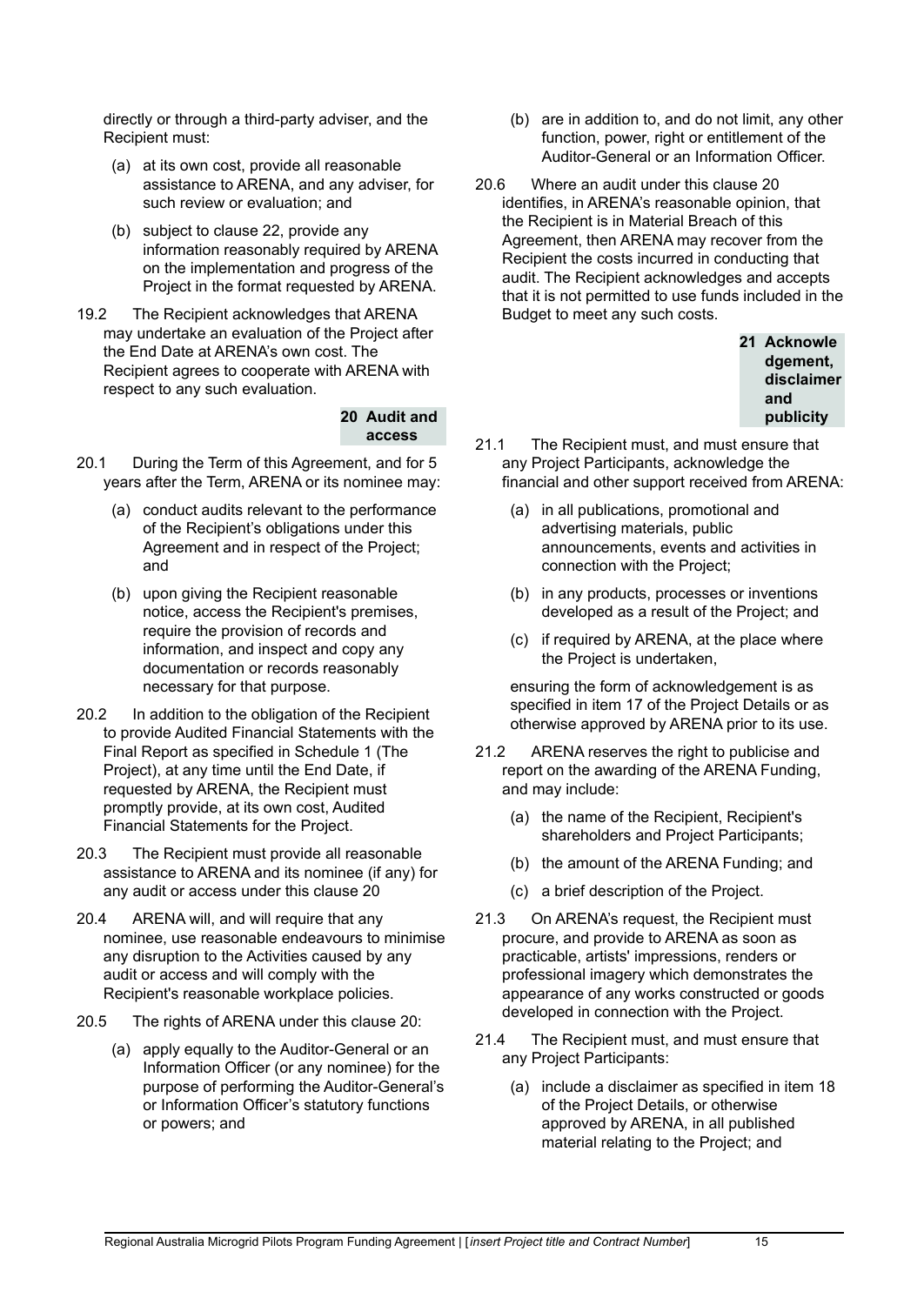(b) before making a public announcement in connection with this Agreement or any transaction contemplated by it, obtain ARENA's written consent to the announcement, except if required by Law or a regulatory body, including a relevant stock exchange, in which case ARENA should be notified of any such requirement as soon as practicable.

#### **22 Confidenti ality**

- 22.1 Without limiting clause 5 and subject to clause 22.2, ARENA must not, without the prior written consent of the Recipient, disclose any Recipient Confidential Information to another person.
- 22.2 Despite anything else in this Agreement, ARENA may disclose Recipient Confidential Information:
	- (a) as specified or as contemplated in the Knowledge Sharing Plan;
	- (b) to ARENA's Personnel or advisers, including its Knowledge Sharing Agent;
	- (c) where applicable, to other lenders or financial institutions involved in the Project;
	- (d) to a Commonwealth agency, where this serves ARENA's or the Commonwealth's legitimate interests;
	- (e) to a House or a Committee of the Parliament of the Commonwealth of Australia, the Auditor-General, the Information Officer or any of the Commonwealth or State or Territory Ombudsmen;
	- (f) to ARENA's responsible Minister or Portfolio Department;
	- (g) to AEMO, AER and AEMC; or
	- (h) where required by Law, including under a Senate Order.
- 22.3 The Recipient must not, without the prior written consent of ARENA, disclose any ARENA Confidential Information to another person, except:
	- (a) where required by Law, in which case ARENA must be notified as soon as practicable before the ARENA Confidential Information is disclosed; and
	- (b) to its Personnel, professional advisers, subcontractors or Project Participants solely for the purposes of carrying out its obligations under this Agreement or

meeting its legal obligations under Law. including with respect to taxation.

- 22.4 Without limiting any other provision of this Agreement, where the Recipient discloses ARENA Confidential Information to a third party pursuant to clause 22.3, the Recipient must:
	- (a) give notice to the receiving party in writing that the information is Confidential Information; and
	- (b) subject to its obligations under Law, only provide the Confidential Information if the receiving party agrees to keep the information confidential as if it were bound by the obligations of confidentiality imposed under this Agreement.
- 22.5 The Recipient acknowledges that Recipient Confidential Information provided to ARENA may be provided to a contractor for data handling and analysis services, or incorporated into databases or other IT systems, and aggregated into documents or other media for public release, provided that arrangements are in place to maintain confidentiality of Recipient Confidential Information and meet any conditions in the Knowledge Sharing Plan.



- 23.1 A party (**Affected Party**) is excused from performing its obligations under this Agreement to the extent it is prevented by circumstances which:
	- (a) are beyond its reasonable control including natural disasters, acts of war, riots and strikes outside the Affected Party's organisation (other than, in respect of the Recipient only, lack of funds or any strike, lockout or labour dispute); and
	- (b) could not have been prevented or overcome by the Affected Party (or, where the Affected Party is the Recipient, the Recipient and its subcontractors) exercising a standard of care and diligence consistent with that of a prudent and competent person operating within the relevant industry.
- 23.2 When the circumstances described in clause 23.1 arise, the Affected Party must give notice of those circumstances to the other party as soon as possible, identifying the effect they will have on its performance and must make all reasonable efforts to minimise the effects of such circumstances on the performance of this Agreement.
- 23.3 ARENA is not obliged to pay to the Recipient any funding for so long as circumstances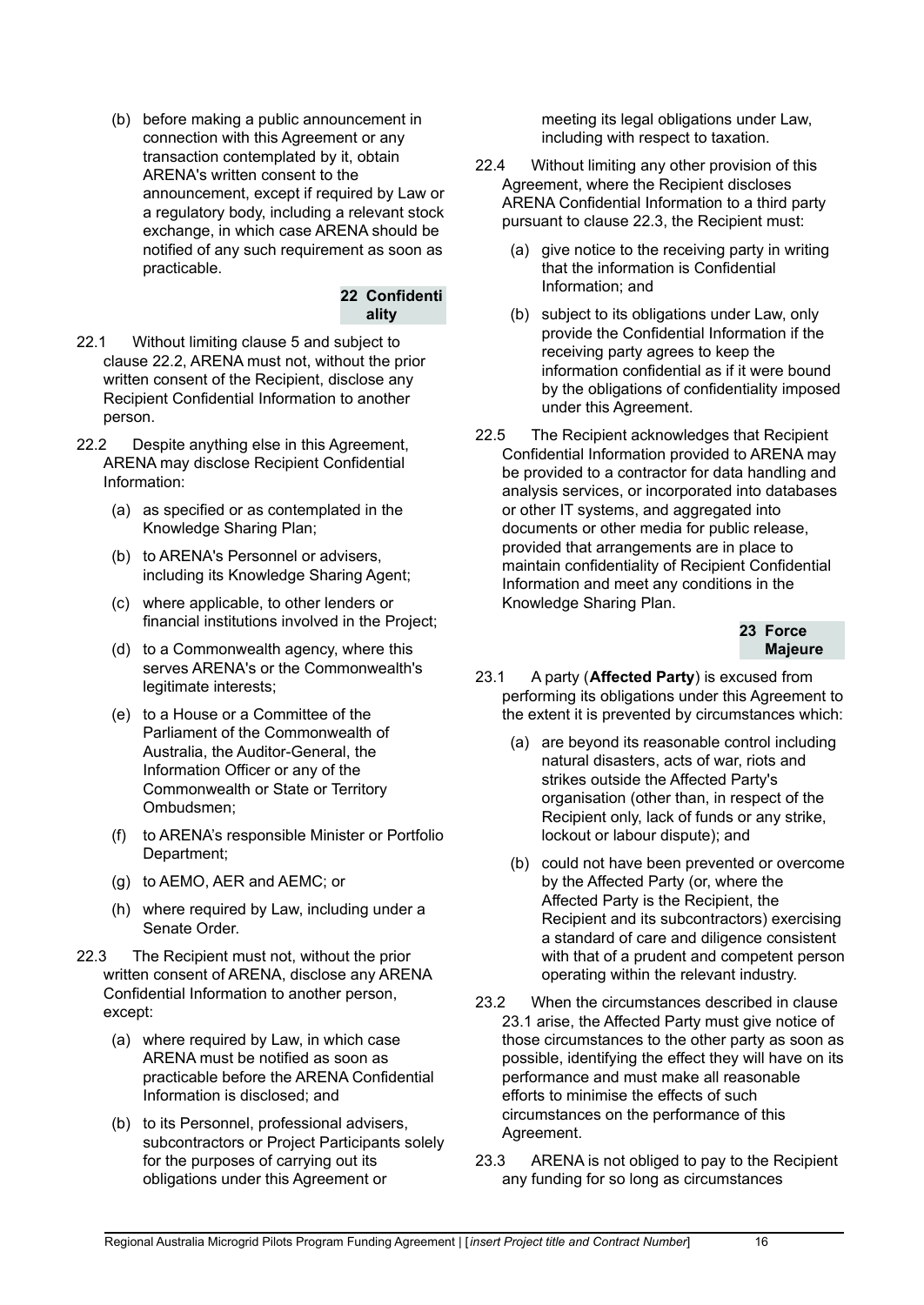described in clause 23.1 prevent the Recipient from performing its obligations under this Agreement. For clarity, this does not affect the Recipient's entitlement to payment due to be paid under this Agreement prior to a notice being issued under clause 23.2.

- 23.4 If non-performance or diminished performance by the Recipient due to the circumstances under clause 23.1 continues for a period of more than 90 consecutive days, ARENA may terminate this Agreement by giving the Recipient written notice.
- 23.5 If this Agreement is terminated by ARENA under clause 23.4:
	- (a) ARENA is liable only for:
		- (i) payments due in accordance with this Agreement before the effective date of termination, but only to the extent that those monies have been spent or Legally Committed by the Recipient in accordance with this Agreement at the time the Recipient receives the notice of termination (written evidence of which must be provided by the Recipient to ARENA); and
		- (ii) where the Recipient has undertaken work on the Project at the time the Recipient receives the notice of termination, payment of ARENA Funding in accordance with this Agreement to the extent that those monies have been spent or Legally Committed by the Recipient in accordance with this Agreement on the Project at the time the Recipient receives the notice of termination (written evidence of which must be provided by the Recipient to ARENA); and
	- (b) each party will otherwise bear its own costs and neither party will incur further liability to the other.

#### **24 Suspensio n of Funding**

- 24.1 Without limiting its other rights, ARENA may, upon giving the Recipient at least 10 Business Days' prior notice, suspend payment of the ARENA Funding in whole or in part if:
	- (a) there is a Material Breach that has continued for a period of 10 Business Days, and is continuing; or
	- (b) the Recipient has received, or requested to receive, grant funding from the

Commonwealth or a State, Territory or local government other than the ARENA Funding or Contributions specified in item 2.3 of Schedule 1 (The Project).

- 24.2 The Recipient must not spend any ARENA Funding after it receives notice from ARENA under clause 24.1 unless and until ARENA notifies the Recipient otherwise.
- 24.3 ARENA's right to suspend payment under clause 24.1 will cease upon ARENA determining, acting reasonably, that the cause of the suspension has been remedied.
- 24.4 Regardless of whether ARENA exercises its right to suspend payment under this clause 24, the Recipient will not be entitled to payment of ARENA Funding unless the conditions to payment in clause 7 have been satisfied.
- 24.5 Despite any suspension to payment or direction not to spend ARENA Funding in accordance with clause 24.1, the Recipient must:
	- (a) continue to comply with its obligations under this Agreement; and
	- (b) continue carrying out the Project, unless otherwise agreed by ARENA acting reasonably.

#### **25 Reduction**

- 25.1 Without limiting its other rights, ARENA may, at its discretion, reduce the amount of any Milestone payment or the overall ARENA Funding payable under this Agreement if, on the date for payment of a Milestone:
	- (a) the Recipient has not spent or Legally Committed the ARENA Funding which has been paid to the Recipient in accordance with the Agreement; or
	- (b) the Recipient Contributions or Other Contributions due to be used or spent by the Recipient in accordance with this Agreement have not been used, spent or Legally Committed,

by the amount(s) that has not been used, spent or Legally Committed.



26.1 Without limiting any other rights or remedies ARENA may have arising out of or in connection with this Agreement, if there has been a change in Commonwealth government policy with respect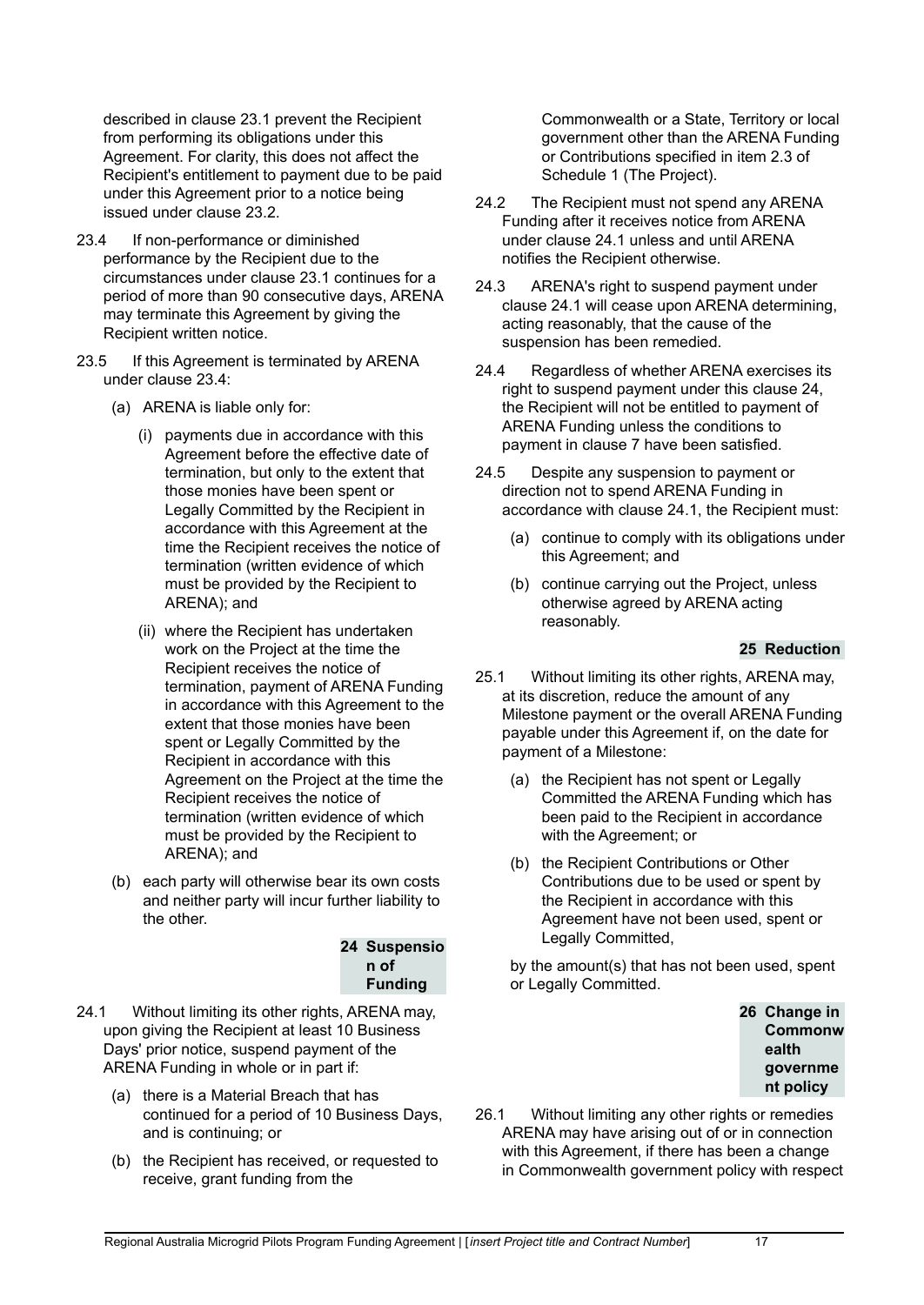to ARENA, or funding provided by ARENA, that relates to ARENA's obligations under this Agreement:

- (a) ARENA may by notice terminate this Agreement or reduce the scope of the Project, effective from the time specified in the notice;
- (b) the parties will work cooperatively to facilitate the orderly cessation of the Project or reduction in its scope; and
- (c) the Recipient will be entitled to payment in accordance with clause 26.2(b) but will not be entitled to claim any other amount from ARENA.
- 26.2 If this Agreement is terminated under clause 26.1, ARENA is liable to the Recipient only for:
	- (a) payments due under clause 7.1 in accordance with this Agreement before the effective date of termination, but only to the extent that those monies have been spent or Legally Committed; and
	- (b) where the Recipient has undertaken work on, but not completed, a Milestone at the time the Recipient receives the notice of termination, payment of ARENA Funding in accordance with this Agreement to the extent that those monies have been spent or Legally Committed by the Recipient on that Milestone at the time the Recipient receives the notice of termination, written evidence of which must be provided by the Recipient to ARENA.
- 26.3 If the scope of the Project is reduced under clause 26.1:
	- (a) ARENA's liability to pay the Funding under this Agreement abates in accordance with the reduction in the Project; and
	- (b) the Recipient must continue to undertake any part of the Project not affected by the notice (unless the Recipient, acting reasonably, notifies ARENA that it is not commercially viable to do so).
- 26.4 Termination of this Agreement under this clause 26 does not affect any accrued rights or remedies of a party.

**27 Terminatio n or reduction in scope with cause**

27.1 Without limiting any other rights or remedies ARENA may have arising out of or in connection with this Agreement, ARENA may, by notice, immediately terminate this Agreement or reduce the scope of the Project if:

- (a) the Recipient commits a Material Breach (other than an Insolvency Event) and the Material Breach has not been remedied within 10 Business Days (or such other time as agreed by ARENA) of the earlier of:
	- (i) the date on which the Recipient receives notice of the Material Breach from ARENA; and
	- (ii) the date on which the Recipient becomes aware of the Material Breach;
- (b) if applicable, the Recipient fails to satisfy the Conditions Precedent by the CP Satisfaction Date;
- (c) the Recipient fails to achieve one or more of the Milestones by the time required in item 1.6 of Schedule 1 (The Project); or
- (d) subject to clause 17.2, there is a Change in Control of the Recipient and ARENA considers that:
	- (i) the identity of the person who directly or indirectly controls the Recipient could affect ARENA's or the Commonwealth's reputation; or
	- (ii) there is a resulting risk to the successful completion of the Project.
- 27.2 Without limiting any of ARENA's other rights or remedies, on termination of this Agreement under this clause 27:
	- (a) ARENA is not obliged to pay to the Recipient any outstanding amount of funding under this Agreement; and
	- (b) ARENA is entitled to exercise any right to recover from the Recipient, including repayment rights under clause 30.
- 27.3 If the scope of the Project is reduced under clause 27.1:
	- (a) ARENA's liability to pay the funding under this Agreement abates in accordance with the reduction in the Project; and
	- (b) the Recipient must continue to undertake any part of the Project not affected by the notice (unless the Recipient, acting reasonably, notifies ARENA that it is not commercially viable to do so).

**28 Terminatio n for an**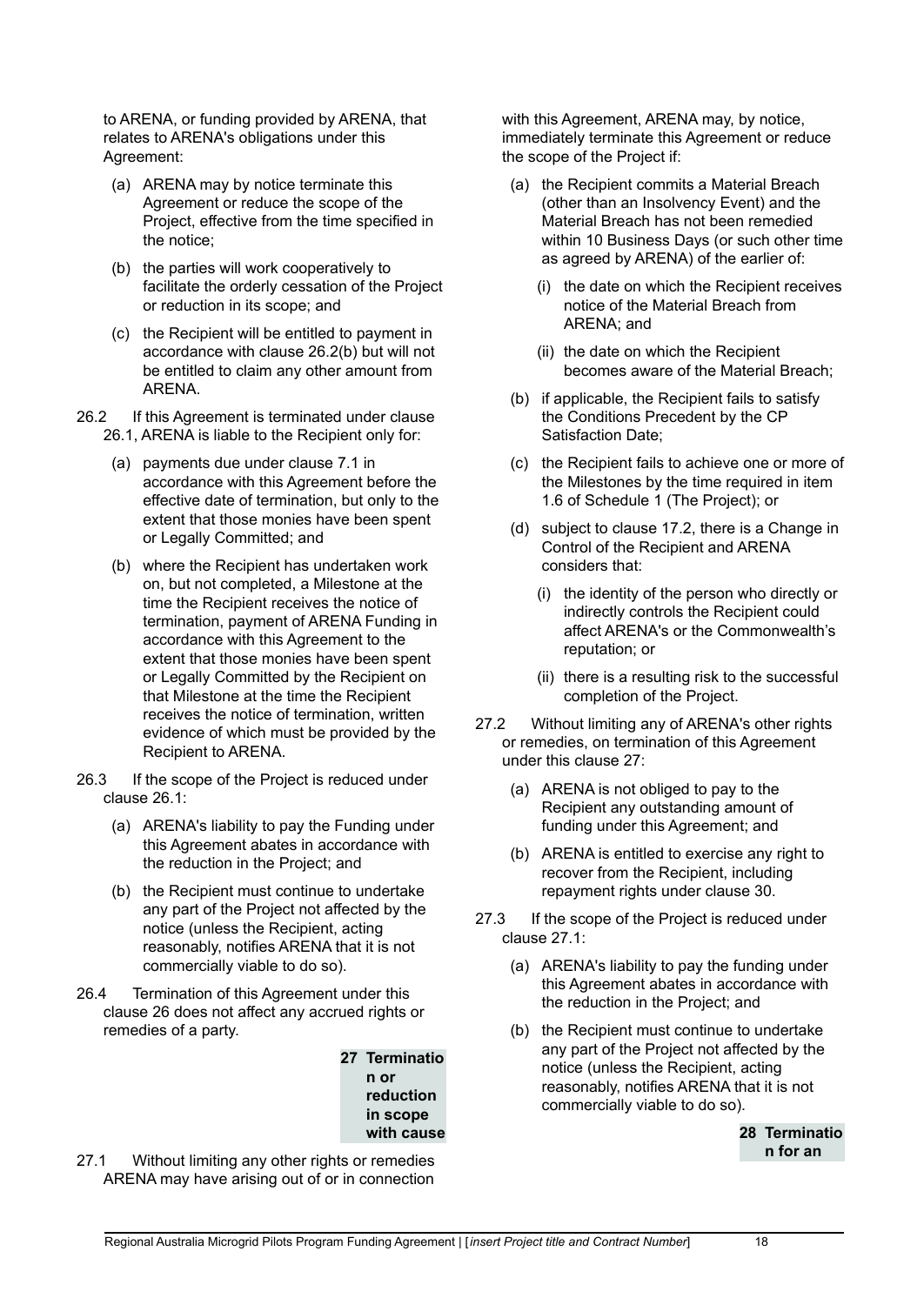#### **Insolvency Event**

- 28.1 Subject to clause 28.2, and without limiting any other rights or remedies ARENA may have arising out of or in connection with this Agreement, ARENA may, to the extent permitted by Law, terminate this Agreement by notice if an Insolvency Event occurs with respect to the Recipient.
- 28.2 Where an Insolvency Event occurs with respect to the Recipient, ARENA may, at its discretion, request the Recipient to nominate in writing to ARENA (within 10 Business Days of ARENA's request) a suitably qualified and experienced party to perform the remaining obligations of the Recipient under this Agreement.
- 28.3 Where the Recipient provides a nomination in accordance with clause 28.2, ARENA must, within 10 Business Days, approve or reject the party nominated by the Recipient under clause 28.2.
- 28.4 Where ARENA approves the party nominated by the Recipient under clause 28.3, the parties will work cooperatively to facilitate the transfer of this Agreement and the Project to the nominated party.
- 28.5 Where the Recipient does not provide a nomination to ARENA, or ARENA rejects the party nominated by the Recipient, ARENA may, to the extent permitted by Law, terminate this Agreement by notice.

**29 Recoupme nt [***Optional clause***]**

[*Drafting note: This is an optional clause. ARENA to determine if this clause is required. If ARENA does not require this clause, delete the content under this clause 29 and insert 'Not used.'*]

- 29.1 [*Insert recoupment mechanism here*]
- 29.2 Where ARENA gives the Recipient a recoupment notice requiring the Recipient to pay to ARENA an amount which ARENA is entitled to recoup under clause 29.1, the Recipient must, within 20 Business Days of the date of the recoupment notice, pay the amount specified in the repayment notice.
- 29.3 ARENA can elect to require recoupment of a lesser amount of ARENA Funding than otherwise required under clause 29.1. ARENA is not required to exercise this discretion for the Recipient's benefit.

29.4 This clause 29 does not limit any other right or remedy of ARENA under this Agreement.



- 30.1 Notwithstanding anything else in this Agreement, ARENA may recover some or all of the ARENA Funding from the Recipient (as a debt due and payable on demand in accordance with clause 30.3) in the circumstances and to the extent specified below:
	- (a) (**misspent funds**): the amount of any ARENA Funding which, in ARENA's opinion, acting reasonably, and at any time, has been spent or used other than in accordance with this Agreement;
	- (b) (**unspent funds**):
		- (i) the full amount of any ARENA Funding which has not been spent or Legally Committed by the Recipient as at the End Date; or
		- (ii) any amount of ARENA Funding which has been paid to the Recipient and not been spent or Legally Committed by the Recipient as at a due date for payment of further ARENA Funding in accordance with this Agreement;
	- (c) (**Abandoned Project**): an amount equal to all ARENA Funding paid to the Recipient if the Recipient has Abandoned the Project (whether or not ARENA has terminated this Agreement in accordance with clause 27.1(a)) and does not resume performance within 10 Business Days after receiving notice requiring it to do so or, otherwise within that timeframe, demonstrate to ARENA's satisfaction (acting reasonably) that there are reasonable technical grounds for having Abandoned the Project;
	- (d) (**Recipient Contributions and Other Contributions not used**): if, as at the End Date, Recipient Contributions or Other Contributions have not been used for the Project, an amount that represents the same proportion of the ARENA Funding as the Recipient Contributions and Other Contributions which have not been used are of the total Recipient Contributions and Other Contributions;
	- (e) (**Material Breach**): subject to clause 30.2, an amount equal to all ARENA Funding paid to the Recipient if the Recipient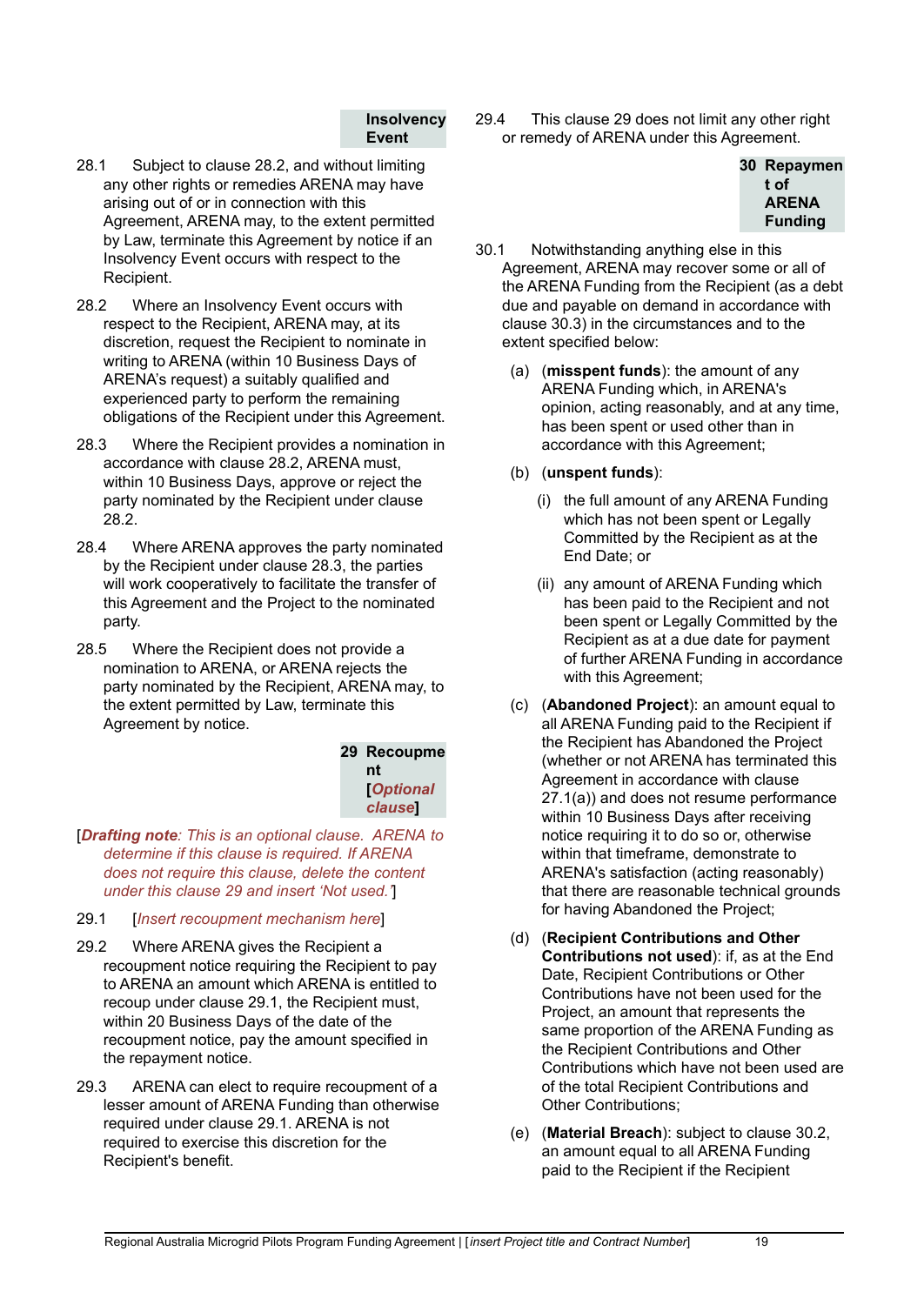commits a Material Breach (other than an Insolvency Event) and ARENA terminates this Agreement under clause 27;

- (f) (**Change in Control**): an amount equal to all ARENA Funding paid to the Recipient if ARENA terminates this Agreement under clause 27.1(d); or
- (g) (**Insolvency Event**): an amount equal to all ARENA Funding paid to the Recipient if an Insolvency Event occurs in respect of the Recipient and ARENA has terminated this Agreement in accordance with clause 28; or
- 30.2 ARENA may only exercise its rights under clause 30.1(e) where the Recipient:
	- (a) commits any breach of clauses 15.1(a) (transaction permitted), 15.1(b) (no misleading information), 15.1(d) (employee entitlements), 15.1(f) (legal capacity), 15.1(g) (financial capacity), 15.1(h) (insolvency) or 15.1(j) (qualifications);
	- (b) commits a breach of a material nature of clause 9 (Use of ARENA Funding), clause 10 (Contributions), clauses 15.1(e) (Intellectual Property), 15.1(i) (Applicable Guidelines) or 15.1(k) (trustee), clauses 16.1(a) (Laws), 16.1(b) (WHS Law), 16.1(c) (Privacy), 16.1(e) (FOI), 16.1(s) (Intellectual Property) or 16.1(t) (Moral Rights), clause 18.2(a) (Disposal of Assets) or clause 22 (Confidentiality); or
	- (c) commits a breach of a material nature of clause 2 (Undertaking the Project), clause 5.1 (Knowledge Sharing), clause 13 (Reports and Plans), clauses 15.1(c) (conflicts of interest), clause 16.1(i) (Conflicts), or clause 16.1(q) (Reporting), and ARENA determines, acting reasonably, that such breach materially impacts the ability of the Recipient to achieve the Outcomes.
- 30.3 Where ARENA gives the Recipient a repayment notice requiring the Recipient to repay to ARENA an amount which ARENA is entitled to recover under clause 30.1, the Recipient must, within 20 Business Days of the date of the repayment notice, repay the amount (including interest calculated as set out in clause 30.5, if applicable) specified in the repayment notice.
- 30.4 ARENA can elect to require repayment of a lesser amount of ARENA Funding than otherwise required under clause 30.1. ARENA is not required to exercise this discretion for the Recipient's benefit.
- 30.5 With the exception of clause 30.1(f), the Recipient must pay interest to ARENA in connection with any amount notified as owing to ARENA under clause 30.1, with the rate of interest to be calculated:
	- (a) on the amount to be repaid to ARENA as set out in ARENA's repayment notice;
	- (b) at the Interest Rate;
	- (c) on a semi-annually compounding basis upon the principal amount specified in the notice as repayable to ARENA; and
	- (d) from and including the date the amount is payable under clause 30.3 up to but excluding the day on which the Recipient repays the total amount specified in the notice as owing to ARENA, without any set off, counter-claim, condition, abatement, deduction or withholding.
- 30.6 The Recipient acknowledges that the amounts to be paid to ARENA under this clause 30 are a genuine pre-estimate of the losses incurred by ARENA for the defaults described in this clause 30.
- 30.7 ARENA and the Recipient agree that the amount of any repayments payable to ARENA by the Recipient under this clause 30, together with any amounts recouped by ARENA under clause 29, shall not exceed the amount of ARENA Funding paid to the Recipient.
- 30.8 This clause 30 does not limit any other right or remedy of ARENA.

#### **31 Dispute resolution**

- 31.1 A party must comply with this clause 31 in relation to any dispute, controversy or claim arising out of, relating to or in connection with this Agreement, including any question regarding its existence, validity or termination (**Dispute**), before starting court proceedings, except proceedings for urgent interlocutory relief. After a party has sought or obtained any urgent interlocutory relief, that party must follow this clause 31.
- 31.2 Any party claiming a Dispute has arisen must give the other parties to the Dispute a notice setting out details of the Dispute (**Notice of Dispute**).
- 31.3 Within 10 Business Days after a Notice of Dispute is received (or longer period if the parties to the Dispute agree in writing), each party to the Dispute must use all reasonable endeavours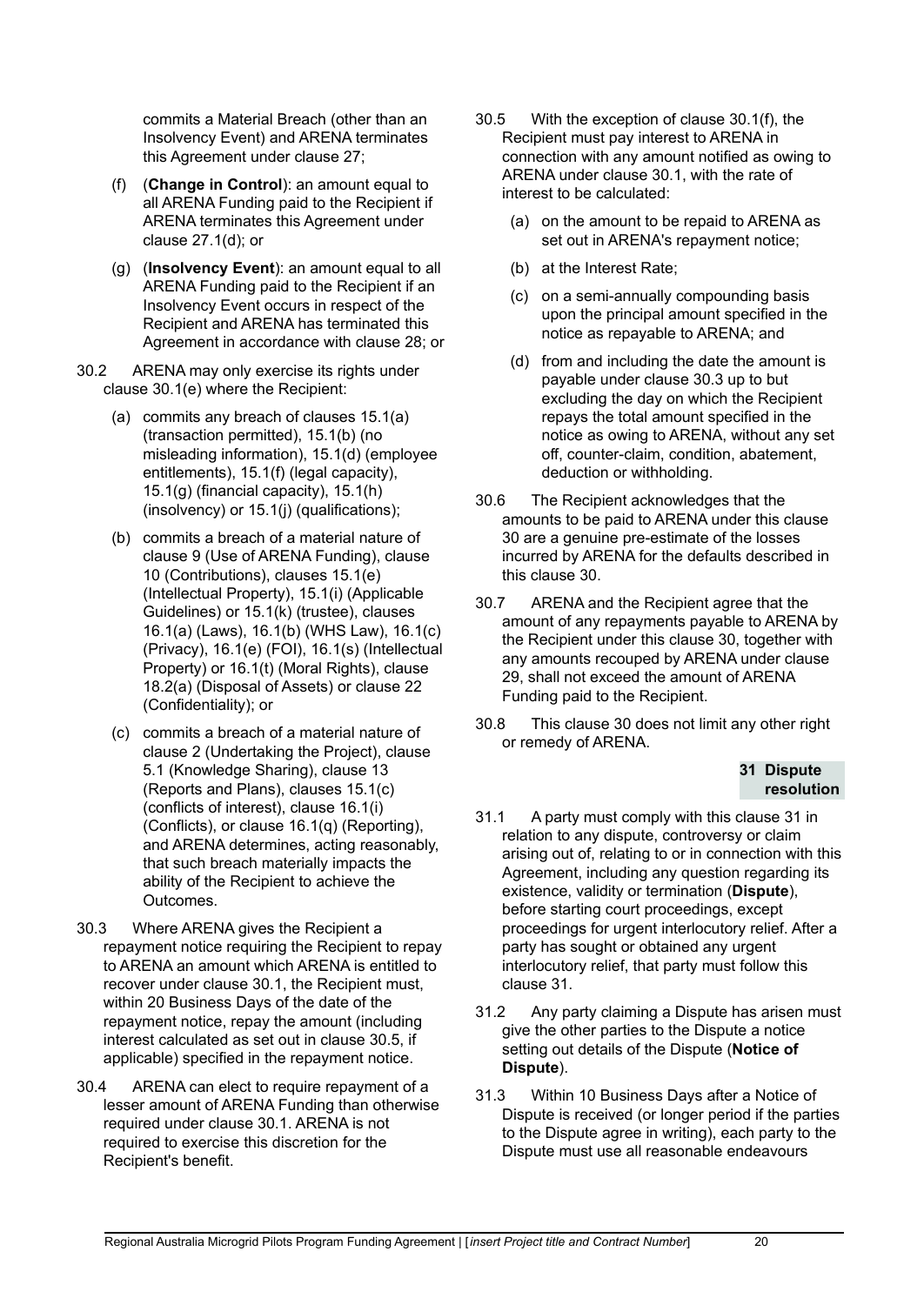through a meeting of Senior Management (or their nominees) to resolve the Dispute.

- 31.4 If the Dispute is not resolved within 10 Business Days under clause 31.3, the Dispute shall be referred to a mediator upon either party's request. If the parties cannot agree on a mediator within 7 days after the request, the chair of Resolution Institute or the chair's nominee will appoint a mediator.
- 31.5 Unless agreed by the mediator and parties, the mediation must be held within 21 days after the request for mediation in clause 31.4. The parties must attend the mediation and act in good faith to genuinely attempt to resolve the Dispute.
- 31.6 Any information or documents disclosed by a party under this clause 31 must be kept confidential and may only be used to attempt to resolve the Dispute.
- 31.7 Each party must pay its own costs of complying with this clause 31. The parties must equally pay the costs of any mediator.
- 31.8 A party may terminate the dispute resolution process by giving notice to the other party after it has complied with clauses 31.1 through 31.5. Clauses 31.6 and 31.7 survive termination of the dispute resolution process.
- 31.9 If a party breaches any clauses from clause 31.1 through 31.8, the other party does not have to comply with those clauses in relation to the Dispute.
- 31.10 For the purpose of this clause 31, a Dispute does not include a dispute arising in relation to ARENA suspending payment of funding under clause 24 (Suspension of Funding), reducing the amount of an instalment of funding under clause 25 (Reduction), terminating this Agreement or reducing the scope of the Project under clause 27 (Termination or Reduction in Scope with Cause), or requiring payment under clause 30 (Repayment of ARENA Funding).

#### **32 Liability and Indemnity**

- 32.1 The Recipient will at all times indemnify ARENA and its Personnel (referred to in this clause 32 as **those indemnified**) from and against any loss, damage, cost, expense or liability (including legal costs on a solicitor and own client basis) arising out of or as a consequence of:
	- (a) the carrying out of works or services by the Recipient (including its subcontractors), or

the supply of goods, in connection with the Project;

- (b) the Licensed Materials (including the use of the Licensed Materials by ARENA or its Personnel) infringing or allegedly infringing the Intellectual Property Rights or Moral Rights of any person;
- (c) any breach of this Agreement by the Recipient; or
- (d) any negligent or wrongful or unlawful act or omission on the part of the Recipient, its Personnel or subcontractors.
- 32.2 The Recipient's liability to indemnify those indemnified will be reduced proportionally to the extent that any breach of this Agreement by those indemnified, or any negligent act or omission of those indemnified, contributed to the loss.
- 32.3 Neither party will be liable to the other party for Consequential Loss arising under or in connection with this Agreement.

## **33 GST**

- 33.1 In this clause 33:
	- (a) unless otherwise stated, words and expressions which are not defined in this Agreement, but which have a defined meaning in the GST Law have the same meaning as in the GST Law; and
	- (b) a reference to a party or an entity includes the representative member of any GST group of which the relevant party or entity is a member.
- 33.2 Unless otherwise expressly stated, all prices or other sums payable, or consideration to be provided to a party under this Agreement, are exclusive of GST.
- 33.3 Subject to this clause 33, if a party (**Supplier**) makes a taxable supply to another party (**GST Recipient**) under or in connection with this Agreement in respect of which GST is payable, the GST Recipient must pay the Supplier an additional amount equal to the GST payable on the supply (unless the consideration for the taxable supply was specified to include GST). The additional amount is payable at the same time that any part of the consideration for the supply is first paid or provided. The Supplier must provide a tax invoice to the GST Recipient in accordance with the GST Law.
- 33.4 If an adjustment event arises in respect of a taxable supply made by a Supplier under this Agreement, the amount payable by the GST Recipient will be recalculated to reflect the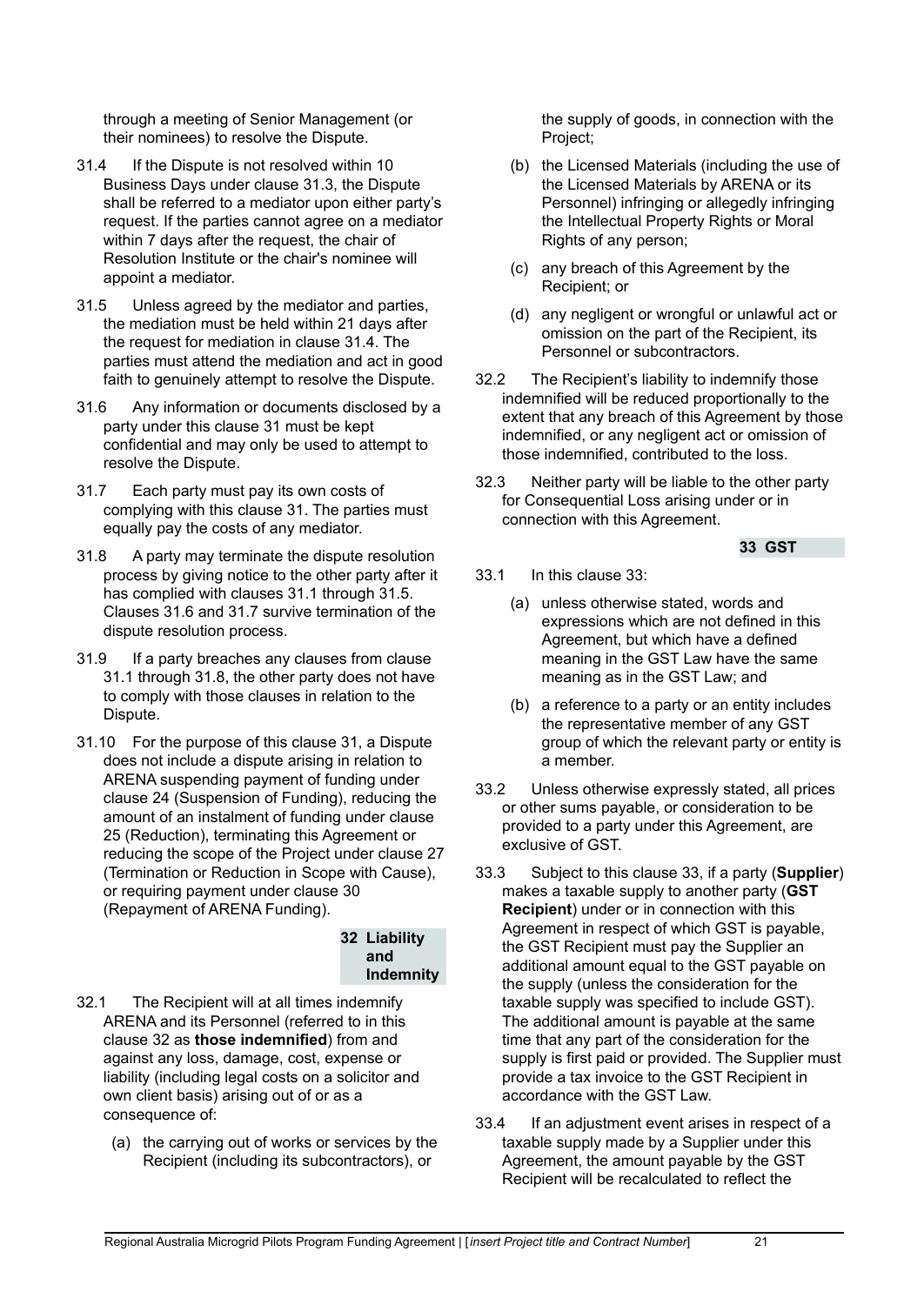adjustment event and a payment will be made by the GST Recipient to the Supplier or by the Supplier to the GST Recipient as the case requires. The Supplier must provide an adjustment note to the GST Recipient in accordance with the GST Law.

- 33.5 If the GST payable in relation to a supply is less than the amount the GST Recipient has paid the Supplier under clause 33.3, the Supplier is only obligated to pay a refund of GST to the GST Recipient to the extent the Supplier receives a refund of that GST from the Commissioner.
- 33.6 If a payment to a party under this Agreement is a reimbursement or indemnification, calculated by reference to a loss, cost or expense incurred by that party, then the payment will be reduced by the amount of any input tax credit to which that party is entitled on the acquisition of the supply to which that loss, cost or expense relates.
- 33.7 This clause 33 will survive the termination of this Agreement by any party.

**34 Notices and other communic ations**

- 34.1 Any notice, approval, consent or other communication must be:
	- (a) in writing, in English and signed by a person duly authorised by the sender; and
	- (b) hand delivered or sent by email to the recipient's address specified in item 20 of the Project Details (or as updated by written notice from time to time), or in the case of notices or other communications to ARENA, via the GMS.
- 34.2 Any notice, approval, consent or other communication takes effect when it is taken to be received and is taken to be received:
	- (a) if hand delivered, on delivery;
	- (b) if sent by email, on the day and at the time it is sent (as recorded on the sender's equipment), unless the sender receives an automated message that the email has not been delivered; or
	- (c) if sent via the GMS, on the day and at the time it is recorded on the GMS as being received,

but if the delivery or transmission is not on a Business Day or is after 5:00pm on a Business Day, the notice is taken to be received at 9:00am on the next Business Day.

- **35 Miscellane ous**
- 35.1 Clauses 5 **(**Knowledge Sharing); 6.1 and 6.2 (ARENA Funding); 16.1(b) (WHS Law); 16.1(e) (FOI); 16.1(s) (Intellectual Property); 16.1(r)(iv) (Crisis Notification); 16.1(g) (Insurance); 16.1(h) (Books and Records); 16.1(j) (Visitations); 19.2 (Evaluation); 20 (Audits and Access); 21 (Acknowledgement, Disclaimer and Publicity); 22 (Confidentiality); 26.2(b), 27.1(d)(ii) and 27.3(b) (Termination); 29 (Recoupment); 30 (Repayment of ARENA Funding); 31 (Dispute Resolution); 32 (Liability and Indemnity); 33 (GST); 35.16 (Governing Law); and 37 (Interpretation) survive the expiry or termination of this Agreement, together with any provision of this Agreement which expressly or by implication from its nature is intended to survive the expiry or termination of this Agreement.
- 35.2 The Recipient must not, without the prior written consent of ARENA, use the ARENA Funding, this Agreement or any assets created or acquired in the course of the Project as any form of security for the purpose of obtaining or complying with any form of loan, credit, payment or other interest, or for the preparation of, or in the course of any litigation.
- 35.3 Except where this Agreement expressly states otherwise, a party may in its absolute discretion, give conditionally or unconditionally, or withhold, any acceptance, agreement, approval or consent under this Agreement.
- 35.4 The Recipient may only assign its rights or novate its rights and obligations under this Agreement with the prior written consent of ARENA.
- 35.5 ARENA may assign its rights or novate any or all of its rights and obligations under this Agreement if it is to an Authority or an entity where the ultimate legal or beneficial interest is held by an Authority.
- 35.6 Where the Recipient subcontracts any aspect of the Project, it is fully responsible for:
	- (a) undertaking the Project and for the performance of all of its obligations under this Agreement; and
	- (b) its subcontractors' acts and omissions.
- 35.7 Each party must pay its own costs of negotiating, preparing, executing and varying this Agreement.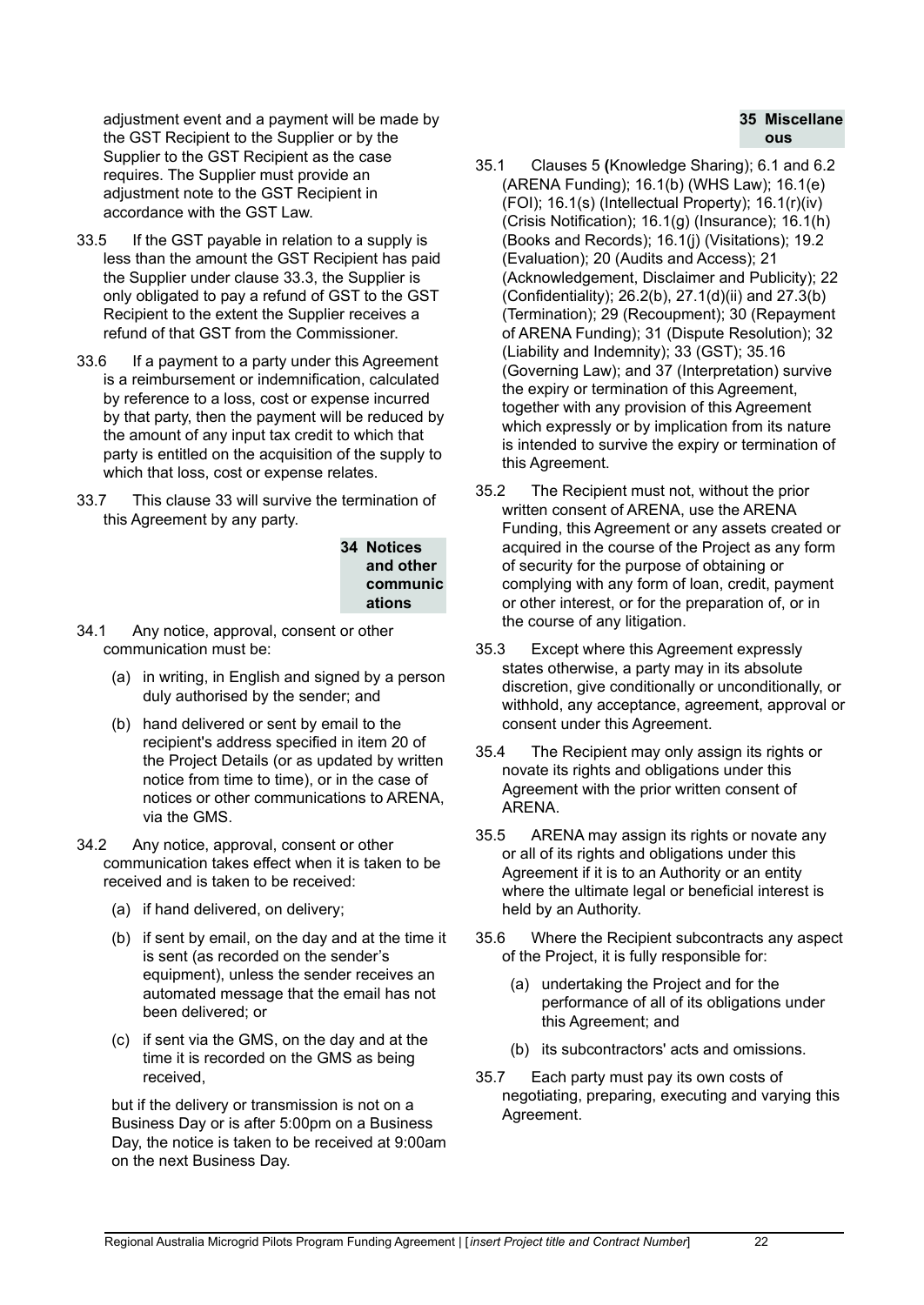- 35.8 The Recipient must pay any taxes and duties payable in respect of this Agreement and the Project.
- 35.9 This Agreement may be executed in counterparts. All executed counterparts constitute one document.
- 35.10 This Agreement may be executed by electronic signature, which will be considered as an original signature for all purposes and will have the same force and effect as an original signature.
- 35.11 This Agreement constitutes the entire agreement between the parties in connection with its subject matter and supersedes all previous agreements or understandings between the parties in connection with its subject matter.
- 35.12 Each party must do, at its own cost, everything reasonably necessary (including executing documents) to give full effect to this Agreement and any transaction contemplated by it.
- 35.13 A term, or part of a term, of this Agreement that is illegal or unenforceable may be severed from this Agreement and the remaining terms, or parts of the terms, of this Agreement continue in force.
- 35.14 Waiver of any provision of or right under this Agreement must be in writing and signed by the party entitled to the benefit of that provision or right and is effective only to the extent set out in any written waiver.
- 35.15 This Agreement does not create a relationship of employment, agency or partnership between the parties. The parties must not represent themselves, and must ensure that their officers, employees, agents and subcontractors do not represent themselves, as being an officer, employee, partner or agent of the other party, or as otherwise able to bind or represent the other party.
- 35.16 This Agreement is governed by the law of the Australian Capital Territory and each party irrevocably and unconditionally submits to the exclusive jurisdiction of the courts of the Australian Capital Territory.

#### **36 Definitions**

- 36.1 Except where the contrary intention is expressed, capitalised:
	- **(a) Abandoned** means no substantive work or activities have been carried out on the Project for 30 consecutive days, except where the Recipient has been relieved of

the obligation to do so under this Agreement;

- **(b) Accounting Standards** means the standards of that name maintained by the Australian Accounting Standards Board (referred to in section 227 of the *Australian Securities and Investments Commission Act 2001* (Cth)) or other accounting standards which are generally accepted and consistently applied in Australia;
- (c) **AEMC** means the Australian Energy Market Commission (ABN 49 236 270 144);
- (d) **AEMO** means the Australian Energy Market Operator Limited (ABN 94 072 010 327);
- (e) **AER** means the Australian Energy Regulator;
- (f) **Agreement** means this agreement between ARENA and the Recipient (including the Schedules and any attachments), as varied from time to time in accordance with its terms;
- (g) **Agreement Material** means any Material created by, for, or on behalf of the Recipient on or following the date of this Agreement, that is provided, or is required to be provided, by the Recipient to ARENA for the purpose of performing its obligations under this Agreement, including modifications required under clause 16.1(s);
- (h) **Applicable Guidelines** means the Guidelines listed at item 4 of the Project Details issued by ARENA pursuant to section 24 of the ARENA Act;
- (i) **Application** means the expression of interest and application submitted by, for, or on behalf of the Recipient for funding under the Regional Australia Microgrid Pilots Program in relation to the Project;
- (j) **Approved Auditor** means a person who is:
	- (i) registered as a company auditor under the *Corporations Act 2001* (Cth) or an appropriately qualified member of the Chartered Accountants Australia and New Zealand, CPA Australia or the Institute of Public Accountants;
	- (ii) not a principal, member, shareholder, officer, agent, subcontractor or employee of the Recipient, a Project Participant or a Related Body Corporate of the Recipient or a Project Participant; and
	- (iii) not the Recipient's accountant;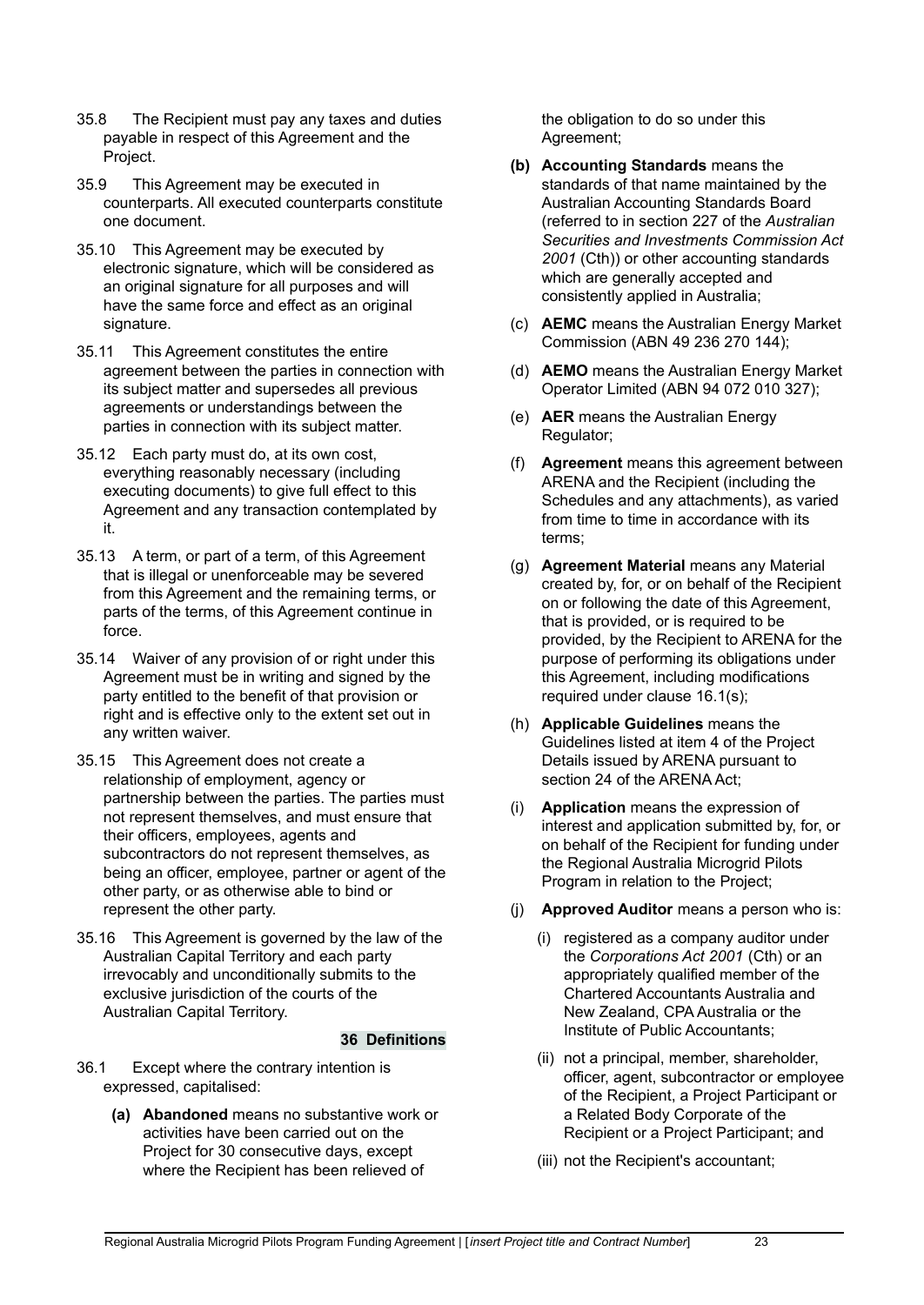- (k) **ARENA** means the Australian Renewable Energy Agency (ABN 35 931 927 899) of 2 Phillip Law St, Canberra ACT 2601;
- (l) **ARENA Act** means the *Australian Renewable Energy Agency Act 2011* (Cth);
- (m) **ARENA Confidential Information** means Confidential Information of ARENA;
- (n) **ARENA Funding** means the amount specified in item 2.1 of Schedule 1 (The Project) and any interest earned by the Recipient on that amount as reduced in accordance with this Agreement;
- (o) **Audited Financial Statements** means financial statements in respect of the ARENA Funding prepared by an Approved Auditor in accordance with item 3.1 of Schedule 1 (The Project);
- (p) **Authorisation** means any authorisation, approval, licence, permit, consent, determination, certificate, notice, requirement or permission from any Authority which must be obtained or satisfied (as the case may be) to undertake the Project;
- (q) **Authority** means any Commonwealth, State, Territory, local or foreign government or semi-governmental authority, court, administrative or other judicial body or tribunal, department, commission, public authority, agency, minister, statutory corporation or instrumentality or any other person having jurisdiction in connection with work required for the Project;
- (r) **Budget** means the total budget (if any) for the Project set out in item 2.3 of Schedule 1 (The Project), including as varied under the terms of this Agreement or updated in accordance with item 3.1 of Schedule 1 (The Project);
- (s) **Building Work** has the meaning given to it in section 6 of the *Building and Construction Industry (Improving Productivity) Act 2016*  $(Cth)$ ;
- (t) **Business Day** means a day that is not a Saturday, Sunday or public holiday in the place:
	- (i) for the purposes of giving or receiving notices, where a party receiving the notice is located; or
	- (ii) for any other purpose under this Agreement, where the party required to perform an obligation is located;
- (u) **Change in Control** means, in relation to an entity, a change in the direct or indirect power or capacity of a person to:
	- (i) determine the outcome of decisions about the financial and operating policies of the entity; or
	- (ii) control the membership of the board of directors of the entity,

whether or not the power has statutory, legal or equitable force or is based on statutory, legal or equitable rights and whether or not it arises by means of trusts. agreements, arrangements, understandings, practices, the ownership of any interest in shares or stock of the entity or otherwise, but not including a change in control resulting from ordinary course trading on a stock exchange in the shares of the entity;

- (v) **Claim** means a distress, attachment or other execution levied or enforced upon or against the assets of a person, and in the case of legal proceedings or other order or process requiring payment (other than a statutory demand or a bankruptcy notice) which is not withdrawn or dismissed within 10 Business Days;
- (w) **Commencement Date** means the date on which this Agreement is signed by ARENA;
- (x) **Commonwealth** means the Commonwealth of Australia;
- (y) **Community Consultation Plan**, where required, means the plan to be provided by the Recipient in accordance with item 3.2 of Schedule 1 (The Project);
- (z) **Conditions Precedent** means the conditions outlined at item 1.4 of Schedule 1 (The Project);
- (aa) **Confidential Information** means information that is by its nature confidential and which a party knows or ought to know is confidential, but not including information that is or becomes public knowledge otherwise than by breach of this Agreement or any other confidentiality obligation;
- (bb) **Consequential Loss** means loss of profits, anticipated loss of profit or revenue, loss of production, loss of business opportunity, loss of or damage to goodwill or reputation, loss of use or any other similar loss, but excludes: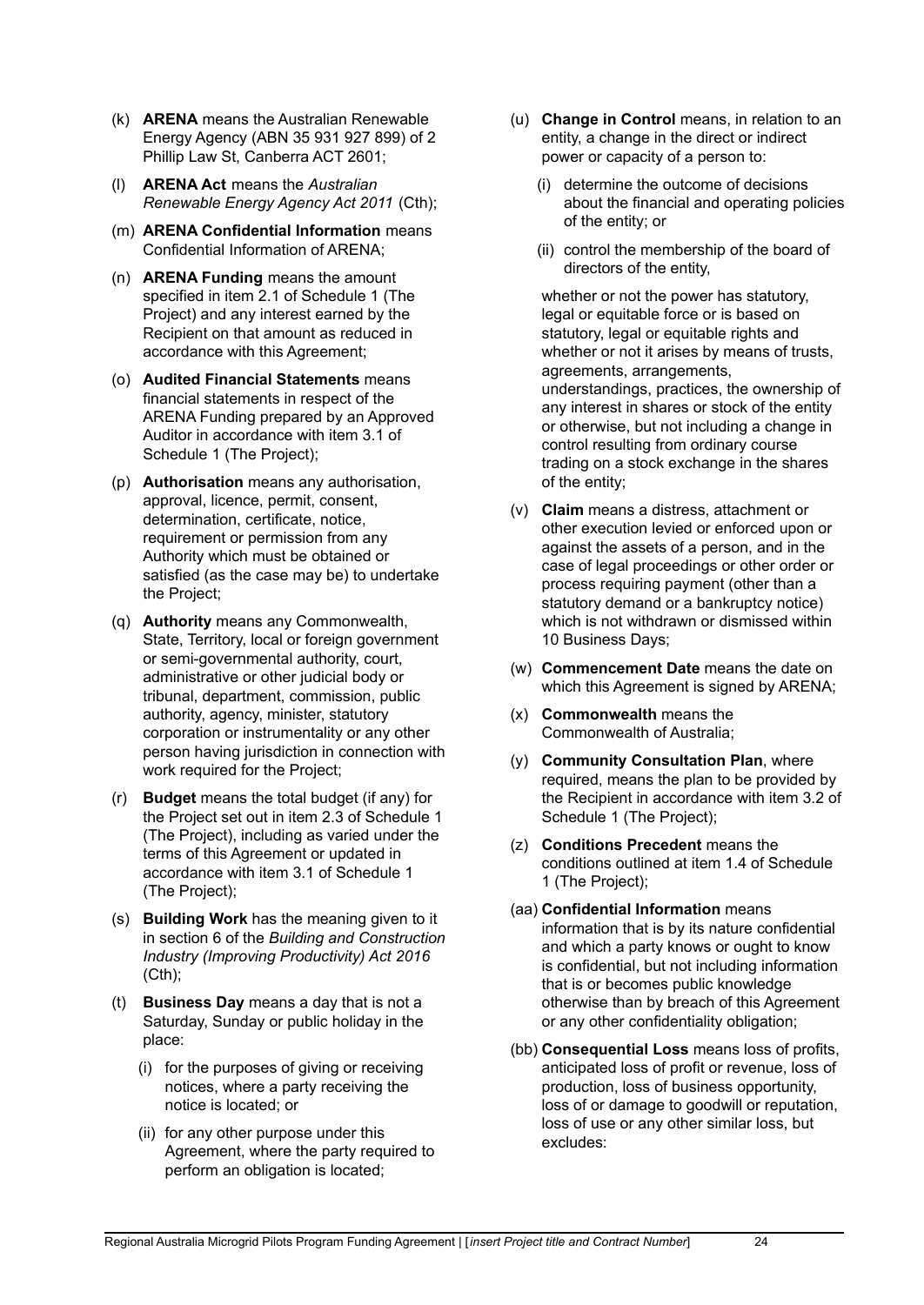- (i) loss recoverable under a policy of insurance to the extent of the amount recovered or that should have been recovered but for a breach of the policy or failure to insure in accordance with this Agreement;
- (ii) loss arising from death or personal injury;
- (iii) loss arising from criminal acts, fraudulent conduct or wilful misconduct committed by the Recipient or its Personnel;
- (iv) loss arising from an infringement of any Intellectual Property Right or Moral Rights by the Recipient or its Personnel;
- (v) loss arising from breach of clauses 16.1(b) or 22 by the Recipient or its Personnel;
- (vi) loss arising from liability which by Law the parties cannot contract out of; and
- (vii)any amounts expressly payable by the Recipient to ARENA under this Agreement;
- (cc) **Contributions** means both the Recipient Contributions and the Other Contributions;
- (dd) **Controller** has the meaning given to it in section 9 of the *Corporations Act 2001*  $(Cth)$ ;
- (ee) **Corresponding WHS Law** has the same meaning as in section 4 of the *Work Health and Safety Act 2011* (Cth);
- (ff) **CP Satisfaction Date** means the date by which the Conditions Precedent must be satisfied by the Recipient, as specified in item 11 of the Project Details;
- (gg) **CP Submission Date** means the date by which the Conditions Precedent must be submitted by the Recipient, as specified in item 11 of the Project Details;
- (hh) **Crisis** means any time of intense difficulty or danger in relation to the Project. It includes the inappropriate release of information in relation to the Project that could affect ARENA's or the Commonwealth's reputation (for example, in breach of confidentiality or security requirements);
- (ii) **Dispute** has the meaning given in clause 31.1;
- (jj) **Eligible Expenditure** has the meaning set out in the Applicable Guidelines and means expenditure (inclusive of GST but less

related input tax credits the Recipient is entitled to claim) incurred by the Recipient on the Project:

- (i) after the date of this Agreement that qualifies as eligible expenditure under the Applicable Guidelines; and/or
- (ii) that ARENA otherwise approves as eligible expenditure for the purposes of this Agreement;
- (kk) **End Date** means the date on which the Recipient has performed all of its obligations under this Agreement (including provision of all reports to ARENA's satisfaction) or the date of its earlier termination;
- (ll) **External Controller** means an administrator, Controller, trustee, provisional liquidator, liquidator or any other person holding or appointed to an analogous office or acting or purporting to act in an analogous capacity;
- (mm) **Final Milestone Date** means the date by which the final Milestone is to be completed, as set out in item 1.6 of Schedule 1 (The Project);
- (nn) **Final Report** has the meaning given in item 3.1 of Schedule 1 (The Project);
- (oo) **General Conditions** means clauses 1 to 37 of this Agreement;
- (pp) **GMS** means ARENA's grant management system;
- (qq) **GST Law** has the same meaning as in the *A New Tax System (Goods and Services Tax) Act 1999* (Cth);
- (rr) **Information Officer** means the Information Commissioner, the Freedom of Information Commissioner and the Privacy Commissioner appointed in accordance with section 14 of the *Australian Information Commissioner Act 2010* (Cth), or a delegate of that person;
- (ss) **Insolvency Event** means the occurrence of any of the following events:
	- (i) in relation to a corporation, its Liquidation, the appointment of an External Controller to the corporation or any of its property, it ceasing or threatening to cease carrying on its business; it being deemed to be, or stating that it is, unable to pay its debts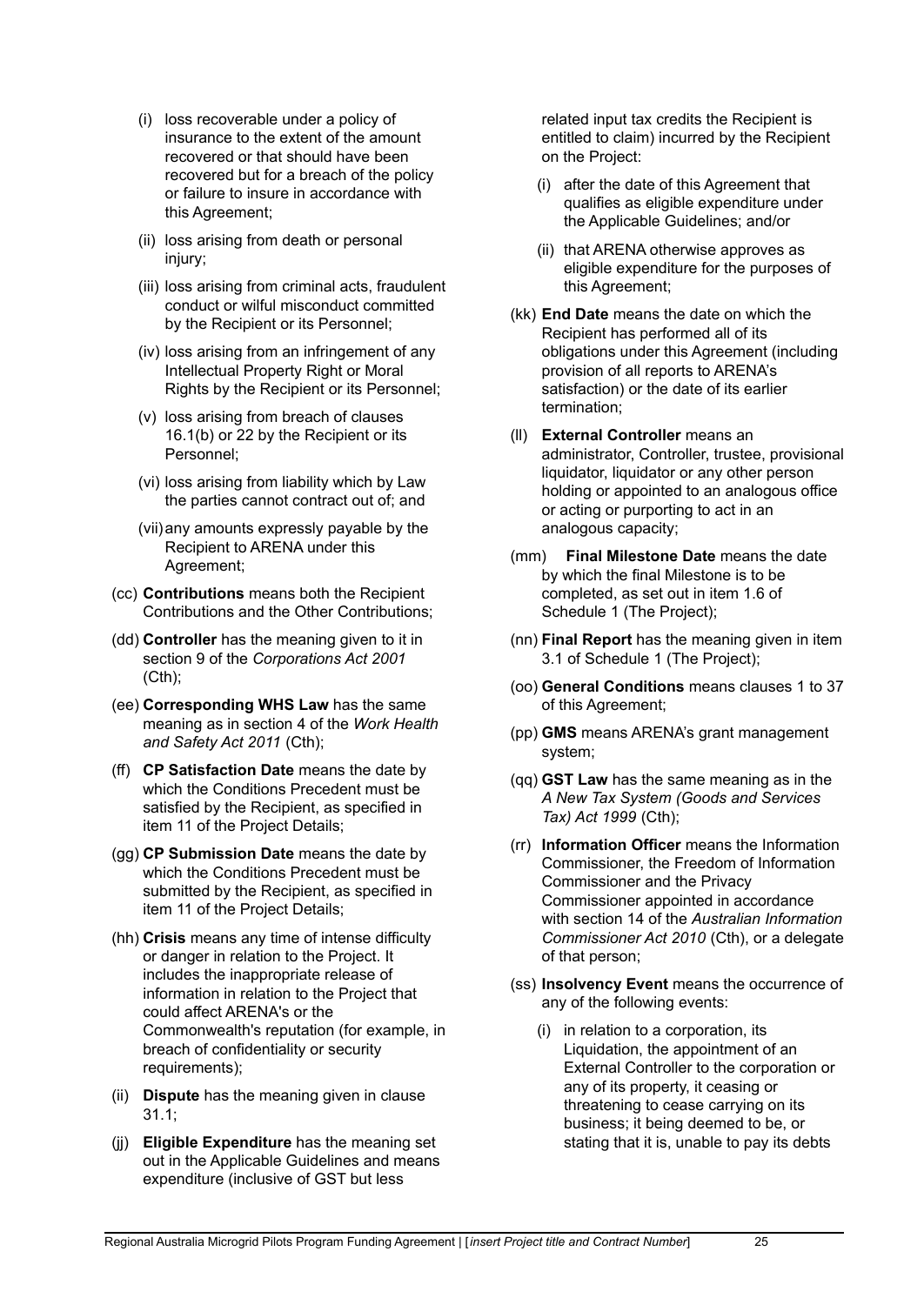as and when they fall due; or it entering into a Scheme;

- (ii) in relation to an individual, that person becoming an insolvent under administration as defined in section 9 of the *Corporations Act 2001* (Cth); or
- (iii) in relation to any person, the person is served with a Claim or anything analogous to or having a similar effect to anything described above in this definition under the law of the relevant jurisdiction:
- (tt) **Intellectual Property Rights** means all intellectual property rights, including:
	- (i) copyright, patents, trademarks (including goodwill in those marks), designs, trade secrets, know how, rights in circuit layouts, domain names and any right to have confidential information kept confidential;
	- (ii) any application or right to apply for registration of any of the rights referred to in paragraph 36.1(tt)(i); and
	- (iii) all rights of a similar nature to any of the rights in paragraphs 36.1(tt)(i) and 36.1(tt)(ii) which may subsist in Australia or elsewhere,

whether or not such rights are registered or capable of being registered;

- (uu) **Interest Rate** means the ten-year Treasury Bond Rate as published in the Australian Financial Review on the date of this Agreement;
- (vv) **Knowledge Sharing Agent** means the third party engaged by ARENA to perform knowledge sharing activities including (but not limited to):
	- (i) collecting, storing, analysing, presenting and reporting on the data generated from the Project;
	- (ii) providing detailed disaggregated information to ARENA; and
	- (iii) providing identified aggregated analysis suitable for public release.
- (ww) **Knowledge Sharing Deliverables** means the activities and deliverables to be provided by the Recipient in accordance with item 4.4 of Schedule 1 (The Project);
- (xx) **Knowledge Sharing Plan** means the knowledge sharing plan in item 4 of Schedule 1 (The Project) (including the

Knowledge Sharing Deliverables), as varied by agreement in writing between the parties from time to time:

- (yy) **Law** means any applicable statute, regulation, by-law, ordinance, subordinate legislation or rule in force from time to time in Australia, whether made by a State, Territory, the Commonwealth, regulatory body, recognised stock exchange, or a local government, and includes the common law and rules of equity as applicable from time to time;
- (zz) **Legally Committed** means, at any time, a present or accrued obligation on the Recipient under contract or at Law to pay money to a third party. It does not include any future obligation to make payment to a third party which is subject to any outstanding condition to payment or other contingency that has not been satisfied at that time or which the Recipient has a right to cancel, suspend or terminate under the contract or under Law;
- (aaa) **Licensed Materials** means:
	- (i) Agreement Material;
	- (ii) Pre-existing Material of the Recipient included, embodied in or attached to the Agreement Material; and
	- (iii) Third Party Material included, embodied in or attached to the Agreement Material;
- (bbb) **Liquidation** means a winding up or liquidation (whether voluntary or involuntary), provisional liquidation, dissolution, deregistration, or steps are taken (including the calling of meetings or the filing of applications), orders are made or resolutions are passed to give effect to any of the above;
- (ccc) **Low Emissions Technology Statement** or **LETS** means the document titled 'Technology Investment Roadmap: First Low Emissions Technology Statement' published in September 2020 by the Department of Industry, Science, Energy and Resources;
- (ddd) **Major Subcontract Work** means any work undertaken for the purpose of the Project and performed by a subcontractor:
	- (i) which has a total contract sum in excess of 20% of the Budget; or
	- (ii) which has, or may potentially have, a material impact on the progress or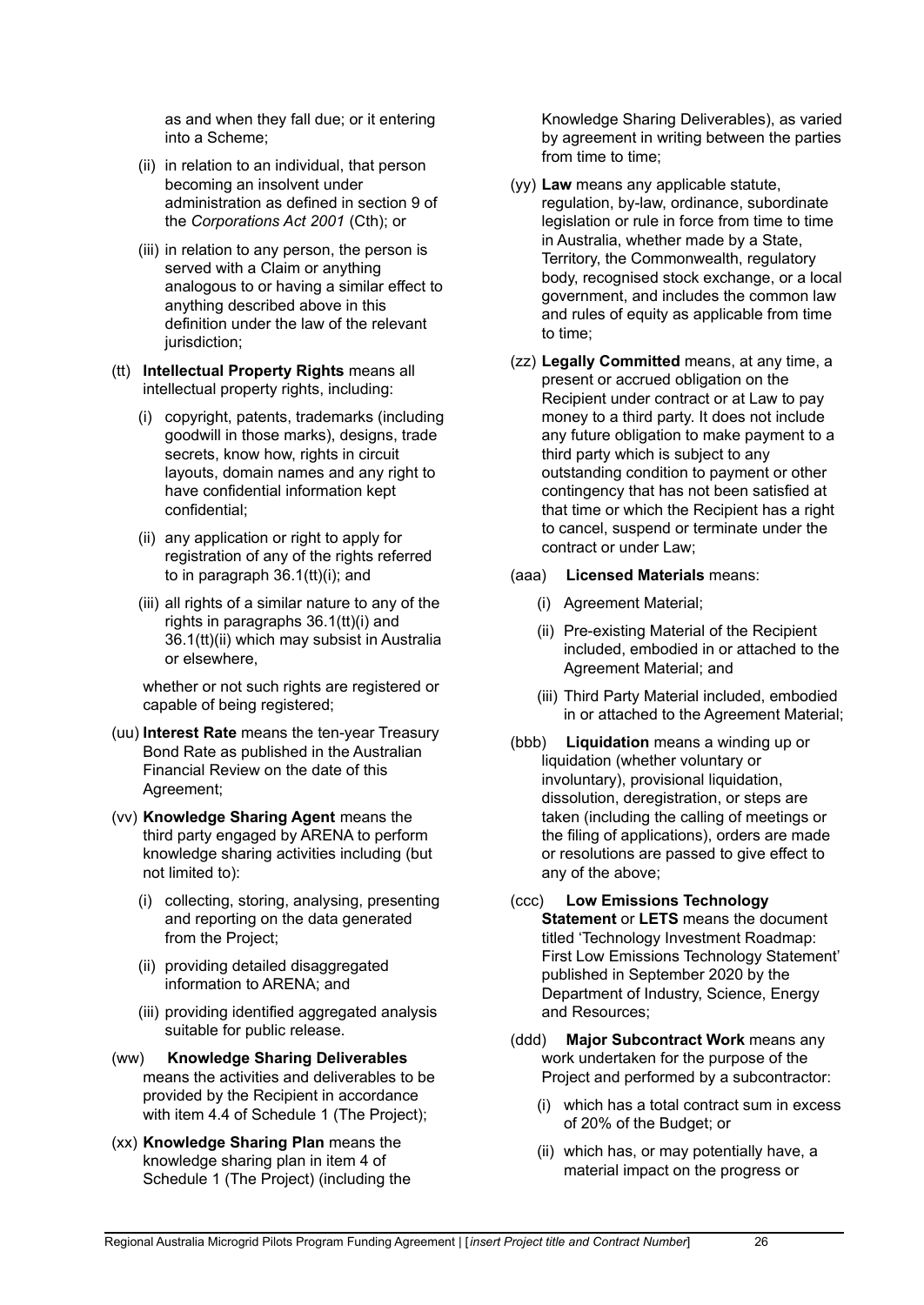performance of work on the Project or achievement of Outcomes;

- (eee) **Material** includes property, information, software, firmware, documented methodology or process, documentation or other material in whatever form, including any reports, plans specifications, business rules or requirements, user manuals, user guides, operations manuals, training materials and instructions, and the subject matter of any category of Intellectual Property Rights:
- (fff) **Material Breach** means any breach of the following clauses of this Agreement:
	- (i) clause 2 (Undertaking the Project);
	- (ii) clause 9 (Use of ARENA Funding);
	- (iii) clause 15 (Representations and Warranties);
	- (iv) clause 16.1(s) (Intellectual Property);
	- $(v)$  clause 16.1(t) (Moral Rights):
	- (vi) clause 22 (Confidentiality), or

a breach of a material nature of any of the following clauses:

- (vii)clause 5.1 (Knowledge Sharing);
- (viii) clause 10 (Contributions);
- (ix) clause 13 (Reports and Plans);
- (x) clause 16.1(a) (Laws);
- $(xi)$  clause 16.1 $(b)$  (WHS Law);
- (xii)clause 16.1(c) (Privacy);
- (xiii) clause 16.1(e) (FOI);
- (xiv) clause 16.1(i) (Conflicts);
- (xv)clause 16.1(q) (Reporting); or
- (xvi) clause 18.2(a) (Disposal of Assets);
- (ggg) **Milestone Report** has the meaning given in item 3.1 of Schedule 1 (The Project);
- (hhh) **Milestone Deliverables** means those deliverables specified in item 1.6 of Schedule 1 (The Project);
- (iii) **Milestones** means the milestones set out in item 1.6 of Schedule 1 (The Project);
- (jjj) **Minor Variation** means a variation:
	- (i) by way of extension to the dates specified in the Project Details or Schedule 1 (The Project);
- (ii) to the Specified Personnel or the Project Participants specified in the Project Details;
- (iii) to elements of the Project as described in item 1.2 of Schedule 1 (The Project); or
- (iv) to the Knowledge Sharing Plan,

that does not or is not likely to materially affect the Project or Outcomes (including the Budget, Milestones and reports) or the extent of the Recipient's obligations or costs in undertaking the Project;

- (kkk) **Modern Slavery** has the same meaning as in the *Modern Slavery Act 2018* (Cth);
- (lll) **Moral Rights** has the meaning given to that term in the *Copyright Act 1968* (Cth) and includes a right of a similar nature that is conferrable by statute and that exists or comes to exist anywhere in the world;
- (mmm) **Other Contributions** means the financial and in-kind contributions specified in item 2.3 of Schedule 1 (The Project);
- (nnn) **Outcomes** means the outcomes for the Project, as set out in item 1.3 of Schedule 1 (The Project);
- (ooo) **Overseas Expenditure** means the incurred or paid expenditure of cash (or equivalent) on goods and services procured from a non-Australian entity and overseas travel;
- (ppp) **Personal Information** has the meaning given to it under the *Privacy Act 1988* (Cth);
- (qqq) **Personnel** means, in relation to a party, any employee, officer, agent or professional adviser of that party and:
	- (i) in the case of the Recipient, also of any subcontractor; and
	- (ii) in the case of ARENA, including staff made available under section 62 of the ARENA Act;
- **(rrr) Portfolio Department** means the Department of Industry, Science, Energy and Resources or such other Department as determined by an Administrative Arrangements Order;
- (sss) **Pre-existing Material** means Material owned by a party before execution of this Agreement;
- (ttt) **Project** means the Project described in item 1.2 of Schedule 1 (The Project);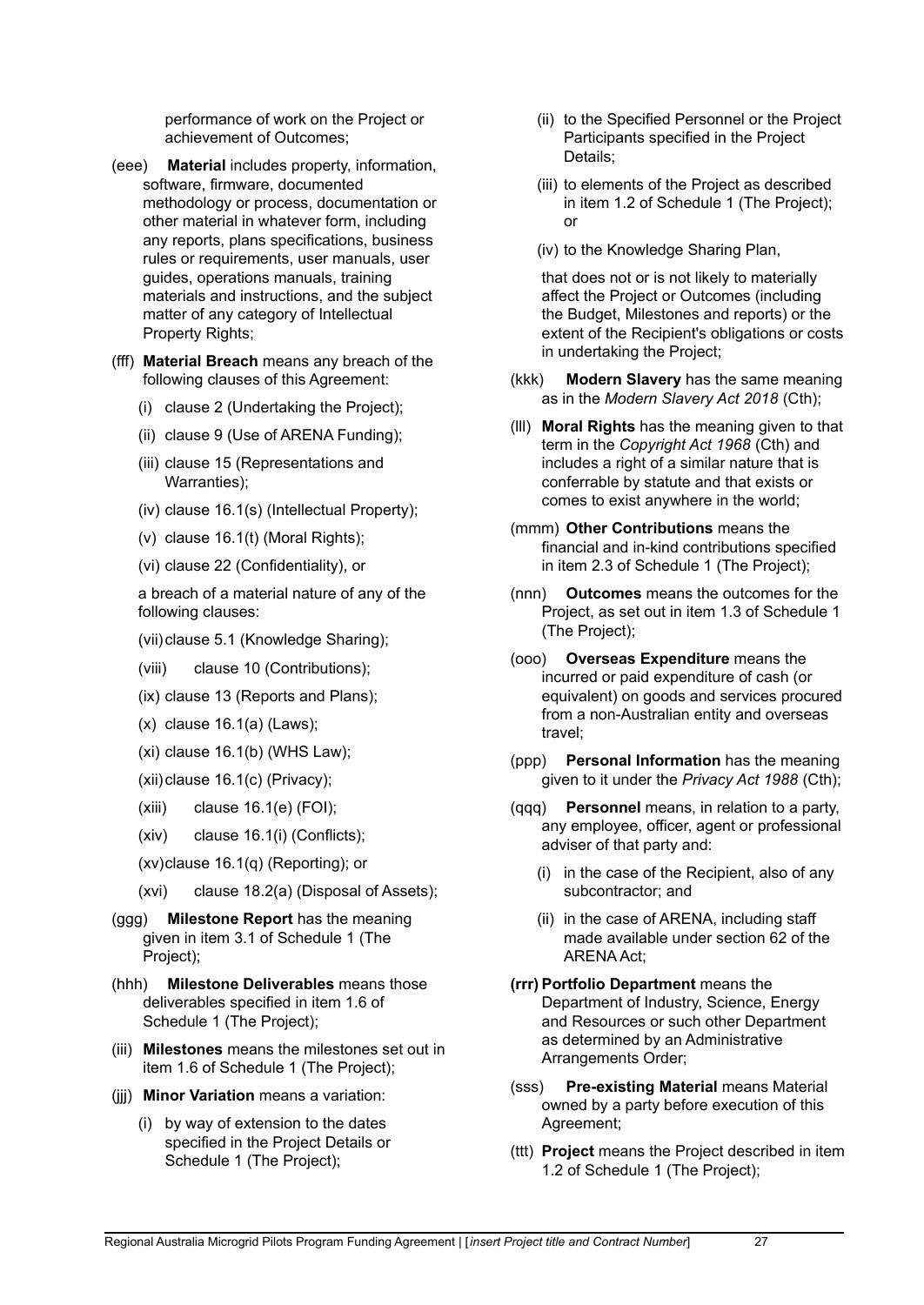- (uuu) **Project Details** means the Project Details at the beginning of this Agreement;
- (vvv) **Project Participants** means the entities specified in item 15 of the Project Details;
- (www) **Recipient** means the party specified in item 3 of the Project Details;
- (xxx) **Recipient Confidential Information** means Confidential Information of the Recipient which is identified in item 19 of the Project Details for the period of time specified in item 19 of the Project Details, or such other information as identified by the Recipient in writing to ARENA;
- (yyy) **Recipient Contributions** means the financial and in-kind contributions specified in item 2.3 of Schedule 1 (The Project);
- (zzz) **Related Body Corporate** has the meaning given to that term in section 9 of the *Corporations Act 2001* (Cth);
- (aaaa) **Resolution Institute** means the dispute resolution association with that name and ABN 69 008 651 232 (or any dispute resolution association which replaces it or which substantially succeeds to its powers or functions) and the following contact details:

Level 1, 13-15 Bridge Street Sydney NSW 2000; Email: [info@resolution.institute;](mailto:info@resolution.institute) Phone: +61 2 9251 3366;

- (bbbb) **Risk Management Plan** means the plan to be provided by the Recipient in accordance with item 3.2 of Schedule 1 (The Project);
- (cccc) **Schedules** means the schedules to this Agreement;
- (dddd) **Scheme** means an arrangement, assignment, composition or moratorium with or for the benefit of creditors or any class or group of creditors (including an administration or arrangement under part 5.3A of the *Corporations Act 2001* (Cth)), other than for the purposes of a solvent reconstruction or amalgamation as approved by ARENA;
- (eeee) **Senior Management** means the Chief Executive Officer in the case of the Recipient and the Chief Executive Officer or the Chief Financial Officer (as nominated by ARENA) in the case of ARENA;
- (ffff) **Specified Personnel** means the nominated Personnel of the Recipient, a Project

Participant or subcontractor who will be carrying out the Project and involved in knowledge sharing, as identified at item 13 of the Project Details;

- (gggg) **Stages** means the stages in which the Recipient must complete the Project as set out in clause 4 (Stages);
- (hhhh) **Stage Gate Review** means a review to be conducted at the end of a Stage in accordance with clause 4, following the process described in item 1.5 of Schedule 1 (The Project);
- (iiii) **Term** has the meaning given to it in clause 1;
- (jjjj) **Third Party Material** means Material owned by another person that is:
	- (i) included, embodied in or attached to the Agreement Material; or
	- (ii) used in undertaking the Project;
- (kkkk) **Visitors** has the meaning given in clause  $16.1(i)(i)$ ;
- (llll) **WHS Law** means all applicable Laws relating to work health and safety, including the *Work Health and Safety Act 2011* (Cth), the *Work Health and Safety Regulations 2011* (Cth) and any applicable Corresponding WHS Law; and
- (mmmm) **Work Health and Safety Accreditation Scheme** means the Work Health and Safety Accreditation Scheme referred to in section 43 of the *Building and Construction Industry (Improving Productivity) Act 2016* (Cth).

#### **37 Interpretat ion**

- 37.1 In this Agreement, except where the contrary intention is expressed:
	- (a) a reference to a document or instrument includes the document or instrument as novated, altered, supplemented or replaced from time to time;
	- (b) a reference to a party is to a party to this Agreement, and a reference to a party to a document includes the party's executors, administrators, successors and permitted assignees and substitutes;
	- (c) the singular includes the plural and vice versa, and a gender includes other genders;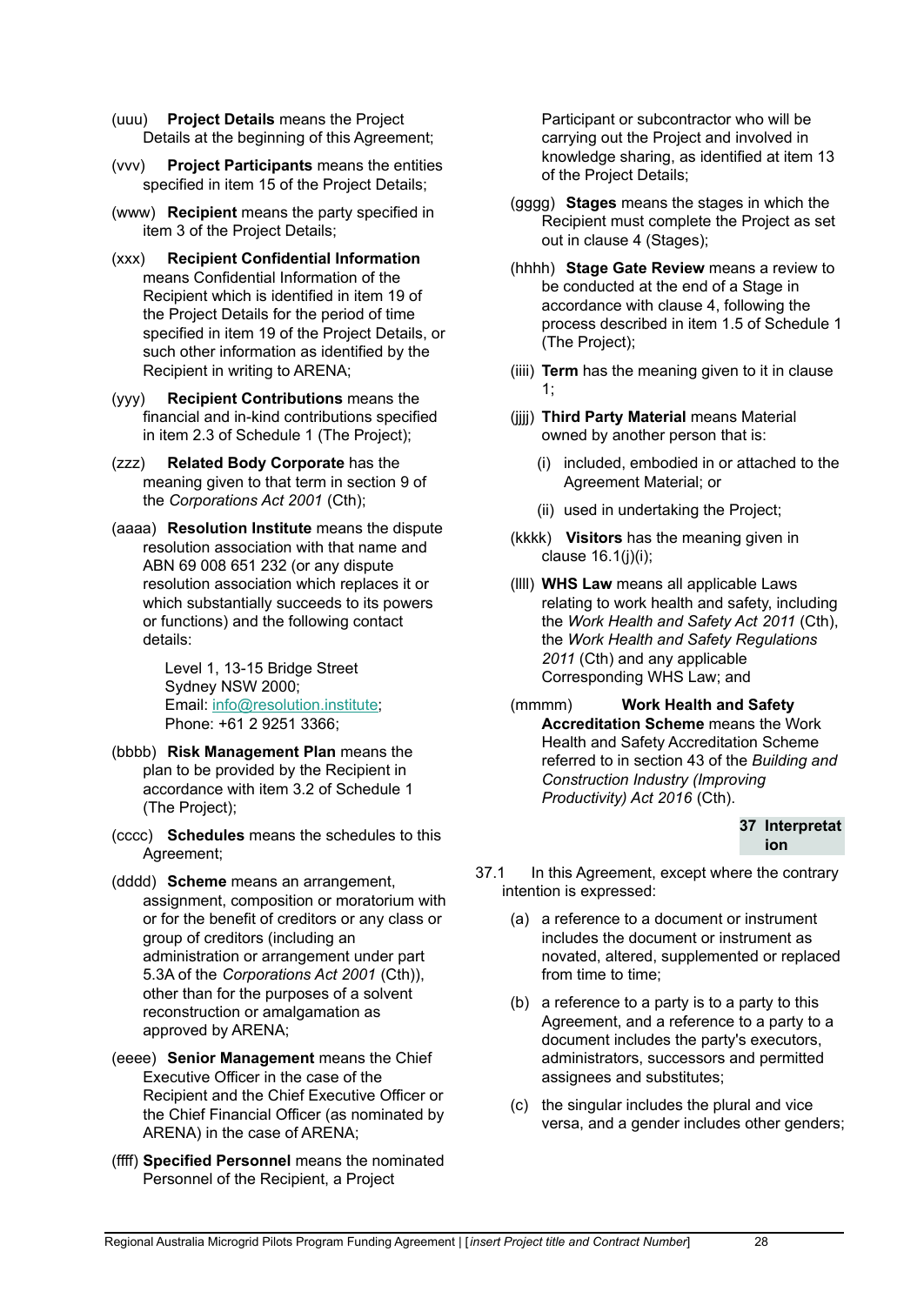- (d) another grammatical form of a defined word or expression has a corresponding meaning;
- (e) a reference to A\$, \$A, dollar or \$ is to Australian currency;
- (f) a reference to a person includes a natural person, partnership, body corporate, association, governmental or local authority or agency or other entity;
- (g) a reference to a statute, ordinance, code or other law includes regulations and other instruments under it and consolidations, amendments, re-enactments or replacements of any of them;
- (h) any agreement, representation, warranty or indemnity by two or more parties (including where two or more persons are included in the same defined term) binds them jointly and severally;
- (i) any agreement, representation, warranty or indemnity in favour of two or more parties (including where two or more persons are included in the same defined term) is for the benefit of them jointly and severally;
- (j) a rule of construction does not apply to the disadvantage of a party because the party was responsible for the preparation of this Agreement or any part of it;
- (k) a reference to an obligation includes a warranty or representation and a reference to a failure to comply with, or breach of, an obligation includes a breach of warranty or representation;
- (l) the meaning of general words is not limited by specific examples introduced by 'including', 'for example' or similar expressions; and
- (m) headings are for ease of reference only and do not affect interpretation.
- 37.2 If there is any inconsistency between any of the documents forming part of this Agreement, those documents will be interpreted in the following order of priority to the extent of the inconsistency:
	- (a) General Conditions;
	- (b) Project Details;
	- (c) Schedule 1 (The Project);
	- (d) other Schedules;
	- (e) Appendix A;
- (f) any attachments to the Schedules; and
- (g) documents incorporated by reference in this Agreement.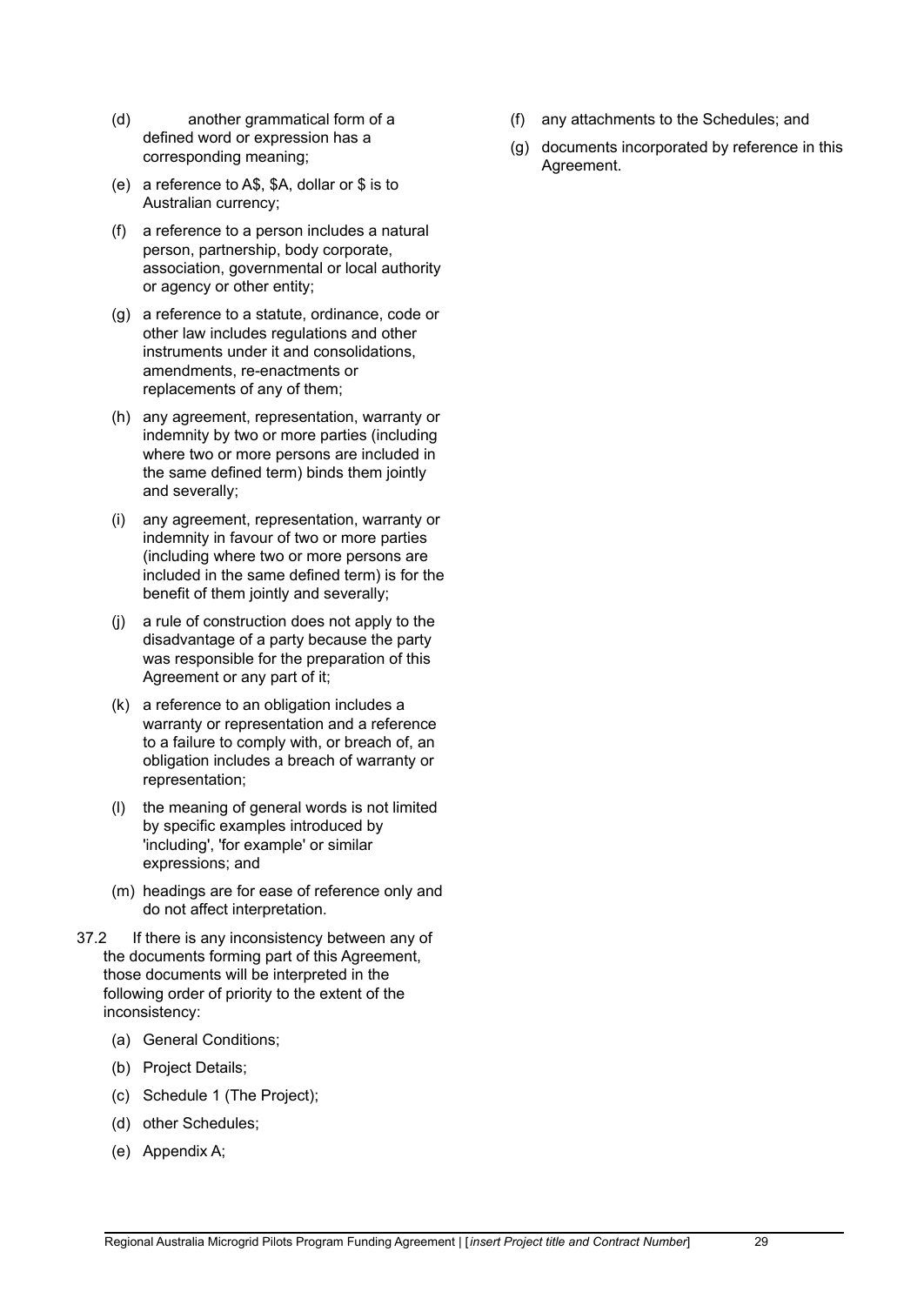## **1. Project**

#### 1.1 **Summary of the Project**

[*Drafting note: Provide a plain English, high-level summary of the Project in two to three sentences.*]

#### 1.2 **Project (clause 2.1)**

#### **Background**

[*Drafting note: Provide brief detail/context of any background to the Project including any reference documents, studies or other projects that will form part of the foundation of this Project.*]

#### **Description**

[*Drafting note: Insert a concise description of the Project which explains what is being undertaken by the Recipient.*]

#### **Stages [***Optional***]**

[*Drafting note: We use stages when the Stages clause has been included. These stages will be mirrored in the progress of the Milestones. If Stages are being used for the purpose of Stage Gates, please ensure that the deliverables are clear and quantifiable as much as possible.*]**Project Participants and approved subcontractors for Major Subcontract Work**

[*Drafting note: Clearly outline the role of each on the Project Participant and approved subcontractors for Major Subcontract Work.*]

[*Example: The Project involves several Project Participants, including:*

| <b>Organisation</b>      | <b>Role</b>                                                                                | <b>Description of role in the Project</b>                                                                                                                                          |
|--------------------------|--------------------------------------------------------------------------------------------|------------------------------------------------------------------------------------------------------------------------------------------------------------------------------------|
| Consultant               | [Project<br>Participant/<br>approved<br>subcontractor<br>for Major<br>Subcontract<br>Work] | [Recipient] has engaged Consultant ANC to deliver the<br>Stage 1A report.                                                                                                          |
| Solar farm<br>developers |                                                                                            | Company A and B have solar farms in the region which will<br>form the primary case study under consideration in this<br>Project.                                                   |
| <b>Manufacturers</b>     |                                                                                            | Up to 5 suppliers will be engaged to test their technology in<br>the Project's test environment Stage 2A. One of these<br>inverters may be used for further modelling in Stage 2B. |
| AEMO                     |                                                                                            | [Recipient] will consult regularly with AEMO's to ensure<br>AEMO's modelling procedure is followed and uses<br>appropriate inputs.                                                 |

#### **Governance**

[*Drafting note: Clearly outline any governance relevant to the Project. Also outline steering committee, working group or governance body that will be created as part of the Project, including any Governance Body for which ARENA will exercise rights under clause 14.*]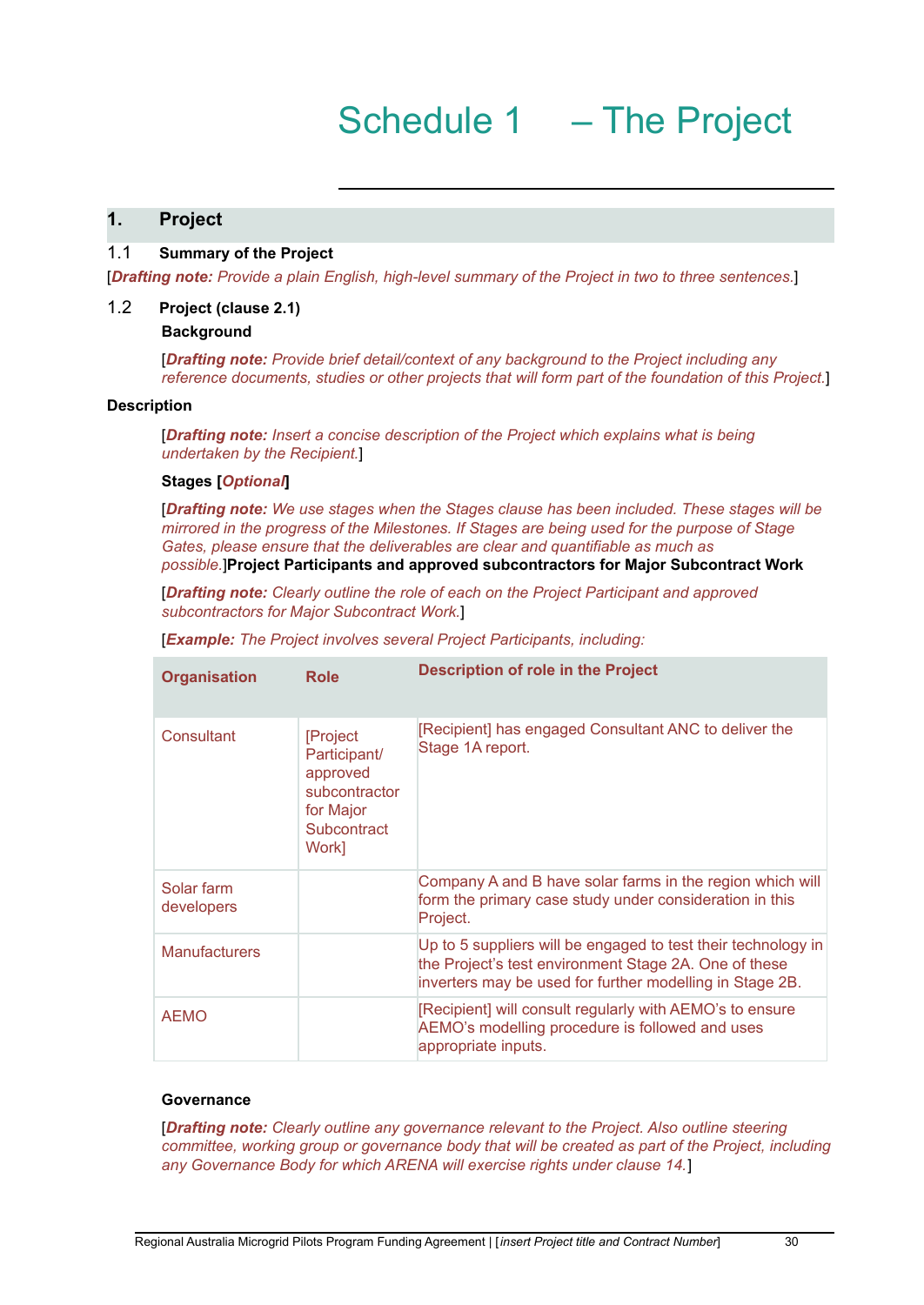#### **Outputs**

[*Drafting note: A list of the key Project deliverables, in summary not detail. These are tangible deliverables to be delivered to achieve the Outcomes. These deliverables must also be captured in the milestone table (item 1.6 of Schedule 1) and/or the Knowledge Sharing Plan (item 4.4 of Schedule 1), in sufficient detail.*]

## 1.3 **Outcomes (clause 2.1)**

The objectives for the Project will be achieved through the following Outcomes:

- (a) [*Insert*]
- [*Drafting note: Insert Outcomes – Under the Agreement, the Recipient is required to use reasonable endeavours to achieve the Outcomes. To the extent that elements of the Project may not be successful and this is acceptable / contemplated (e.g. where there is a trial), then the Outcomes should describe what must actually be achieved.*
- *This section should articulate a set of specific objectives or methods in which the Project will support improved resilience and reliability of electricity supply in regional Australia, and should link to the RAMPP's outcomes as appropriate, being: (i) demonstration of technical innovation(s) to overcome technical challenges associated with microgrid deployment; (ii) improves understanding and/or contributes to new or improved regulatory reforms in order to enable increased deployment of microgrids; (iii) improvement of the business case and/or business models for increased deployment of microgrids; (iv) increases skills, capacity and knowledge relevant to microgrid project deployment*

#### 1.4 **Conditions Precedent (clause 3)**

[*Drafting note: Insert any conditions that must be complied with prior to commencing the Project. Often you will find these listed as conditions of funding in the offer to negotiate letter provided by ARENA. These conditions could include obtaining relevant licences, or provision of documents* such as a Risk Management Plan as set out in item 3.2 of Schedule 1 to ARENA's satisfaction. If *no conditions are required, mark, 'Not Used' and delete Drafting note.*]

## 1.5 **Stage Gate Review (clause 4) [***Optional***]**

[Drafting note: insert detail of Stage Gate Review if the Stages clause is being used. If not applicable, *mark as 'Not Used' and delete this Drafting note.*]

## 1.6 **Milestones (clause 2.1)**

- [*Drafting note: Where Stages are used under clause 3, they must be clearly identified within this Milestones table. The Date for Completion should be a Business Date and not a date that falls close to the end of a financial or calendar year. The acquittal milestone should include a retention amount.*]
- The Recipient must achieve the following Milestones, and provide the Milestone Deliverables and Milestone Report, in a form and substance satisfactory to ARENA, by the date for completion of the relevant Milestone.
- **[Drafting note:** Where Stages are used, please insert a row marking out each of the Stages and as a *row in the table.]*

| No. | <b>Description of Milestone</b><br>and Milestone Deliverables                                        | <b>Completion date</b>                                                       | <b>Amount of</b><br><b>Milestone</b><br>payment<br>(GST excl.) |  |
|-----|------------------------------------------------------------------------------------------------------|------------------------------------------------------------------------------|----------------------------------------------------------------|--|
| 1.  | <b>[insert Milestone title]</b>                                                                      | <b>Drafting note:</b>                                                        | <b>Drafting</b>                                                |  |
|     | D1.1 Provision of a Milestone Report, in<br>accordance with item 3.1 of Schedule 1 (The<br>Project). | <b>Avoid Dates for</b><br><b>Completion of</b><br><b>Milestones that are</b> | note: If the<br>proposed<br><b>Milestone</b><br>payment is     |  |
|     | D1.2 Completion of Knowledge Sharing<br>Deliverables due in the reporting period, in                 | at the end of<br>December/June.                                              | greater than<br>50% of the                                     |  |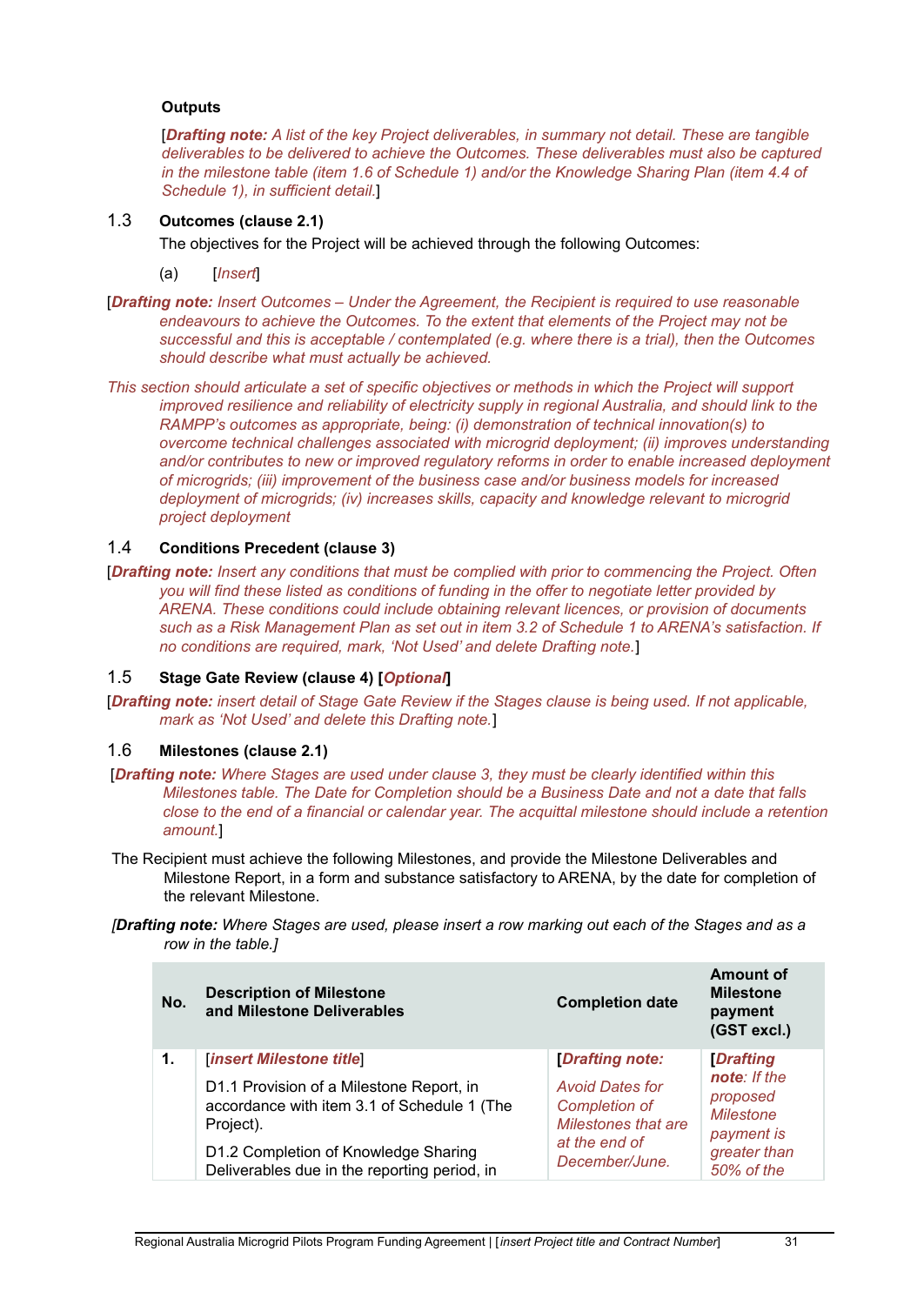|    | accordance with item 4.4 of Schedule 1<br>(Knowledge Sharing Plan).<br>D1.3 Provision of [insert Project specific<br>milestone<br>$(a)$ [insert]                                                                                                                                                                                                                                                                                                                                                                                                                                                                                                | Ensure due date is<br>a Business Day.<br>Allow for additional<br>time to complete<br>the Milestone as<br>Milestones can be<br>achieved and<br>submitted before<br>the completion<br>date.<br>insert completion<br>date | Eligible<br>Expenditure,<br>this must be<br>discussed with<br>ARENA.<br>insert amount |
|----|-------------------------------------------------------------------------------------------------------------------------------------------------------------------------------------------------------------------------------------------------------------------------------------------------------------------------------------------------------------------------------------------------------------------------------------------------------------------------------------------------------------------------------------------------------------------------------------------------------------------------------------------------|------------------------------------------------------------------------------------------------------------------------------------------------------------------------------------------------------------------------|---------------------------------------------------------------------------------------|
| 2. | [insert Milestone title]<br>D2.1 Provision of a Milestone report, in<br>accordance with item 3.1 of Schedule 1 (The<br>Project).<br>D2.2 Completion of Knowledge Sharing<br>Deliverables due in the reporting period, in<br>accordance with item 4.4 of Schedule 1<br>(Knowledge Sharing Plan).<br>D2.3 Provision of [insert Project specific<br>milestone<br>$(a)$ [insert]                                                                                                                                                                                                                                                                    | <i>insert completion</i><br>date                                                                                                                                                                                       | insert amount                                                                         |
| 3. | [insert Milestone title]<br>D3.1 Provision of a Final report, in accordance<br>with item 3.1 of Schedule 1 (The Project).<br>D3.2 Provision of an Audited Financial<br>Statement, covering all financial years of the<br>Project, in accordance with item 3.1 of Schedule<br>1 (The Project),<br>D3.3 Provision of a final acquittal, in accordance<br>with item 3.1 of Schedule 1 (The Project).<br>D3.4 Completion of Knowledge Sharing<br>Deliverables due in the reporting period, , in<br>accordance with item 4.4 of Schedule 1<br>(Knowledge Sharing Plan).<br>D3.5 Provision of [insert Project specific<br>milestone<br>$(a)$ [insert] | <i>insert completion</i><br>date                                                                                                                                                                                       | insert amount                                                                         |

## **2. Funding and Payment**

## 2.1 **ARENA Funding**

The total amount of funding provided by ARENA under this Agreement will not exceed \$[ *insert*] (excluding GST).

## 2.2 **Payment of ARENA Funding**

The ARENA Funding will be provided as Milestone payments as specified in item 1.6 of Schedule 1 (The Project), in accordance with clause 7.7.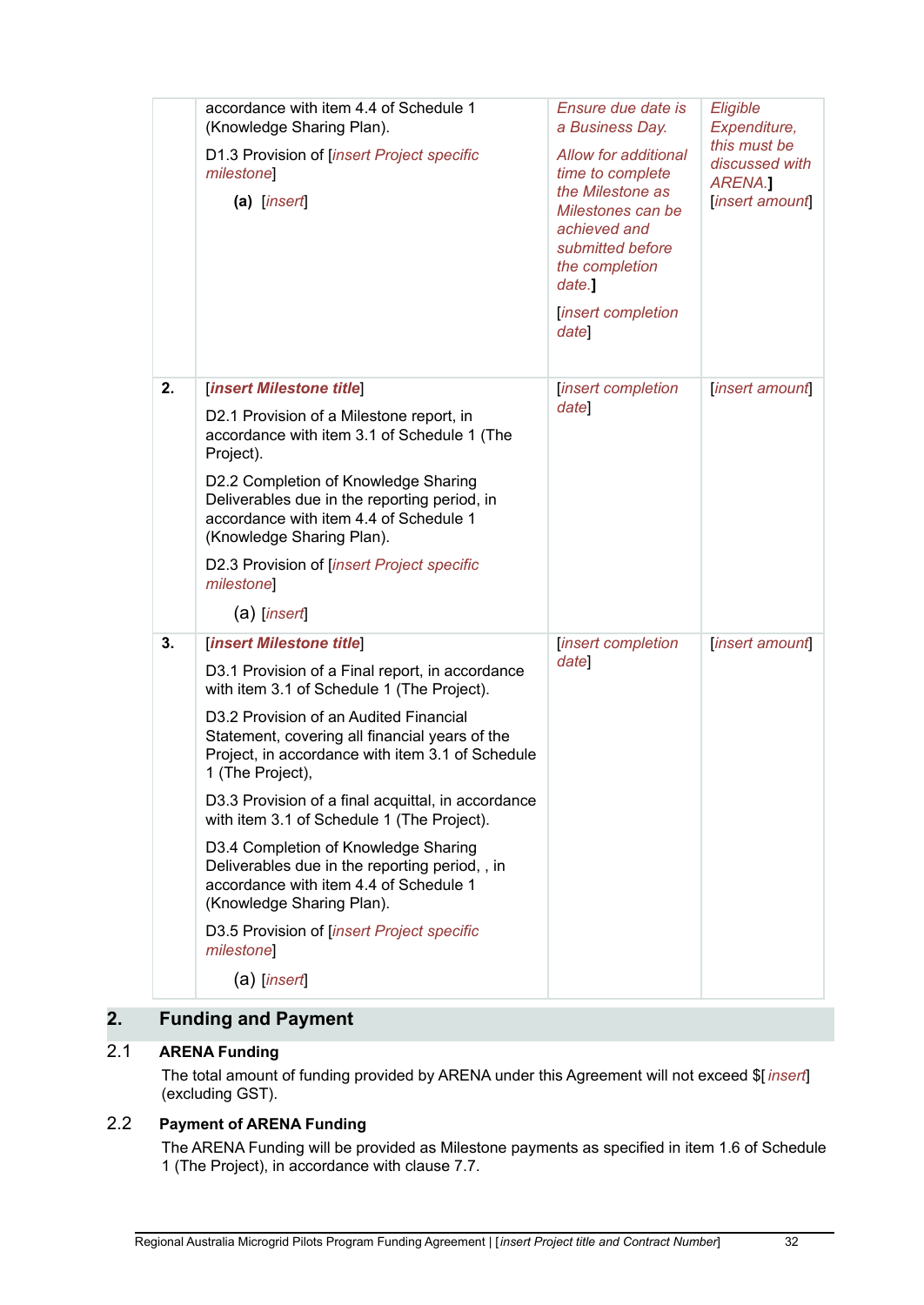## 2.3 **Budget**

[*Drafting note: The below budget is provided to the Recipient as a guide with respect to the form of the Budget required by ARENA. Details to be updated as required for the Project, for example insert additional columns where there are additional Milestones or insert a new row under 'Income' where there is more than one Project Participant.*]

[*Drafting note: Recipient and Other Contributions to be checked by ARENA against the original approval documents*]

All amounts in the table below are in AUD and GST exclusive.

| <b>Budget</b>                               | <b>Milestone</b><br>1 | <b>Milestone</b><br>2 | <b>Milestone</b><br>3 | <b>Total</b> |
|---------------------------------------------|-----------------------|-----------------------|-----------------------|--------------|
| <b>Income</b>                               |                       |                       |                       |              |
| <b>ARENA</b>                                |                       |                       |                       |              |
| <b>Recipient Contributions</b>              |                       |                       |                       |              |
| Recipient (cash)                            |                       |                       |                       |              |
| Recipient (in-kind)                         |                       |                       |                       |              |
| Sub-Total<br><b>Recipient Contributions</b> |                       |                       |                       |              |
| <b>Other Contributions</b>                  |                       |                       |                       |              |
| $[Entity 1]$ (cash)                         |                       |                       |                       |              |
| [ <i>Entity 1</i> ] (in-kind)               |                       |                       |                       |              |
| <b>Sub-Total Other Contributions</b>        |                       |                       |                       |              |
| <b>Total income</b>                         |                       |                       |                       |              |
| <b>Expenditure</b>                          |                       |                       |                       |              |
| <b>Salaries</b>                             |                       |                       |                       |              |
| Contractors                                 |                       |                       |                       |              |
| Consultants                                 |                       |                       |                       |              |
| Due Diligence                               |                       |                       |                       |              |
| Equipment                                   |                       |                       |                       |              |
| Consumables                                 |                       |                       |                       |              |
| <b>Travel</b>                               |                       |                       |                       |              |
| Other                                       |                       |                       |                       |              |
| <b>Total expenses</b>                       |                       |                       |                       |              |

## **3. Reports and Plans**

## 3.1 **Reports**

[*Drafting note: ARENA to complete. Progress Reports are optional and may be used to ensure regular reporting between the Milestone Reports.*]

The Recipient must:

- (a) provide reports to ARENA as set out in this item 3.1 and, if applicable with respect to a study, in the form set out in Schedule 2 (Study Template); and
- (b) include within any Milestone Report, Progress Report or Final Report:
	- (i) the name of the Recipient and all subcontractors;
	- (ii) a contact name, telephone number and email address;
	- (iii) the Project title and number;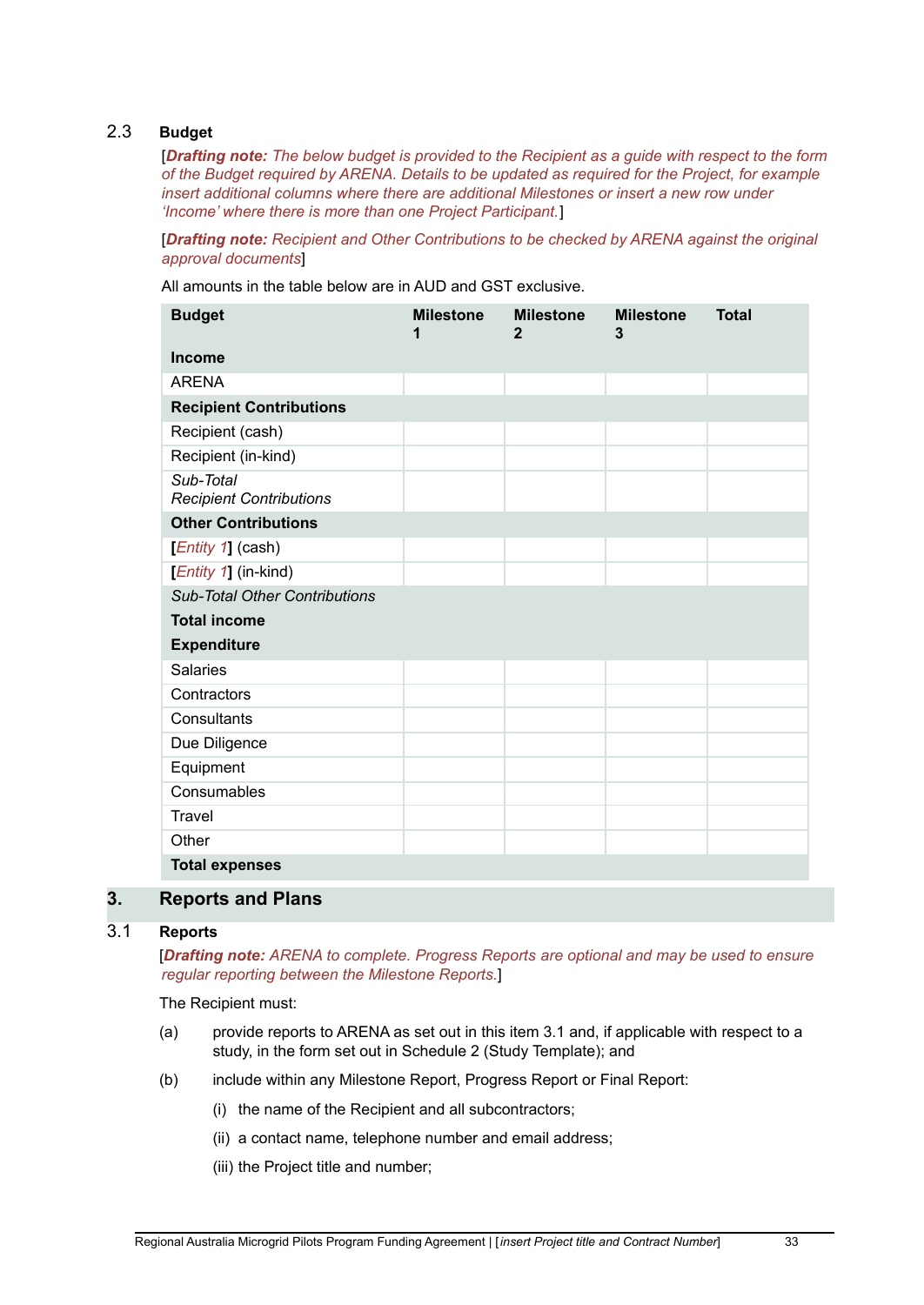- (iv) a statement of the ARENA Funding, Recipient Contributions and Other Contributions provided and spent certified by an authorised officer of the Recipient;
- (v) the amount remaining in the account referred to in clause 16.1(k); and
- (vi) details of any published reports, promotional material, media publicity, pamphlets or other documentation relevant to the Project.

| <b>Report Type</b>                              | <b>Requirements</b>                                                                                                                                                                                                                                        |  |  |  |  |
|-------------------------------------------------|------------------------------------------------------------------------------------------------------------------------------------------------------------------------------------------------------------------------------------------------------------|--|--|--|--|
| <b>Milestone Report</b>                         | Each Milestone Report must include:                                                                                                                                                                                                                        |  |  |  |  |
|                                                 | (a) the Milestone and period to which the report relates;                                                                                                                                                                                                  |  |  |  |  |
|                                                 | (b) a Budget update (including cost to completion) (in a format<br>similar to that set out in item 2.3 of Schedule 1 (The Project));<br>and                                                                                                                |  |  |  |  |
|                                                 | (c) an update on:                                                                                                                                                                                                                                          |  |  |  |  |
|                                                 | the progress of the Project relevant to the Outcomes;<br>(i)                                                                                                                                                                                               |  |  |  |  |
|                                                 | (vii)<br>the Knowledge Sharing Deliverables completed during<br>the period to which the report relates, including a list<br>of any public reports or knowledge sharing reports,<br>data or documentation;                                                  |  |  |  |  |
|                                                 | (viii)<br>the outcomes of those Knowledge Sharing<br>Deliverables; and                                                                                                                                                                                     |  |  |  |  |
|                                                 | the number of direct jobs (including any permanent<br>(ix)<br>roles, contractors, subcontractors and consultants)<br>created during any construction and operation phases<br>of the Project.                                                               |  |  |  |  |
| <b>Progress Reports</b>                         | Each progress report must include an update on:                                                                                                                                                                                                            |  |  |  |  |
| <b>Optional at</b><br><b>ARENA's discretion</b> | (a) whether the Project is proceeding in accordance with the<br>Budget and, if it is not, an explanation of why the Budget is not<br>being met, the effect this will have on the Project and the action<br>the Recipient proposes to take to address this; |  |  |  |  |
|                                                 | (b) the progress on achieving the Outcomes;                                                                                                                                                                                                                |  |  |  |  |
|                                                 | (c) any major issues or developments which have arisen and the<br>effect they will have on the Project; and                                                                                                                                                |  |  |  |  |
|                                                 | (d) any proposed changes to the Project.                                                                                                                                                                                                                   |  |  |  |  |
|                                                 | [Drafting note: This is an optional clause. ARENA to complete.<br>Progress Reports are optional and may be used to ensure regular<br>reporting between the Milestone Reports.]                                                                             |  |  |  |  |
| <b>Final Report</b>                             | The Final Report must include:                                                                                                                                                                                                                             |  |  |  |  |
|                                                 | a description and analysis of the progress of the Project,<br>(a)<br>including:                                                                                                                                                                            |  |  |  |  |
|                                                 | (i)<br>evidence that the Project has been completed, and<br>the Milestones have been achieved;                                                                                                                                                             |  |  |  |  |
|                                                 | details of the extent to which the Project achieved the<br>(i)<br>Outcomes;                                                                                                                                                                                |  |  |  |  |
|                                                 | any highlights, breakthroughs or difficulties<br>(ii)<br>encountered; and                                                                                                                                                                                  |  |  |  |  |
|                                                 | (iii)<br>conclusions or recommendations (if any) arising from<br>the Project;                                                                                                                                                                              |  |  |  |  |
|                                                 | (b) a description of the Knowledge Sharing Deliverables in<br>accordance with item 4 of Schedule 1 (The Project), along with                                                                                                                               |  |  |  |  |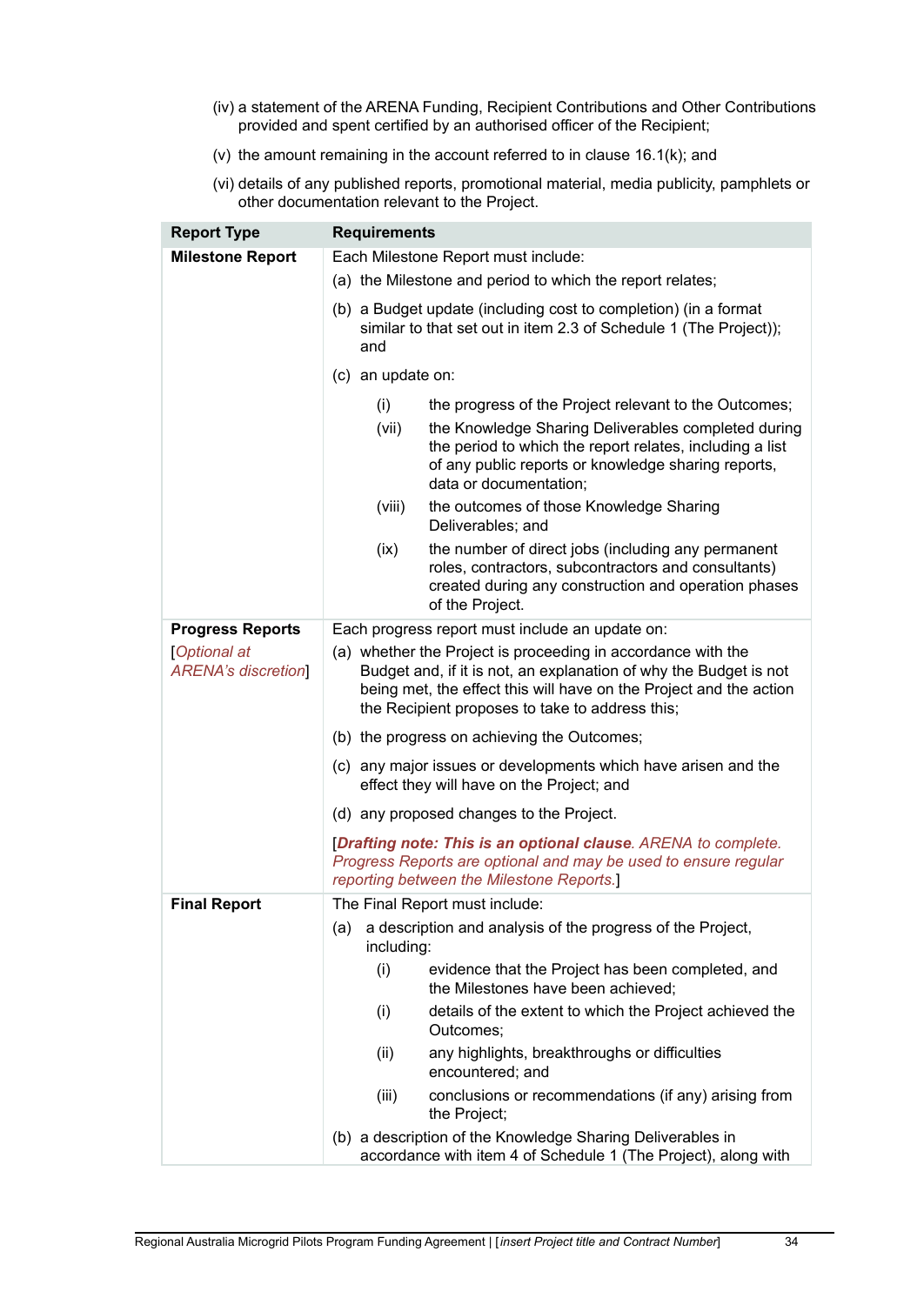|                                                                                                | all of the Knowledge Sharing Deliverables completed as at the<br>date of the Final Report;                                                                                                                                                                                                                                                                             |
|------------------------------------------------------------------------------------------------|------------------------------------------------------------------------------------------------------------------------------------------------------------------------------------------------------------------------------------------------------------------------------------------------------------------------------------------------------------------------|
|                                                                                                | statistics for the number of direct jobs (including any permanent<br>(c)<br>roles, contractors, subcontractors and consultants) created<br>during any construction and operation phases of the Project;                                                                                                                                                                |
|                                                                                                | (d) analysis of the effectiveness of each of the Knowledge Sharing<br>Deliverables completed;                                                                                                                                                                                                                                                                          |
|                                                                                                | (e) for any on-going Knowledge Sharing Deliverables, an update of<br>progress in undertaking each Knowledge Sharing Deliverable;<br>and                                                                                                                                                                                                                                |
|                                                                                                | if bound by the Modern Slavery Act 2018 (Cth), a copy of the<br>(f)<br>most recent Modern Slavery Statement that has been prepared.<br>If not bound by the Modern Slavery Act 2018 (Cth), a statement<br>setting out what checks and actions have been undertaken by<br>the recipient to address risks of modern slavery with respect to<br>the Recipient's suppliers. |
| <b>Acquittals</b>                                                                              | The acquittals statement must certify:                                                                                                                                                                                                                                                                                                                                 |
| statement<br>To be certified by the<br>Recipient's Chief<br>Financial Officer (or              | that all ARENA Funding, Recipient Contributions and Other<br>(a)<br>Contributions were spent for the purpose of the Project in<br>accordance with this Agreement and that the Recipient has<br>complied with this Agreement; and                                                                                                                                       |
| such other person<br>approved by<br>ARENA)                                                     | that salaries and allowances paid to persons involved in the<br>(b)<br>Project are in accordance with any applicable award or<br>agreement in force under any relevant law on industrial or<br>workplace relations.                                                                                                                                                    |
| <b>Audited Financial</b>                                                                       | The Audited Financial Statements must include:                                                                                                                                                                                                                                                                                                                         |
| <b>Statements</b><br>To be prepared by<br>an Approved Auditor                                  | (a) a definitive statement as to whether the financial information for<br>the Project represents the financial transactions fairly and is<br>based on proper accounts and records;                                                                                                                                                                                     |
| in accordance with<br>Accounting<br>Standards in respect<br>of the ARENA<br>Funding, Recipient | (b) if the Recipient is a company, a separate declaration from the<br>Recipient's directors that the Recipient is solvent, a going<br>concern and able to pay its debts as and when they fall due;<br>and                                                                                                                                                              |
| Contributions and<br><b>Other Contributions</b>                                                | (c) detail of any ARENA Funding returned to ARENA by the<br>Recipient and the reasons for such refund.                                                                                                                                                                                                                                                                 |

## 3.2 **Plans**

[*Drafting note: Each of the plans under this item is optional. ARENA to complete. Where a* particular plan is not required for the Project, delete that row in the table below. Where no plans *are required for the Project, ARENA will delete the table and insert 'Not used'. ARENA will specify in each case whether certification as set out in clause 13.2(b)(i) is required for each plan.*]

| Plan                                     | <b>Certification</b><br>requirement<br>(clause 13.2)                                            | <b>Requirements</b>                                                                                                                                                              |
|------------------------------------------|-------------------------------------------------------------------------------------------------|----------------------------------------------------------------------------------------------------------------------------------------------------------------------------------|
| <b>Risk</b><br><b>Management</b><br>Plan | <b>ARENA</b> to confirm<br>whether external or<br><i>internal certification</i><br>is required. | For the Term of this Agreement, the Recipient<br>must develop, implement and update a Risk<br>Management Plan for the Project which includes<br>the following features:          |
|                                          | <b>External</b><br>certification /<br><i>Internal</i><br><b>Certification</b>                   | (a) clear identification and documentation of all<br>key Project risks and categorisation of those<br>risks covering both likelihood of occurrence<br>and potential consequence; |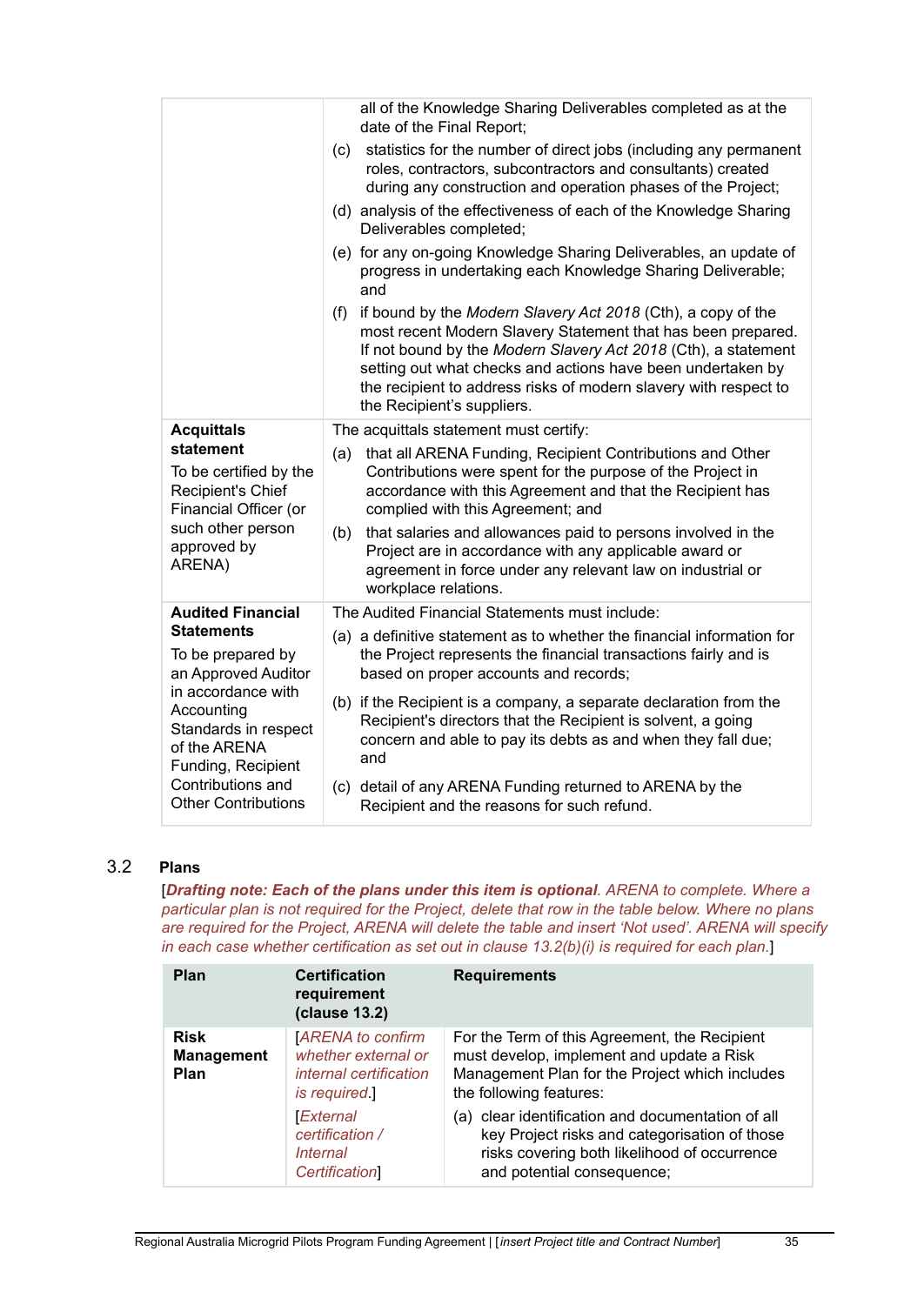|                                                 |                                                                        | (b) the proposed mitigation strategies and<br>associated action plans that the Recipient<br>determines necessary to eliminate the risks or,<br>if this is not possible, minimise the likelihood<br>and consequences of those risks occurring;<br>and<br>(c) a process for regularly monitoring and<br>updating the Risk Management Plan and<br>reporting to the Recipient's internal<br>management, board, Project Participants and<br>joint venture partners (if applicable),<br>and is consistent with relevant industry standards<br>and best practice for this type of Project and the<br>types of risks it has. |  |
|-------------------------------------------------|------------------------------------------------------------------------|----------------------------------------------------------------------------------------------------------------------------------------------------------------------------------------------------------------------------------------------------------------------------------------------------------------------------------------------------------------------------------------------------------------------------------------------------------------------------------------------------------------------------------------------------------------------------------------------------------------------|--|
| <b>Community</b><br><b>Consultation</b><br>Plan | External<br>certification /<br><b>Internal</b><br><b>Certification</b> | (a) For the duration of the Agreement, the<br>Recipient must develop, implement and<br>update a Community Consultation Plan for the<br>Project which includes the following features:                                                                                                                                                                                                                                                                                                                                                                                                                                |  |
|                                                 |                                                                        | identification of all key stakeholder<br>(x)<br>groups, including local communities<br>that are potentially affected by the<br>Project;                                                                                                                                                                                                                                                                                                                                                                                                                                                                              |  |
|                                                 |                                                                        | (xi)<br>an outline of the proposed<br>community consultation processes<br>and an outline for stakeholders on<br>how to access the latest information<br>in respect of community consultation<br>matters;                                                                                                                                                                                                                                                                                                                                                                                                             |  |
|                                                 |                                                                        | (xii)<br>a process for maintaining an<br>up-to-date record of complaints<br>arising from community<br>consultations and the responses<br>provided to these complaints; and                                                                                                                                                                                                                                                                                                                                                                                                                                           |  |
|                                                 |                                                                        | (xiii)<br>a process for regularly monitoring<br>and updating the Community<br>Consultation Plan and the<br>community consultations undertaken<br>and reporting to the Recipient's<br>internal management, board, Project<br>Participants, and other key groups<br>(whether government or<br>non-government) as required by<br>ARENA to ensure the on-going<br>improvement of community<br>engagement,                                                                                                                                                                                                                |  |
|                                                 |                                                                        | and is consistent with relevant industry<br>standards and best practice for this type of<br>Project and the types of community<br>consultation to be undertaken.                                                                                                                                                                                                                                                                                                                                                                                                                                                     |  |
|                                                 |                                                                        | (b) The Recipient may make the Community<br>Consultation Plan available by publishing it on<br>its website.                                                                                                                                                                                                                                                                                                                                                                                                                                                                                                          |  |
|                                                 |                                                                        | (c) The Recipient must provide to ARENA<br>notification of responses by the Recipient to<br>adverse community reaction to the Project.                                                                                                                                                                                                                                                                                                                                                                                                                                                                               |  |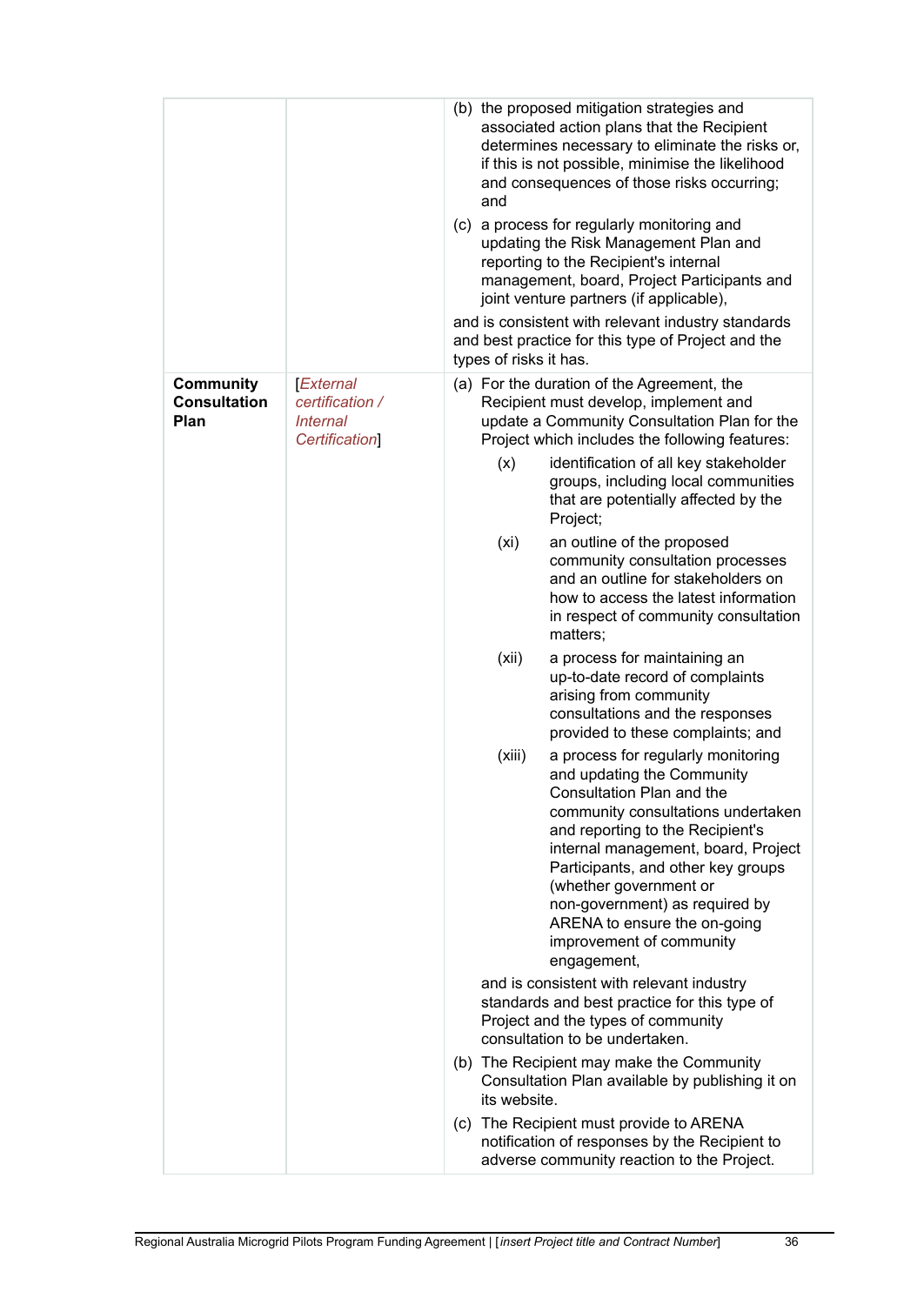| <b>Intellectual</b><br><b>Property</b><br><b>Management</b><br>Plan | [No certification]                                                                                  | [Drafting Note: Recipient to develop an IP<br>Management Plan where relevant for the purposes<br>of the Project.]<br>(a) For the Term of this Agreement, the Recipient |                                                                                                                                                                                                          |  |
|---------------------------------------------------------------------|-----------------------------------------------------------------------------------------------------|------------------------------------------------------------------------------------------------------------------------------------------------------------------------|----------------------------------------------------------------------------------------------------------------------------------------------------------------------------------------------------------|--|
|                                                                     |                                                                                                     | must implement an Intellectual Property<br>Management Plan for the Project which<br>includes the following features:                                                   |                                                                                                                                                                                                          |  |
|                                                                     |                                                                                                     | (i)                                                                                                                                                                    | detailed descriptions of relevant<br>Intellectual Property;                                                                                                                                              |  |
|                                                                     |                                                                                                     | (xiv)                                                                                                                                                                  | detailed descriptions of relevant<br>licences, property technology or<br>potential licences necessary for<br>achieving the outcomes as<br>described in item 3.2 of this<br>Schedule 1 (The Project); and |  |
|                                                                     |                                                                                                     | (XV)                                                                                                                                                                   | clear identification of mitigation<br>strategies the Recipient determines<br>necessary to appropriately manage<br>the identified Intellectual Property.                                                  |  |
| Cybersecurity<br>and Data<br><b>Management</b><br>Plan              | No certification /<br>External<br>certification /<br><i><b>Internal</b></i><br><b>Certification</b> | [Drafting note: Outline any requirements of the<br>plan as required and following the format of reports<br>above                                                       |                                                                                                                                                                                                          |  |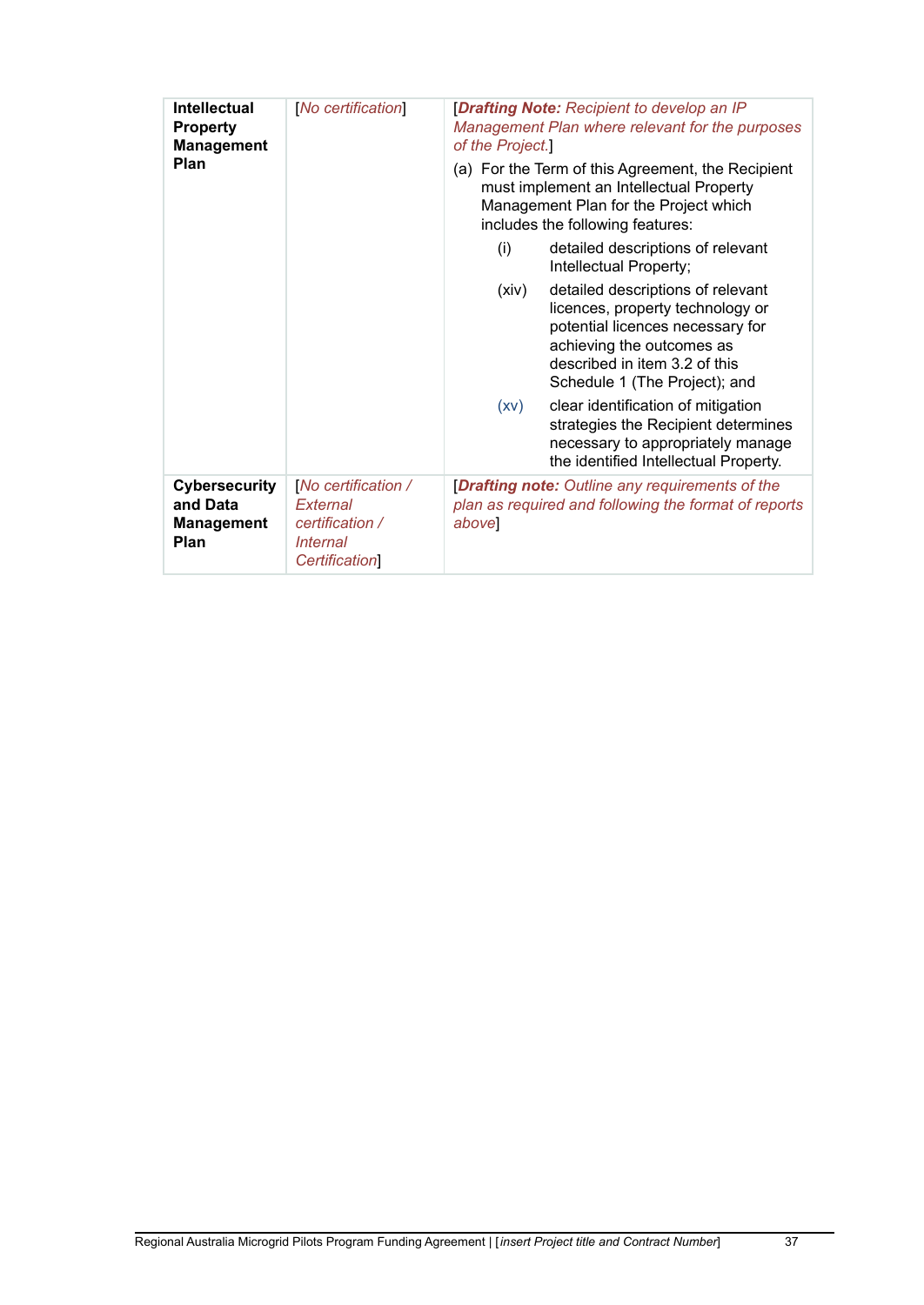## **4. Knowledge Sharing Plan**

**[Drafting note:** The Recipient should refer to the Knowledge Sharing Plan Guidance document provided on the application page of the ARENA website *for further information on how to populate the Knowledge Sharing Plan.*]

#### 4.1 **Knowledge sharing context**

Under the ARENA Act, ARENA's mandate is to promote the sharing of information and knowledge about renewable energy technologies, with the objective of accelerating the development and growth of Australia's renewable energy sector.

#### 4.2 **Knowledge sharing objectives**

[Drafting Note: Briefly describe the main concepts, questions or issues that the project is aiming to answer or resolve in the context of technology *commercialisation*]

#### 4.3 **Knowledge sharing stakeholders/target audiences**

**[Drafting Note:** Briefly describe the main groups of stakeholders or target audiences that are potentially interested in the KS Objectives listed above. *and the outcome of the project in general*]

#### 4.4 **Knowledge Sharing Deliverables**

ARENA may make requests from Projects (and portfolios of Projects) for particular topics to be covered either through lessons learnt reports (where applicable) or ad hoc reports, as required. Where ARENA has not made a specific request, topics are to be relevant and/or topical and have an appreciation for the key audiences. For the avoidance of doubt, business development and marketing material is not considered to be Knowledge Sharing Deliverables.

All deliverables are to be prepared to a standard acceptable to ARENA and where relevant, reflect ARENA's Report Writing Tips & Guidelines which will be provided by ARENA to the Recipient or can be found on ARENA's website.

| <b>No</b> | Deliverable title                 | <b>Purpose</b>                                                                                                                                    | <b>Frequency</b> | When?                                                                           | <b>Accessibility</b><br>(Public or<br><b>Recipient</b><br><b>Confidential</b><br>Information) | <b>Content and delivery</b>                               |
|-----------|-----------------------------------|---------------------------------------------------------------------------------------------------------------------------------------------------|------------------|---------------------------------------------------------------------------------|-----------------------------------------------------------------------------------------------|-----------------------------------------------------------|
|           | ARENA 15-minute Project<br>survey | Efficient qualitative and<br>quantitative data gathering.<br>ARENA may use this information<br>in anonymised portfolio analysis<br>and reporting. | Quarterly        | From Commencement<br>Date to 12 months<br>following the Final<br>Milestone Date | Recipient<br>Confidential<br>Information                                                      | ARENA to provide a link<br>to the survey each<br>quarter. |

#### **(a) Demonstration and deployment module**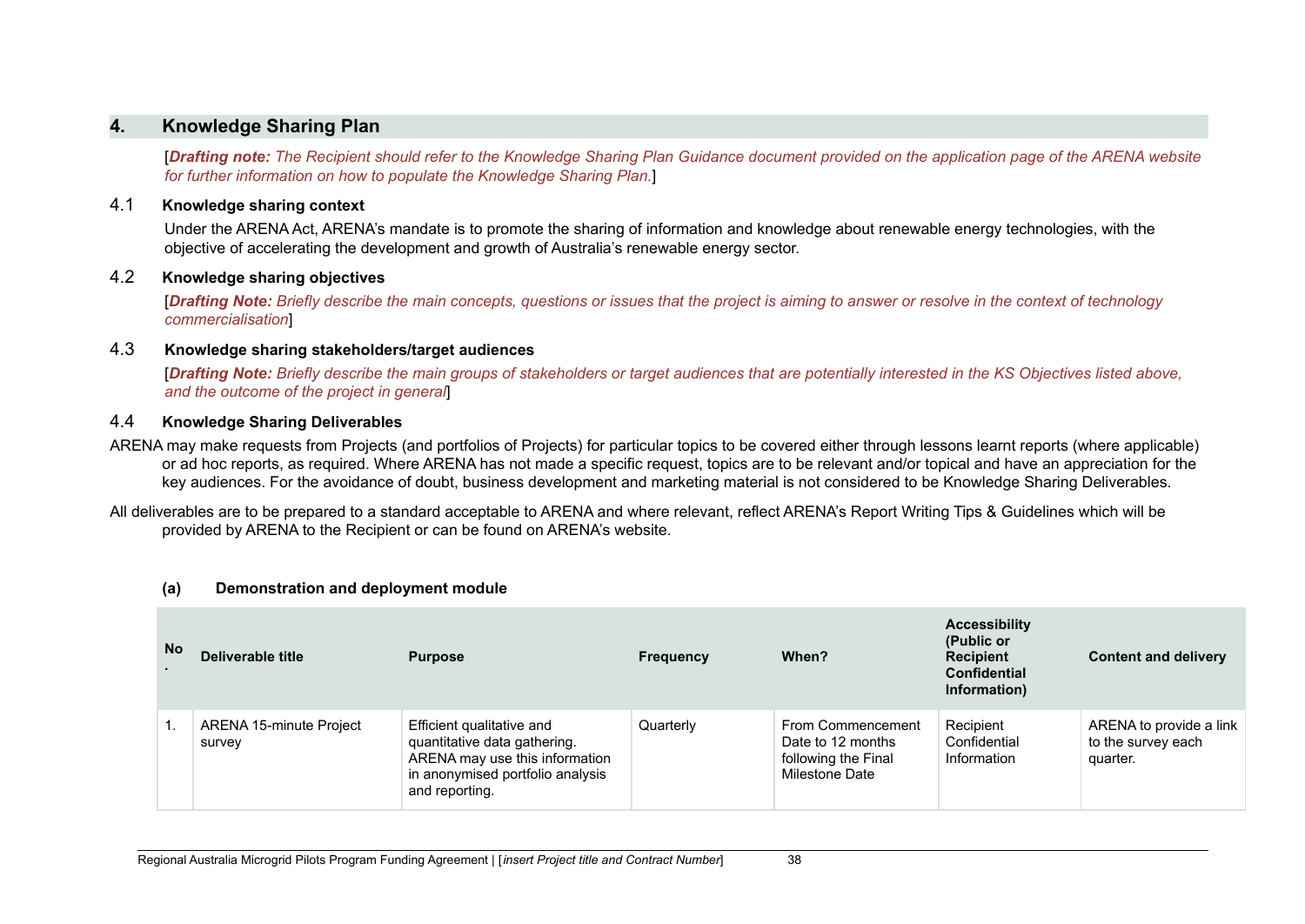| 2. | Lessons learnt report                     | To share key lessons from the<br>Project and implications for<br>industry.                                                                | Frequency to be<br>confirmed based on<br>Milestones, but no<br>less than every 6<br>months. | From Commencement<br>Date [or the later of the<br><b>Commencement Date</b><br>or Financial Close] to<br>the Final Milestone<br>Date | Public | Report must comply<br>with the ARENA Report<br>Writing Tips and<br>Guidelines, including<br>the minimum content.<br>Public report to be<br>published on ARENA<br>Knowledge Bank,<br>and/or on a public<br>platform determined by<br>ARENA.<br>Any sensitive<br>information (information<br>not for public release)<br>can be included as a<br>confidential addendum<br>for ARENA (as<br><b>Recipient Confidential</b><br>Information). |
|----|-------------------------------------------|-------------------------------------------------------------------------------------------------------------------------------------------|---------------------------------------------------------------------------------------------|-------------------------------------------------------------------------------------------------------------------------------------|--------|----------------------------------------------------------------------------------------------------------------------------------------------------------------------------------------------------------------------------------------------------------------------------------------------------------------------------------------------------------------------------------------------------------------------------------------|
| 3. | Final Project knowledge<br>sharing report | Final project knowledge sharing<br>report to document and<br>disseminate the Project outcomes<br>from a knowledge sharing<br>perspective. | Once                                                                                        | At the time of Final<br>Report                                                                                                      | Public | Report must comply<br>with the ARENA Report<br>Writing Tips and<br>Guidelines, including<br>the minimum content.<br>Public report to be<br>published on ARENA<br>Knowledge Bank,<br>and/or on a public<br>platform determined by<br>ARENA.<br>Any sensitive<br>information (information<br>not for public release) to<br>be included as a<br>confidential addendum<br>for ARENA only (rather<br>than separate report).                 |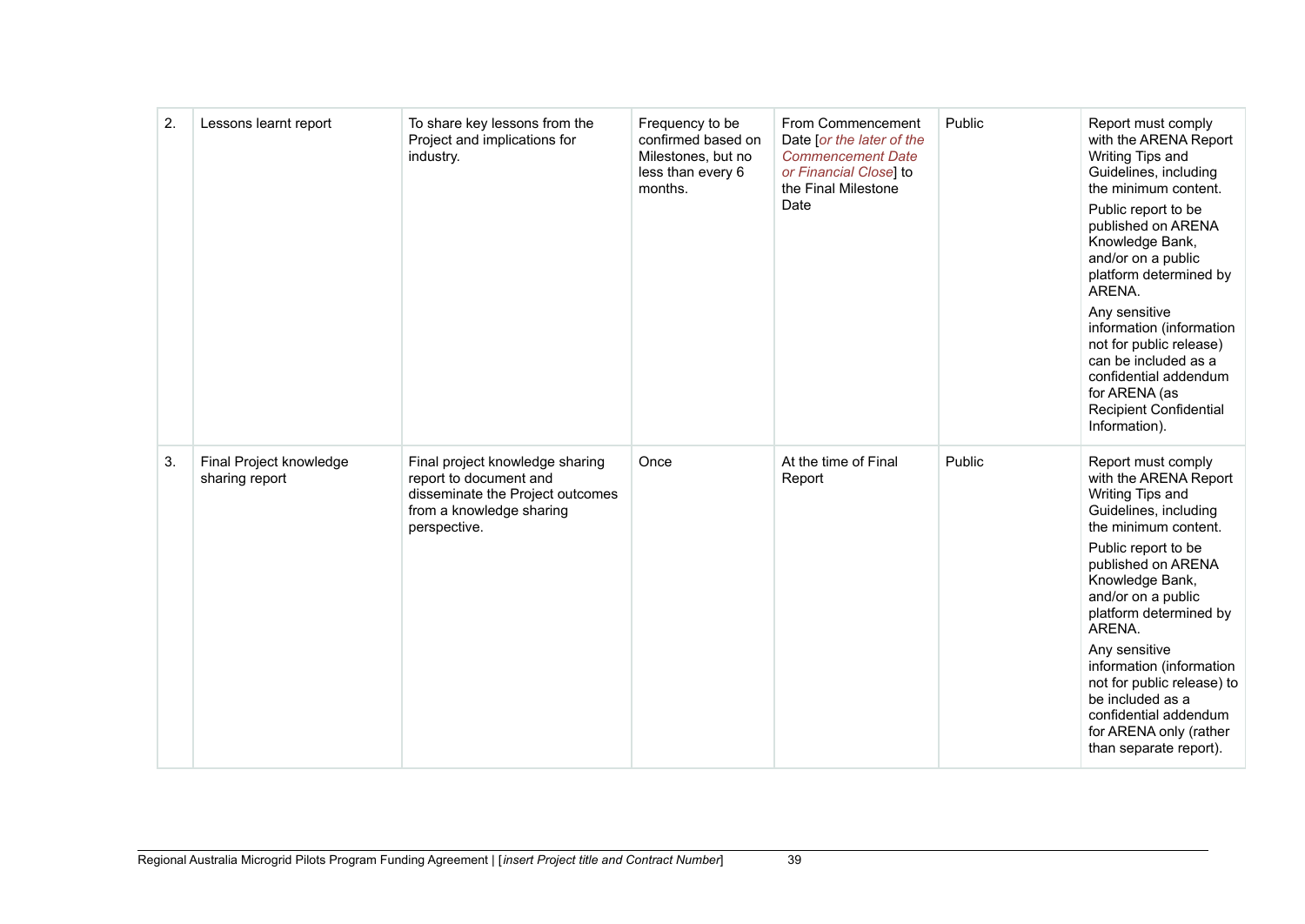| 4. | Attendance and participation in<br>ARENA-led event (e.g.,<br>webinar, workshop or<br>roundtable)                                                                                                 | Share Project information with<br>other ARENA funded Projects and<br>key stakeholders. | Up to three each<br>year, as agreed with<br><b>ARENA</b> | From Commencement<br>Date to 6 months<br>following the Final<br><b>Milestone Date</b>                                                                         | Agreed at time of<br>event       | Recipient to provide<br>documentation (i.e.<br>slides, word document,<br>pdf etc) to ARENA<br>following attendance, to<br>contain sufficient<br>information to be read<br>as a standalone<br>document.                                                                     |
|----|--------------------------------------------------------------------------------------------------------------------------------------------------------------------------------------------------|----------------------------------------------------------------------------------------|----------------------------------------------------------|---------------------------------------------------------------------------------------------------------------------------------------------------------------|----------------------------------|----------------------------------------------------------------------------------------------------------------------------------------------------------------------------------------------------------------------------------------------------------------------------|
| 5. | Attendance and participation in<br>industry event                                                                                                                                                | Project exposure, knowledge<br>dissemination.                                          | Minimum one per<br>year, as agreed with<br><b>ARENA</b>  | From Commencement<br>Date [or the later of the<br><b>Commencement Date</b><br>or Financial Closel to 6<br>months following the<br><b>Final Milestone Date</b> | Agreed at time of<br>event       | As agreed with ARENA,<br>at industry conferences<br>or events with high<br>attendance from target<br>audience.<br>Evidence of active<br>involvement to be<br>provided (e.g.<br>presentation slides,<br>recordings, one-page<br>summary of event), as<br>agreed with ARENA. |
| 6. | Site visit<br><b>[Drafting note: For flagship</b><br>Projects (grants over \$10mil<br>and/or where the Project is first<br>of a kind) as required by<br>ARENA - delete row if not<br>applicable] | On ground experience with key<br>stakeholders and demonstration of<br>facilities.      | Once                                                     | As agreed with ARENA                                                                                                                                          | Agreed at time of<br>visit       | Site visit to Project<br>location or a virtual tour<br>delivered online as<br>agreed by ARENA.                                                                                                                                                                             |
| 7. | Ad hoc reports, products and<br>activities                                                                                                                                                       | Capture unknown unknowns.                                                              | No more than three<br>per year                           | As required                                                                                                                                                   | Identified at time of<br>request | Format and topic to be<br>agreed at the time of<br>request.                                                                                                                                                                                                                |

## **(b) Data collection**

[*Drafting note: ARENA will remove this section where it is not applicable to the Project*]

This Project will use the ARENA data specification as set out in [*insert*].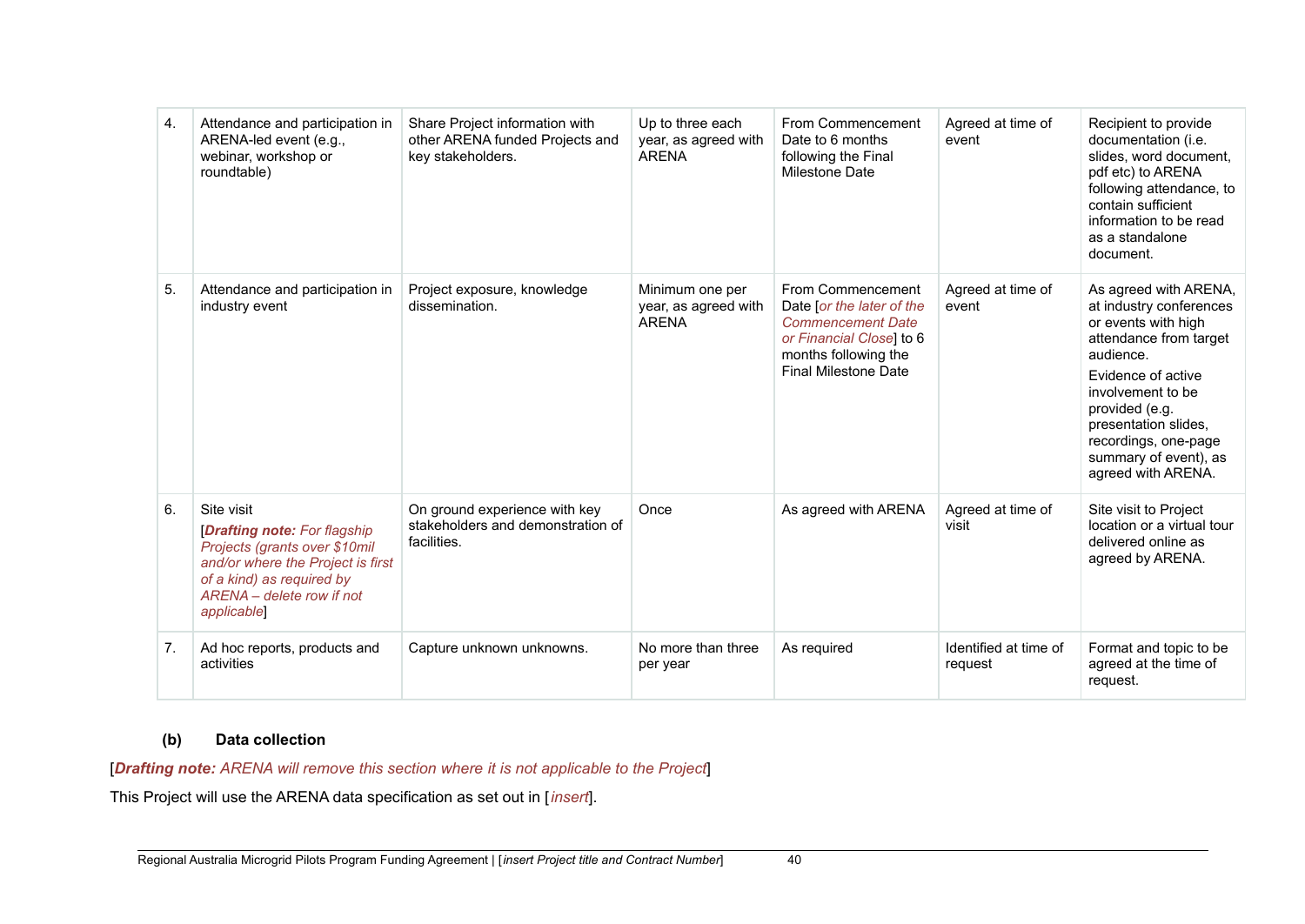## 4.5 **Knowledge sharing third parties**

## **(a) Knowledge Sharing Agent**

[*Drafting note: ARENA will remove this section where it is not applicable to the Project*]

ARENA may engage [*insert organisation name*] to act as an ARENA Knowledge Sharing Agent. ARENA reserves the right to engage a Knowledge Sharing Agent at any time.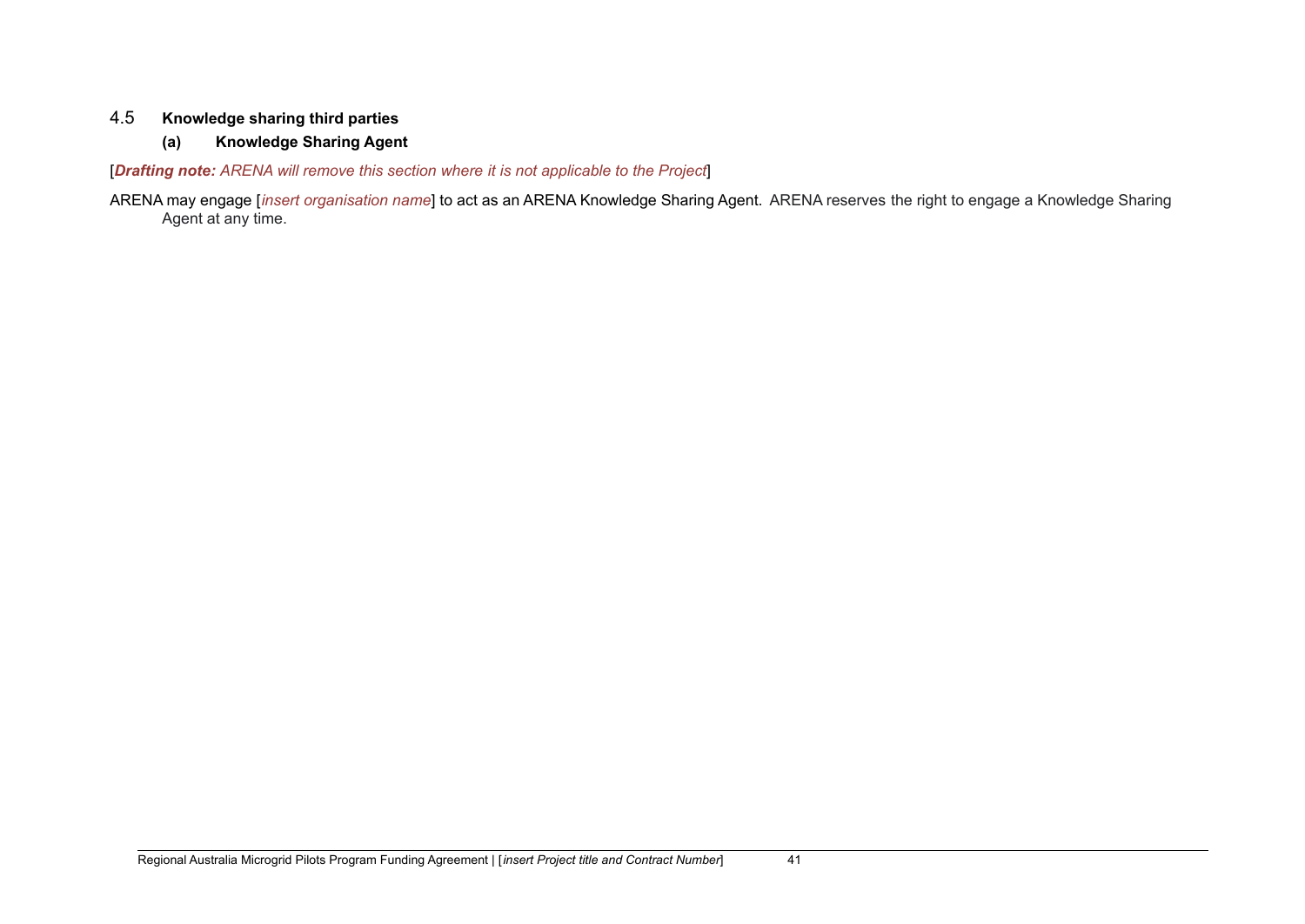# Schedule 2 – Study

## Template [*Optional*]

[*Drafting note: If you require further detail than possible for a study/report/document that cannot be adequately described in the Milestones (item 1.5 of Schedule 1) or the Knowledge Sharing Plan (item 4 of Schedule 1), this schedule can be used to describe detailed/additional requirements. ARENA will remove this Schedule when it determines that it is not applicable to the Project.*]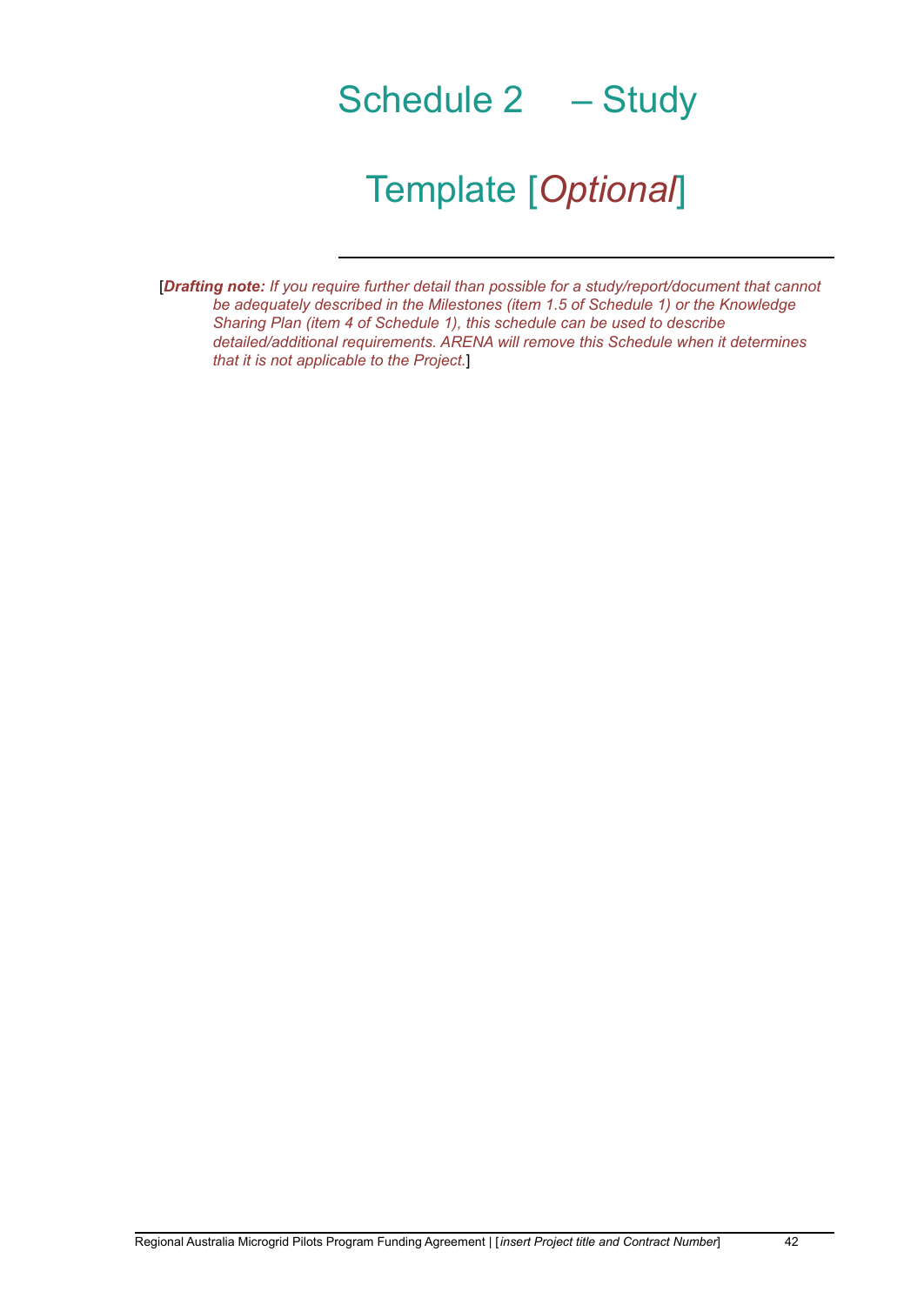# Signing page – ARENA

#### **EXECUTED as an agreement**.

**SIGNED** for and behalf of the **Australian Renewable Energy Agency** by its duly authorised delegate in the presence of:

Signature of Authorised Delegate Signature of Witness

Name of Authorised Delegate (Please print)

Name of Witness (Please print)

Position of Authorised Delegate (Please print)

Date<sup>1</sup>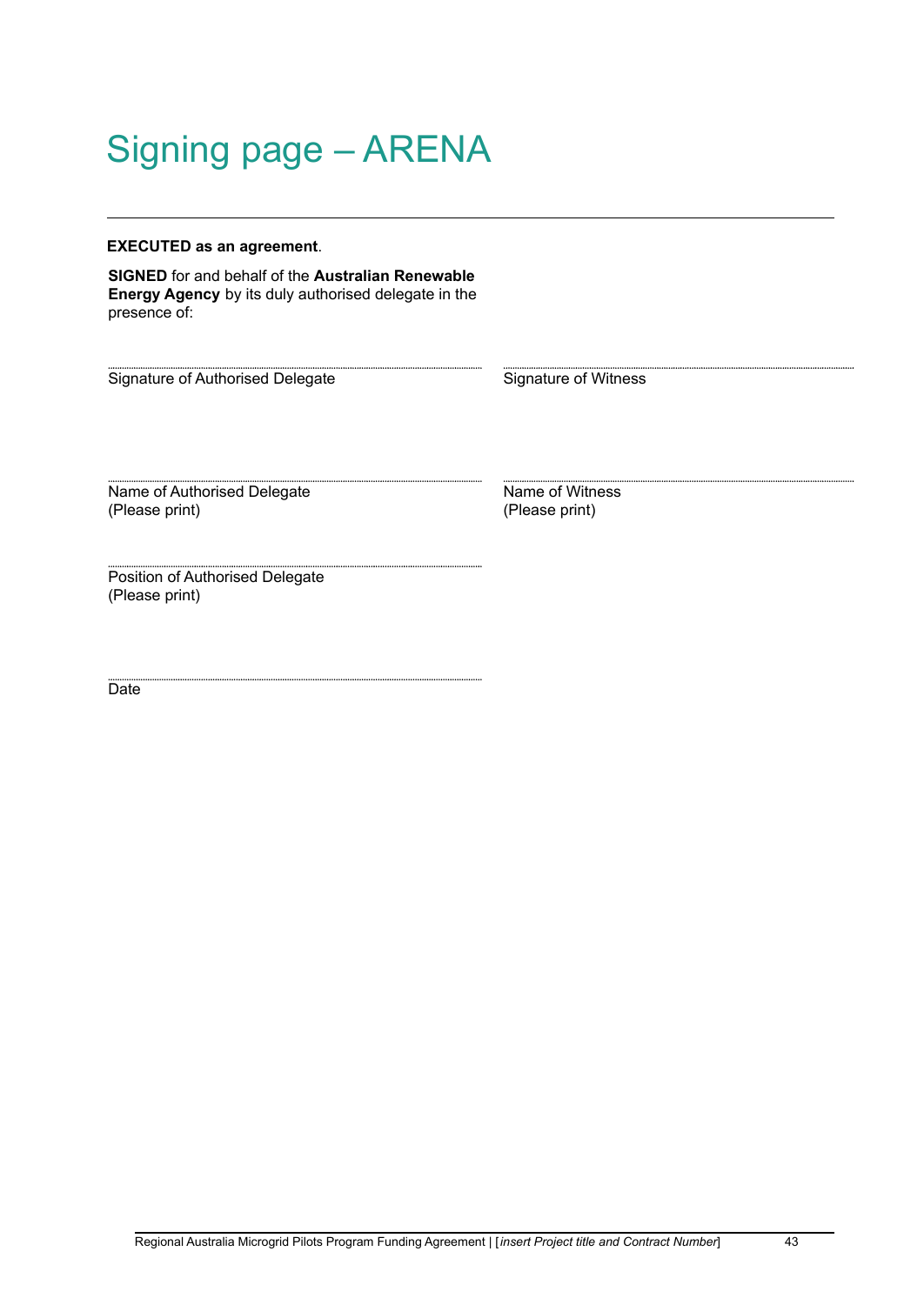# Signing page – Recipient

#### **EXECUTED as an agreement**.

| [Drafting note: Choose if Recipient is a corporation]<br><b>EXECUTED</b> by [insert] (ABN [insert]) in accordance<br>with the requirements of section 127 of the<br>Corporations Act 2001 (Cth) by: |                                                                          |
|-----------------------------------------------------------------------------------------------------------------------------------------------------------------------------------------------------|--------------------------------------------------------------------------|
| Signature of Director                                                                                                                                                                               | Signature of Director/Company Secretary<br>(Please delete as applicable) |
| Name of Director<br>(Please print)                                                                                                                                                                  | Name of Director/Company Secretary<br>(Please print)                     |
| Date                                                                                                                                                                                                | Date                                                                     |
| [Drafting note: Choose if Recipient is not a corporation]<br><b>EXECUTED</b> by <i>[insert]</i> (ABN [insert]) by its by its duly<br>authorised delegate in the presence of:                        |                                                                          |
| Signature of Authorised Delegate                                                                                                                                                                    | <b>Signature of Witness</b>                                              |
| Name of Authorised Delegate<br>(Please print)                                                                                                                                                       | Name of Witness<br>(Please print)                                        |
| Position of Authorised Delegate<br>(Please print)                                                                                                                                                   |                                                                          |

Date<sup></sup>